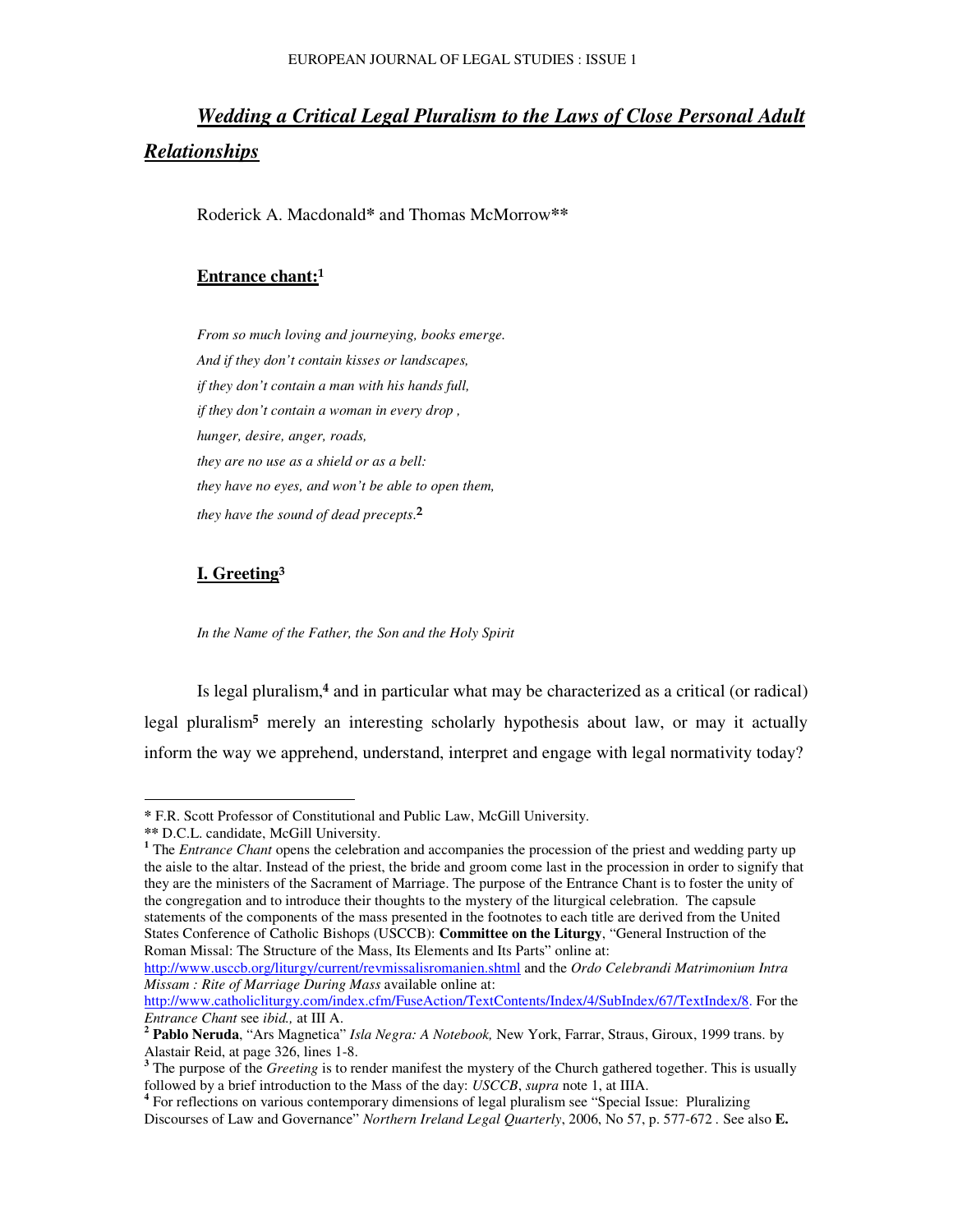This is the root question we address in this article. We explore the implications of adopting a critical legal pluralist conception of law for interrogating how different legalities purport to govern close personal adult relationships.<sup>6</sup> The decision to structure inquiry into these relationships roughly along the lines of (although also in counterpoint to) a Roman Catholic wedding ceremony has several rationales.<sup>7</sup> It reminds us that various normative orders have always been in competition to define the form, substance and finalities of marriage. It signals that even a canonical set of rituals can be emptied of their content and coopted for other purposes. It instantiates the porosity of different legal orders and the internormative trajectories, patterns and practices of close personal adult relationships in contemporary multi-lingual, multi-cultural, multi-religious and multi-ethnic societies. And it reminds us that one of the supposed secular foundational institutions of private law -the procreating family- may be both less secular and less foundational than imagined.

The choice of a rite in an institutionalized and episcopal religion as organizational frame<sup>8</sup> underscores the particularity of how human beings interact with each other and with the world around them. Even a religious tradition as strongly hierarchical as Roman

<sup>5</sup> In a number of earlier texts one of the co-authors has sought to develop a conception of a critical legal pluralism. See **R.A. Macdonald and M-M Kleinhans**, "What is a *critical* legal pluralism?" *Canadian Journal of Law and Society*, 1997, Vol. 12, No 1, p. 25; **R.A. Macdonald**, "Metaphors of Multiplicity: Civil Society, Regimes and Legal Pluralism" *Arizona Journal of International and Comparative Law*, 1998, No15, p. 69; **R.A. Macdonald**, "Critical Legal Pluralism as a Construction of Normativity and the Emergence of Law" in **A. Lajoie,** *et al*, eds., *Théories et émergence du droit: pluralisme, surdétermination, effectivité*, Montreal, Éditions Thémis, 1998, at 12; **R. A. Macdonald**, "Pluralism in Law and Regime Theory" in **R. Wolfe**, ed., *Transatlantic Identity: Proceedings of the 1996 Canada-U.K. Colloquium*, Kingston, Institute of Intergovernmental Relations, 1997, at 37; **R.A. Macdonald** "Here, There … and Everywhere - Theorizing Legal Pluralism; Theorizing Jacques Vanderlinden" in **N. Kasirer**, ed., *Étudier et enseigner le droit: hier, aujourd'hui et demain – Études offertes à Jacques Vanderlinden*, Montreal, Éditions Yvon Blais, 2006, at 381 (hereinafter "*Here, There … and Everywhere*"); **R.A. Macdonald and D. Sandomierski**, "Against Nomopolies" *Northern Ireland Legal Quarterly*, 2006, No 57, p. 610 (hereinafter "*Nomopolies*").

**Melissaris**, "The More the Merrier? A New Take on Legal Pluralism" *Social and Legal Studies*, 2004, No 13, p. 57.

<sup>&</sup>lt;sup>6</sup> Of course, the very decision to deploy a concept like "close personal adult relationships" signals a departure from orthodoxy in that inquiry is framed without reference to traditional concepts like marriage or even filiation through which private law has historically imagined status relationships. On the justifications for and consequences of such a strategy see, **Law Commission of Canada**, *Beyond Conjugality: Recognizing and Supporting Close Personal Adult Relationships*, Ottawa, Minister of Public Works and Government Services, 2001.<br><sup>7</sup> 'In the Latin rite the celebration of marriage between two Catholic faithful normally takes place during Holy

Mass, because of the connection of all the sacraments with the Paschal mystery of Christ. In the Eucharist the memorial of the New Covenant is realized, the New Covenant in which Christ has united himself forever to the Church, his beloved bride for whom he gave himself up." See *Catechism of the Catholic Church*, London, Geoffrey Chapman, 1998, at 363.

**<sup>8</sup>** See **E. Goffman**, *Frame Analysis: an Essay on the Organization of Experience*, Cambridge, Mass., Harvard University Press, 1974, for an analysis of how frames of reference such as those associated with ritual structure the possibilities of understanding we are capable of imagining.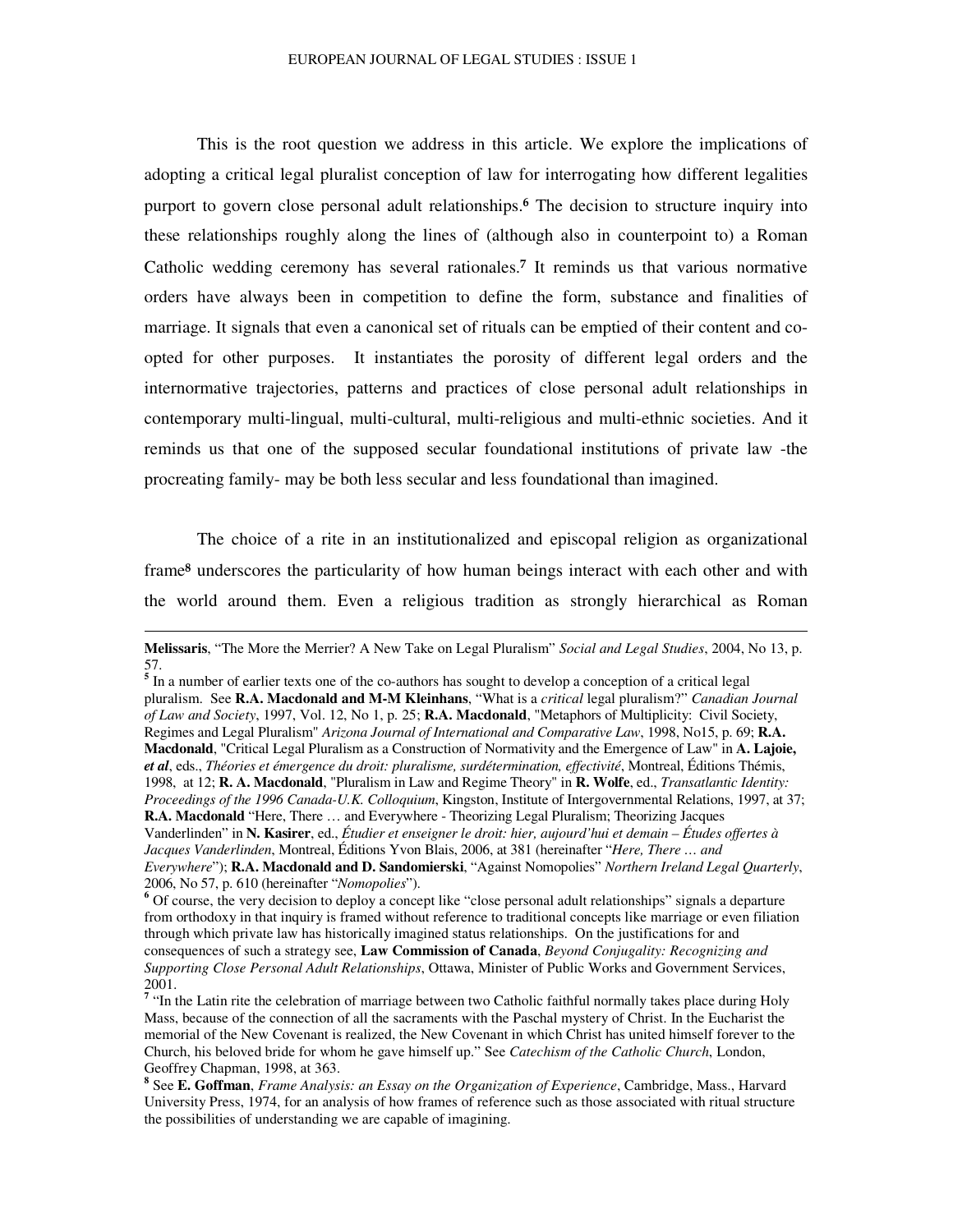Catholicism with its long established body of canon law and catechism acknowledges individual conscience as final referent for matters of personal conviction. Our individual experiences of life presuppose the operative presence of our own human agency. Pablo Neruda's insight about books of poetry applies equally to accounts of religion and more importantly, accounts of law. If they "don't contain a man with his hands full / if they don't contain a woman in every drop" then "they have no eyes, and won't be able to open them, / they have the sound of dead precepts". Hence, two central premises of this essay: the vitality and relevance of any conception of law hinges on its capacity to reveal the complex dimensions of law's interaction with human agency; and the premises, the context and the memory of any normative order are never fixed. A normative order is simply one among many hypotheses by which human beings engage in conversations -projected across particular places and through time- about interpersonal relationships.<sup>9</sup>

Neruda's poem serves as an Entrance Chant (or Processional Hymn) preceding this Greeting. In the next following Penitential Rite, we call for renunciation of the four tenets of contemporary legal orthodoxy and the confession of intellectual idolatry. Through the Opening Prayer, we seek to clarify our methodological approach. During the Liturgy of the Word, we will explain the entailments of a critical legal pluralism, both as concerns competing conceptions of normativity (law's sites) and competing conception of legal normativity (law's modes). Next comes the Rite of Marriage itself, where we will argue for dissolution (by nullity rather than divorce) of the current matrimonial bond between the law of secular states as it relates to close personal adult relationships, and the law of Christian religions. In the Liturgy of the Eucharist we deploy a critical legal pluralist methodology to emphasize heterogeneity, flux and dissonance in our normative lives and, in doing so, to contemplate how human agency overcomes and transcends the subservience of legal subjectivity. The Final Blessing constitutes an invitation to, rather than a conclusion of, a meditation on the eschatological questions raised by legal pluralism. The remaining portion of Neruda's *Ars Magnetica* serves as the closing, Recessional Hymn.

**<sup>9</sup>** An analogous argument about the character of legal traditions is advanced in **H.P. Glenn**, *Legal Traditions of* the World, 2<sup>nd</sup> ed., New York, Oxford University Press, 2005 at chapters 1, 2 and 10.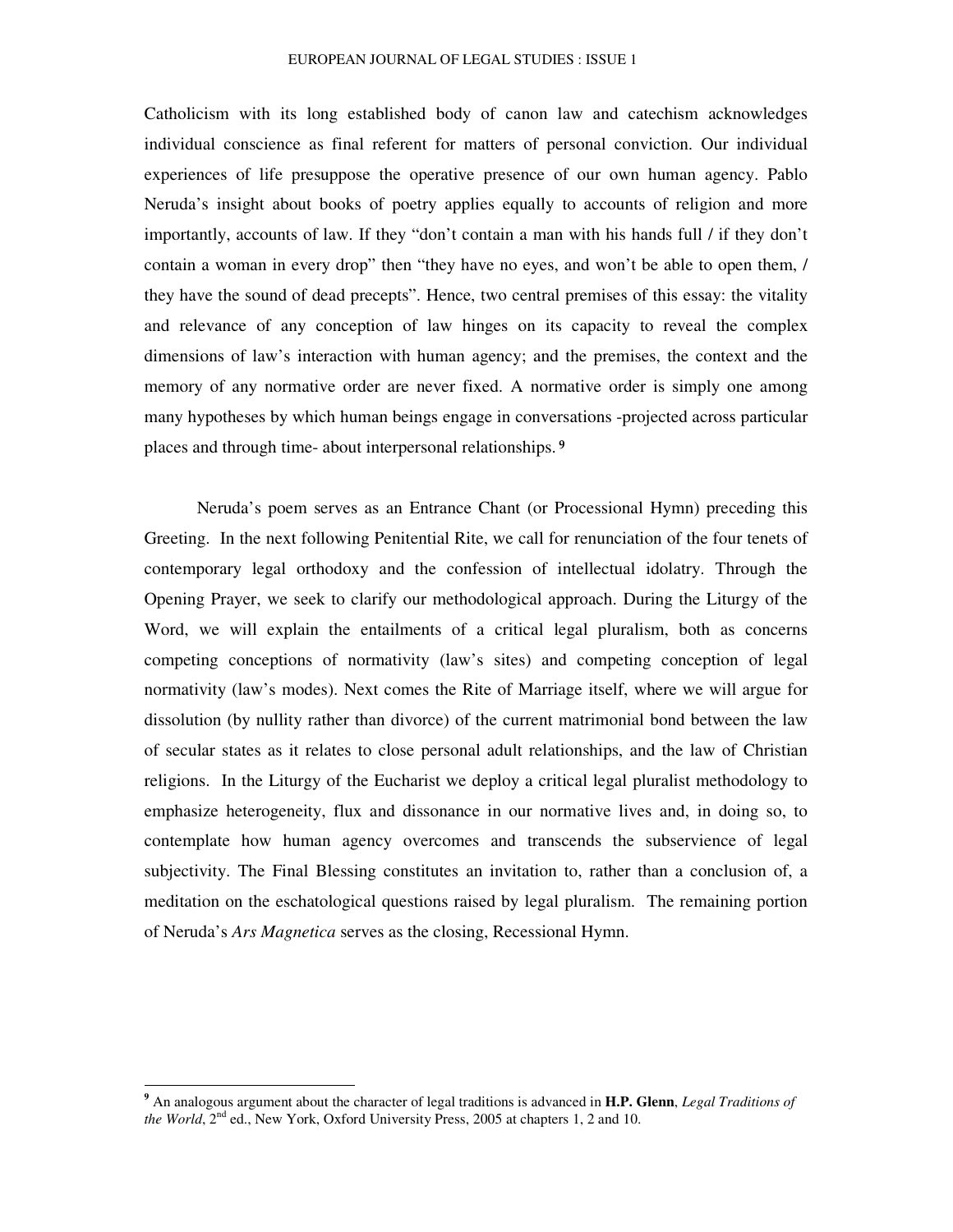#### **II. Penitential rite**

Matthew 7: 1 – *"Do not judge, and you will not be judged".*

How easy it is to live in a world where we need not question either belief or behaviour. Solace (and sin) lies in denying personal responsibility for our commitments and, more tragically, in denying that these are commitments rather than facts.

#### **A. Confession**

Traditional conceptions of law within the legal academy and professional practice relieve us from the burden of justifying our faith. There is no faith; law simply is. The first step to penitence is to recognize and confess our enslavement to a false necessity. Law is a label we attach to a set of human phenomena; before we apply the word law, there are just data in the world  $-$  and even the conception of the "big, blooming, buzzing confusion"<sup>12</sup> of experience as data implies a human intellectual endeavour. Through our labeling we construct the phenomena, the data, and the confusion as "law" rather than as something else.

The everyday articles of faith that sustain such false necessity act together like a filter on the conceptual category of law, letting in a certain colour or shape of experience while keeping out all the rest.<sup>13</sup> The core exclusionary beliefs of legal orthodoxy reflect an incontestable apostolic credo and, like the Gospels, are four. First, *monism:* the belief in the unity of normative activity. Second, *centralism*: the belief in the law and state as co-terminus. Third, *positivism*: the belief that a hard *ex ante* criterion may be propounded for distinguishing between that which is, and that which is not, law. Finally, *prescriptivism*: the

<sup>&</sup>lt;sup>10</sup> The purpose of carrying out this general formula of confession is for people to prepare their hearts for participation in the liturgical celebration: *USCCB, supra*, note 1 at III A.

**<sup>11</sup>** All biblical extracts are taken from *The Jerusalem Bible: Reader's Edition*, Garden City, New York: Doubleday & Company, Inc., 1967. This is the version accepted for Roman Catholic masses and differs from the more well known Protestant text known as *The King James Version.*

**<sup>12</sup>** The quoted expression is from **William James**, "Percept and Concept -- The Import of Concepts," in *Some Problems of Philosophy*, 1911: "If my reader can succeed in abstracting from all conceptual interpretation and lapse back into his immediate sensible life at this very moment, he will find it to be what some one has called a big blooming buzzing confusion, as free from contradiction in its 'much-at-onceness'as it is all alive and evidently there."

**<sup>13</sup>** For a discussion of how conceptions of law function in an analogous fashion to colour filters see **R.A. Macdonald**, "Unitary Law Re-form, Pluralistic Law Re-substance: Illuminating Legal Change", *Louisiana Law Review*, 2007, No 67, (forthcoming).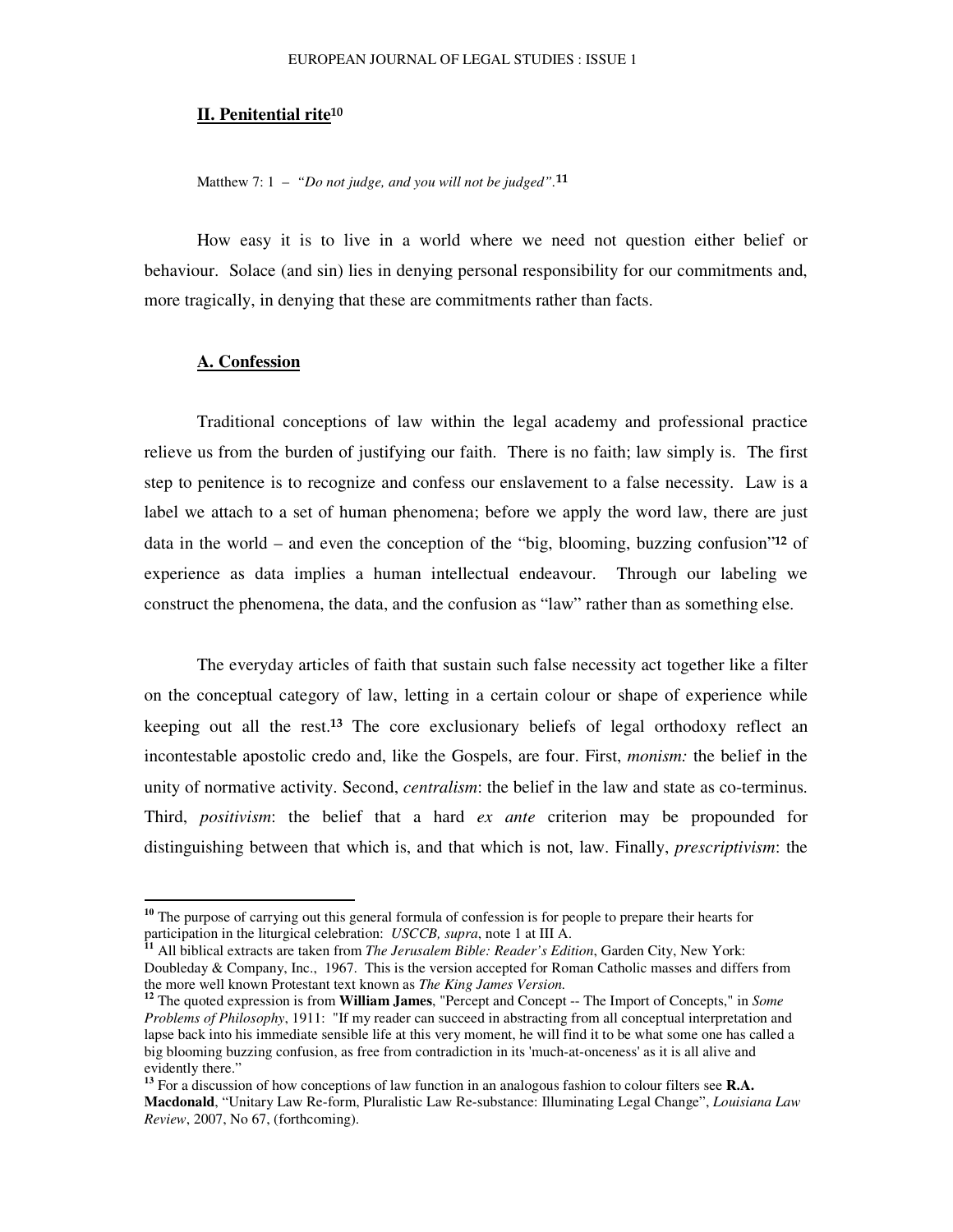belief that law is a social fact existing outside and apart from those whose conduct it claims to regulate.

#### **B. Penitence**

To recognize choice, and the possibility of error, is the consequence of eating the fruit of the tree of knowledge of good and evil. Adopting a *critical* legal pluralist perspective implies rejecting the constricting matrix of doxology. The cult of *isms* is the reduction of ritual to rote: it is to stress law's pedigree to the exclusion of law's purpose or point. Worshipping a threshold test for law means that sources of law become nothing more than stamps of legal authenticity. Any reflexion about law's causal inception is dismissed as a non-legal inquiry more appropriately left to philosophers, sociologists, anthropologists, political scientists, or even economists. Setting law apart from human agency and the interaction among human beings from which it springs allows us to imagine the first question as one of validity and to then tie criteria of legal validity to state institutions. This, in turn, reassures us that we can easily locate and define a formal and coherently organized set of norms as "the law".

What we purchase in recognition and coherence, however, we sacrifice in range and comprehension. How may we express our sorrow for our idolatry and our desire for amendment of our conduct? Let us begin by conceiving another image of law – law not as artefact and instrument, but law as process and aspiration: "law as the endeavour of symbolizing human interaction under the governance of rules".<sup>15</sup> This conception of law recognizes the dynamic and unstable quality attendant on symbolizing the formation and following of rules in the course of human interaction. Instead of fixating on the mere endproduct of that interaction, inquiry focuses on how that interaction is engaged.

**<sup>14</sup>** See "*Here, There and Everywhere*", *supra,* note 5. The allegory is not merely conjunctural. Monism, centralism and positivism like Matthew, Mark and Luke, are synoptic; prescriptivism like John resonates as a meditation on identity. See **R. Brown,** *et al, The New Biblical Commentary*, London, Chapman, 1995, c. 41, 42, 43 and 61. For an application to legal analysis that implicitly ties Mark to monism, Matthew to centralism, Luke to positivism and John to prescriptivism, see **R.A. Macdonald**, "Epistles to Apostles", *Alberta Law Review*, 2001, No 39, p. 668.

**<sup>15</sup>** The implications of such a view are explored in "*Here, There and Everywhere*", *supra*, note 5 at 393-394. For a slightly different statement see **L. Fuller**, "law is the enterprise of subjecting human conduct to the governance of rules" in *The Morality of Law*, 2<sup>nd</sup>, New Haven, Yale University Press, 1969, at 106.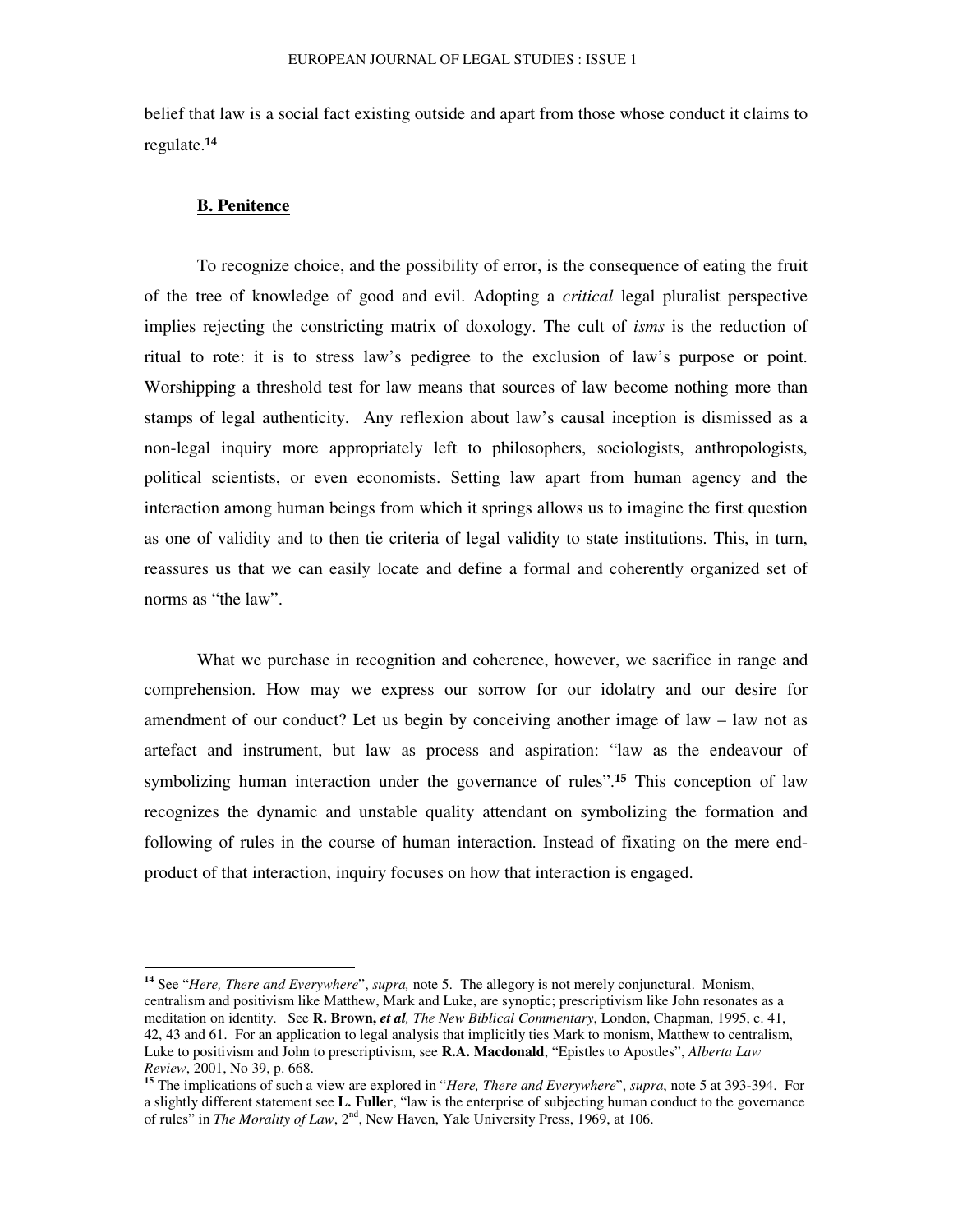#### **C. Absolution**

To examine law as engagement, process and aspiration requires us continuously to redirect our gaze towards legal actors, for it is ultimately their purposes which law serves and their behaviour through which law is revealed. Such attornment reminds us that we are each responsible "legal actors" rather than passive "legal subjects". Each person who commits herself or himself to a legal regime -and not just the over-emphasized "legal official" who purports to "make the law"- has a role in constructing the normativity of that regime.

While the term "legal subject" implies that human beings are cast outside and below the law (*sub-iacere*), the term "legal actor" stresses human agency and interaction with others in creating and recognizing law. Legal actors engage in the jurisgenerative<sup>16</sup> process by imagining, inventing and interpreting legal rules. Through their beliefs, behaviour and practices, they instantiate the rules they conceive and perceive. There is neither singularity, nor coherence, nor stability, nor boundary to an agent's normative commitments.<sup>17</sup>

Each of monism, centralism, positivism and prescriptivism reflects a different preoccupation with delineating a frontier between the legal (the communion of believers) and the non-legal (heretics or apostates) – either spatially (centralism), numerically (monism), analytically (positivism) or intellectually (prescriptivism). Legal orthodoxy fuses them into the golden idol of dogma. But like all idols, the conception of law as extrinsic to human agency, is false.<sup>18</sup>

**<sup>16</sup>** The term is from **Robert Cover**, "Nomos and Narrative" *Harvard Law Review*, 1983, Vol. 97, No 4 at 28. Cover's jurisprudence is ambiguous. Some such as **Martha Minow**, "Introduction", in **Minow** *et al*. (eds.), *Narrative, Violence and the Law: The Essays of Robert Cover*, 1993, claim, at p. 9, that Cover did not concede the necessary superiority of state norms; others, like **Ryan**, "Meaning and Alterity", p.267, *ibid.,* suggest the contrary. **17** For development of the theme of normative heterogeneity, flux and dissonance, see **R.A. Macdonald**, "Les

Vieilles gardes. Hypothèses sur l'émergence des normes, l'internormativité et le désordre à travers une typologie des institutions normatives" in **J.G. Belley**, ed, *Le droit soluble: contributions québécoises à l'étude de l'internormativité*, Paris, L.G.D.J., 1996, at 233 (hereinafter *Les Vieilles gardes*).

**<sup>18</sup>** The assumptions through which orthodoxy constructs legal actors as subjects are explored in "*Nomopolies*" *supra* note 5, at 623-632.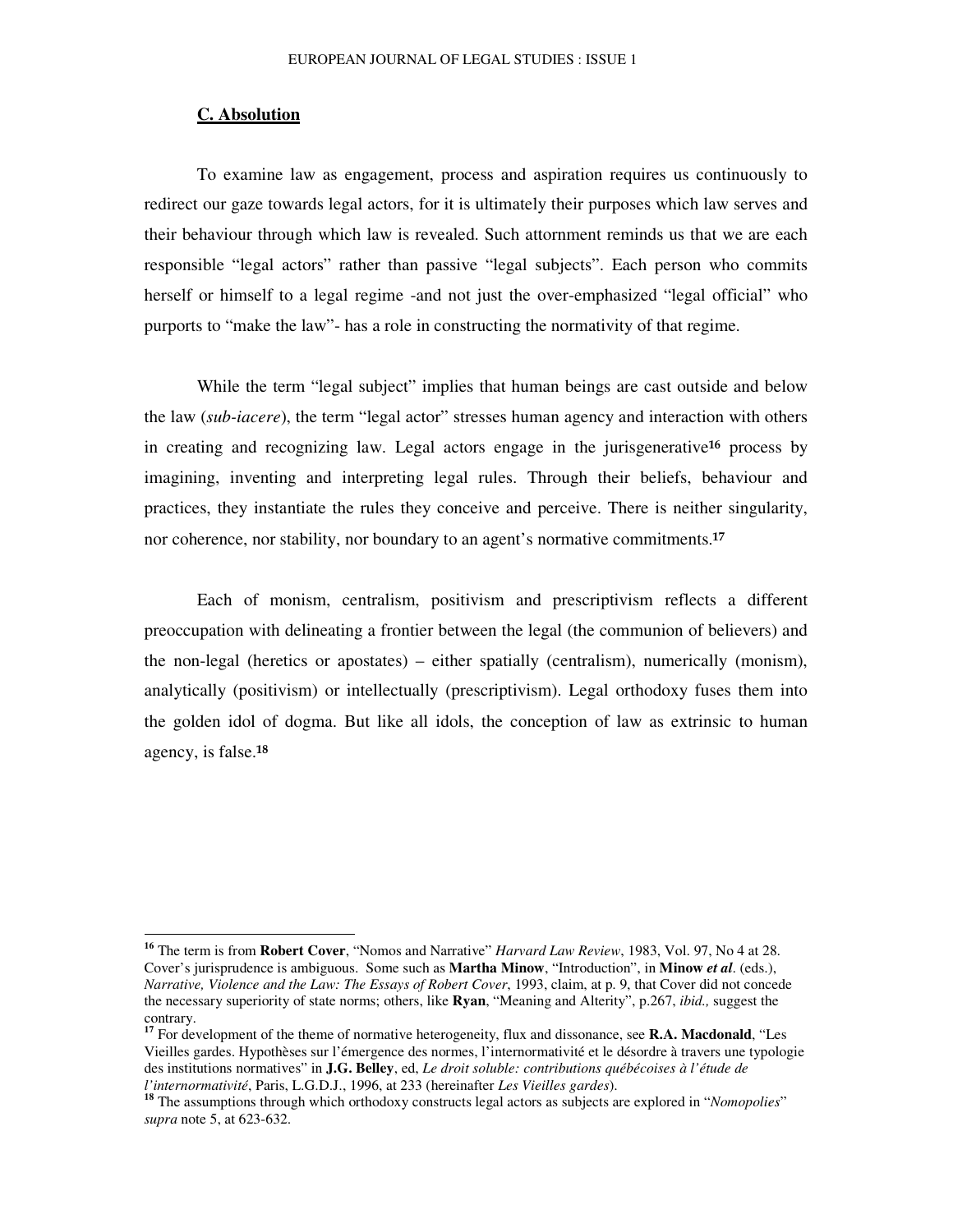#### **III. Opening prayer**

*Psalm 121 – "I lift my eyes to the hills, whence cometh my help?".*

Having lifted our eyes to hills we face the challenge of re-thinking law interactionally. From where can we find a methodology to overcome the supposed distinction between law and human interaction? The legal pluralist project is, to be sure, not about ignoring distinctions by subsuming them under a structural-functional model that purports to find a single explanation for the different dimensions of legal normativity.<sup>20</sup> Rather, the goal is to portray legal and social phenomena in relation to each other and in their full richness and detail, questioning and testing concepts and categories by which legal and social life are presented as discontinuous.<sup>21</sup>

#### **A. Understanding human relationships**

Just as the conceptual distinctions we make in developing a legal theory derive from the epistemological framework of our inquiry, so too the conceptual bases of particular legal doctrines stem from more imbedded intellectual commitments. Dominant socio-culturalreligious structures have historically provided the background frame for a whole series of interconnected legal doctrines and policies. Until quite recently the private law -what Jean Carbonnier called, in its presentation as a civil code, the civil (or social) constitution-**22** stood as the most significant reflection of these dominant socio-cultural-religious structures. **23**

Within the private law human interaction is cast in both instrumental and symbolic terms: the former primarily through obligational relationships deriving from conjunctural

<sup>&</sup>lt;sup>19</sup> The faithful, together with the priest, observe a brief silence so that they may be conscious of the fact that they are in God's presence and may formulate their petitions mentally. Then the priest says a prayer to express the character of the celebration— in this case, a celebration of the Sacrament of Marriage. The people, uniting themselves to this entreaty, make the prayer their own with the acclamation *Amen*. See *USCCB, supra* note 1 at IIIA.

**<sup>20</sup>** For a strong critique of misplaced social scientism in legal pluralist theory see **B. Z. Tamanaha**, "The Folly of the Social-Scientific Version of Legal Pluralism" *Journal of Law and Society*, 1993, Vol. 20, p. 192, reprinted in *A General Jurisprudence of Law and Society*, Oxford: Oxford University Press, 2001.

**<sup>21</sup> Daniel Jutras**, "The Legal Dimensions of Everyday Life" *Canadian Journal of Law and Society*, 2001, Vol. 16, p. 45; **R.A. Macdonald**, *Lessons of Everyday Law*, Montreal, McGill-Queens University Press, 2002.

**<sup>22</sup> J. Carbonnier**, "Le Code civil" in **P. Nora**, ed., *Les Lieux de mémoire*, vol 2, *La Nation*, Paris, Gallimard, 1986. In Quebec the 1993 Civil Code is often characterized as representing a « projet de société ». See « Préface » in *Commentaires du Ministre de la justice*, Quebec, Éditeur Officiel, 1993.

**<sup>23</sup>** For a discussion of the social and political origins of the French civil code see **J. Carbonnier**, "Le Code Napoléon en tant que phénomène sociologique" *Droit prospectif: Revue de la recherche juridique*, 1991, p. 327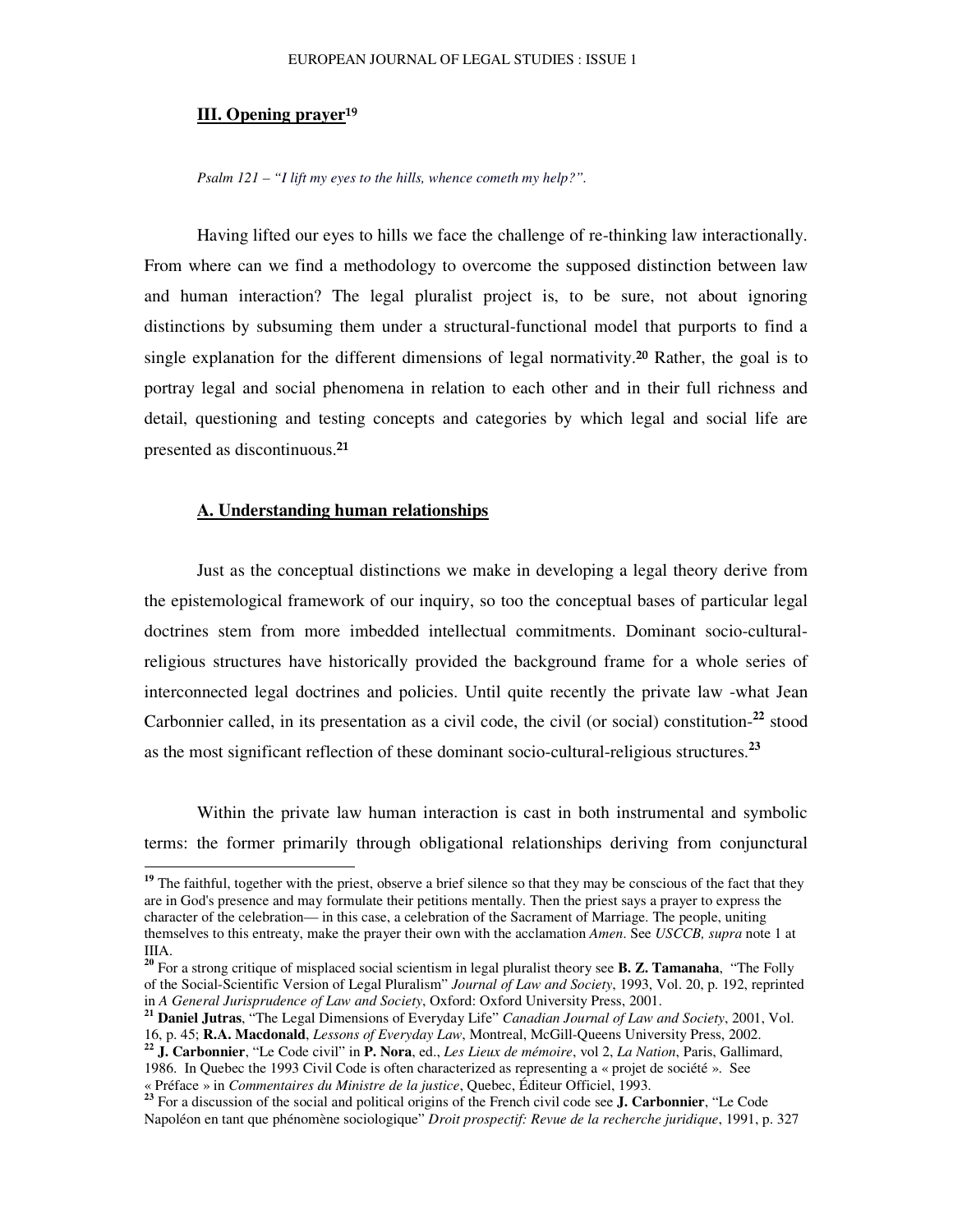agency and framed through institutions like contracts, torts, restitution, and gifts *mortis causa*; and the latter primarily through status relationships built around high-affect social institutions – notably (1) spousal relationships like husband, wife, widow, widower, *de facto* spouse, putative spouse, concubine, separated spouse, and divorced former spouse, and (2) filiative relationships like parent, child, legitimate, illegitimate, niece, nephew, brother, sister, halfbrother, half-sister, aunt, uncle, grandparent, in-laws, *de cujus*, heir at law, *etc..* While obligational relationships have traditionally served a central organizing role in economic life, the deep import of status relationships has been most closely revealed in the law of persons, intestate succession, and the family. **24**

#### **B. Marriage as status**

Until the last 50 years or so, European private law conceived only a limited number of both spousal and filiative status relationships, all of which were nested within larger conceptual frameworks and policy judgments derived from religious (and particularly Christian) understandings of the family and marriage. These judgments initially addressed diverse first order issues like: (1) who is entitled to marry and under what conditions? (2) what are the economic consequences of marriage for couples? (3) what is the bearing of marriage on the contractual capacity of spouses? (4) what impact does the marriage of a child's parents have on his or her name and economic entitlements? (5) what types of legal exclusions are visited upon people married to each other (conflicts of interest, gift in fraud of creditors, and spousal non-torts, for example)? (6) when should marriage bear on principles of the criminal law such as those relating to evidentiary privilege, to conspiracies and accessories, and to the definition or non-definition of crimes (as, for example, the impossibility of spousal rape, sexual assault and theft)?

More recently, the normative impact of these private law concepts has come to transcend their direct personal object. Contemporary contractual arrangements with third parties also reflect the presuppositions of dominant socio-cultural-religious status relationships. The law of what was formerly known as the status of "Master and servant"

<sup>&</sup>lt;sup>24</sup> Of course, certain other institutions, notably the trust, the concept of fiduciary relationships, the ideas of tutorship and curatorship, and more remotely the notion of administration of the property of others, inescapably combine both economic and status relationships. See, for discussion of this point, **D. Waters, L. Smith and M. Gillen**, *Waters' Law of Trusts in Canada*, Toronto, Carswell, 2005; and **M. Cantin Cumyn**, *L'administration du bien d'autrui*, Cowansville, Éditions Yvon Blais, 2000.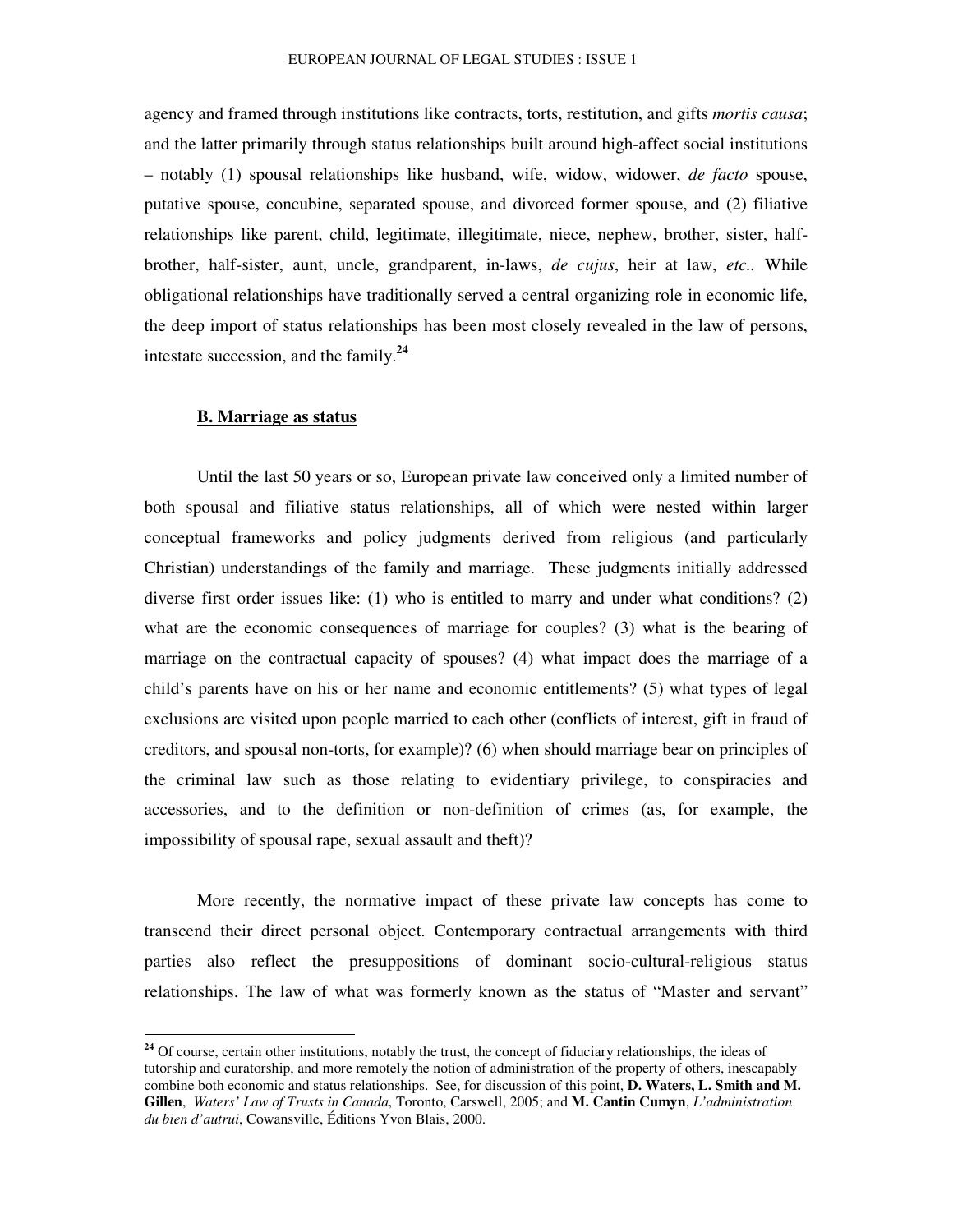offers several striking examples: (1) the concept of a family, and not a, living wage; (2) the designation of beneficiaries of private insurance, pension, health and disability benefits; (3) the types of state-run medical coverage, workers' compensation and wage-related social security entitlements that are transferable to family members; and (4) other fringe benefits of all descriptions (access to company housing, health clubs, golf clubs, conference travel, *etc*.). **25**

Of course, it should not be assumed that the State's attitude to status relationships is always benign. For many years, marriage itself was conceived as a patriarchal institution within which women were subjected to the power of their husbands, lost contractual capacity, could not own property apart from the "community" that was exclusively managed by her husband. Nor was the State's role merely passive as regards other social structures. Today, the State systematically encourages private institutions that nurture adult relationships (*i.e.* churches, benevolent associations *etc.*) and it broadly facilitates relationship-based contractual ordering that transcend previous conceptual boundaries (private pension, insurance, sick leave or other employment entitlements). Nor should it be assumed that the State has either a formal litmus test or settled functional criteria -like duration, intensity, scope, cohabitation, degree of economic and psychological integration or whatever- by which to identify which status relationships it will recognize. That said, most States imagine the primary domestic status to be marriage.

#### **C. Status as marriage**

Today there is an obvious disjuncture between the sociological reality of close personal adult relationships of dependence and interdependence and legal definitions of marriage. The disjuncture is exacerbated because, over the past century, legislatures have consistently deployed the marriage relationship to organize public policy responses to a wide range of social issues. **<sup>26</sup>** What then, are alternative forms of justification open to states seeking to ground policy in respect of close personal adult relationships?

**<sup>25</sup>** See the discussion in *Beyond Conjugality, supra*, note 6, at 40-42 and sources cited. At the same time, the public, non- employment related social welfare network was built up in large part around the notion of the childrearing family, and especially where the parents were married to each other. See *ibid*., at 37-112.

<sup>&</sup>lt;sup>26</sup> The obvious consequence is the need for States to develop a secular conception of marriage which, while fundamentally grounded in socio-cultural-religious dogma acknowledges – sometimes through legal fiction (like the recognition given to putative marriages) sometimes through presumed intention (like the recognition given to relatively stable *de facto* relationships from which issue children) – is grounded in other policy considerations.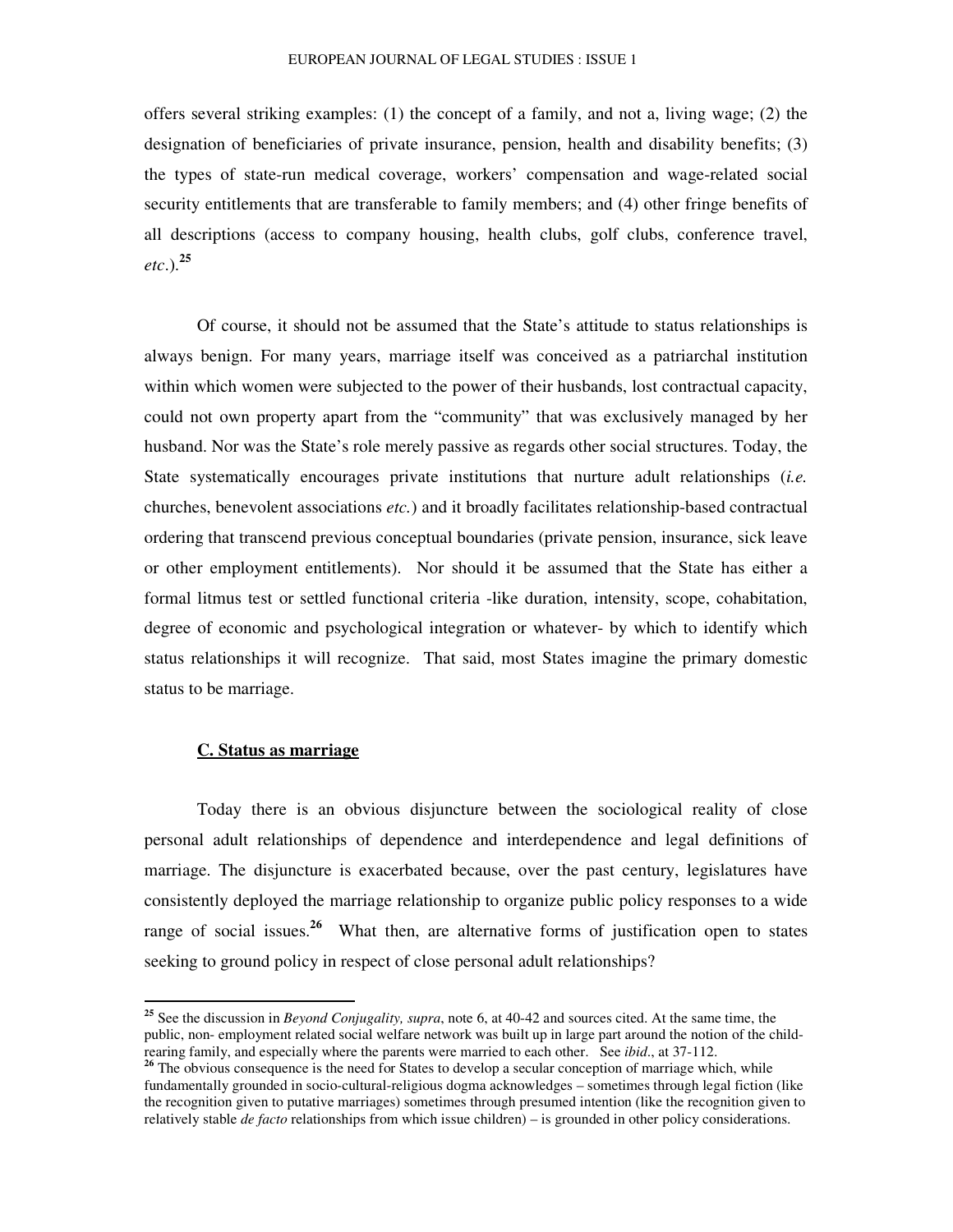One mode of justification is neo-conceptualism: the invocation of "rights ideology" as a way of disanchoring concepts from their cultural grounding. In this endeavour discrimination and equality have assumed a dominant role. For example, a socio-culturalreligious concept of filiation that depends on notions of legitimacy flowing from the marriage of the child's parents is seen to discriminate against children born out of wedlock. Equality demands that the legal default rule should be one that treats all biological children in the same way. Of course, claims of equality and non-discrimination depend on prior constructions of similarity, claims that invariably are not justified by those who wield the weapon of exclusion.

Functionalism is another justificatory approach which focuses on the question: what is the purpose for any given legal construction and given substantive policy? Of course, since purposes are themselves judgments of value about the way we construct facts, a host of other issues come immediately to the fore. Many of these resonate in social science disciplines like sociology and psychology. A handful of questions are pertinent.

The first is a sociological question. As a matter of sound public policy, why should the law worry about relationships at all? Are there things that happen in relationships that we see as socially beneficial, such that we should actually orient our legal-regulatory regimes to promote relationships rather than just targeting individuals? For the functionalist, the answer depends on the empirical evidence of the effects of stable, longer-term relationships on the health, happiness and productivity of peoples' lives. **27**

The second inquiry is of a psychological character. Are there certain needs of adults as individuals -whether or not they are in any kind of relationship at all- that underpin our understanding of the human condition?  $28$  In identifying such needs (a not uncontroversial task) can we say the state has any role in recognizing, legitimating and meeting them? If so

See **Robert Leckey**, "Profane Matrimony" *Canadian Journal of Law and Society*, 2006, Vol. 21, p. 1 for a careful analysis of these disjunctures as they arose in debates about whether the State should permit the marriage

of a man to his deceased wife's sister. **27** See the multiple studies sponsored by the Vanier Institute of the Family, available at - http://www.vifamily.ca/about/about.html

<sup>28</sup>On this point consider the idea of a hierarchy of needs as elaborated by A. Mazlow, *A Psychology of Being* (Princeton: Van Nostrand, 1962).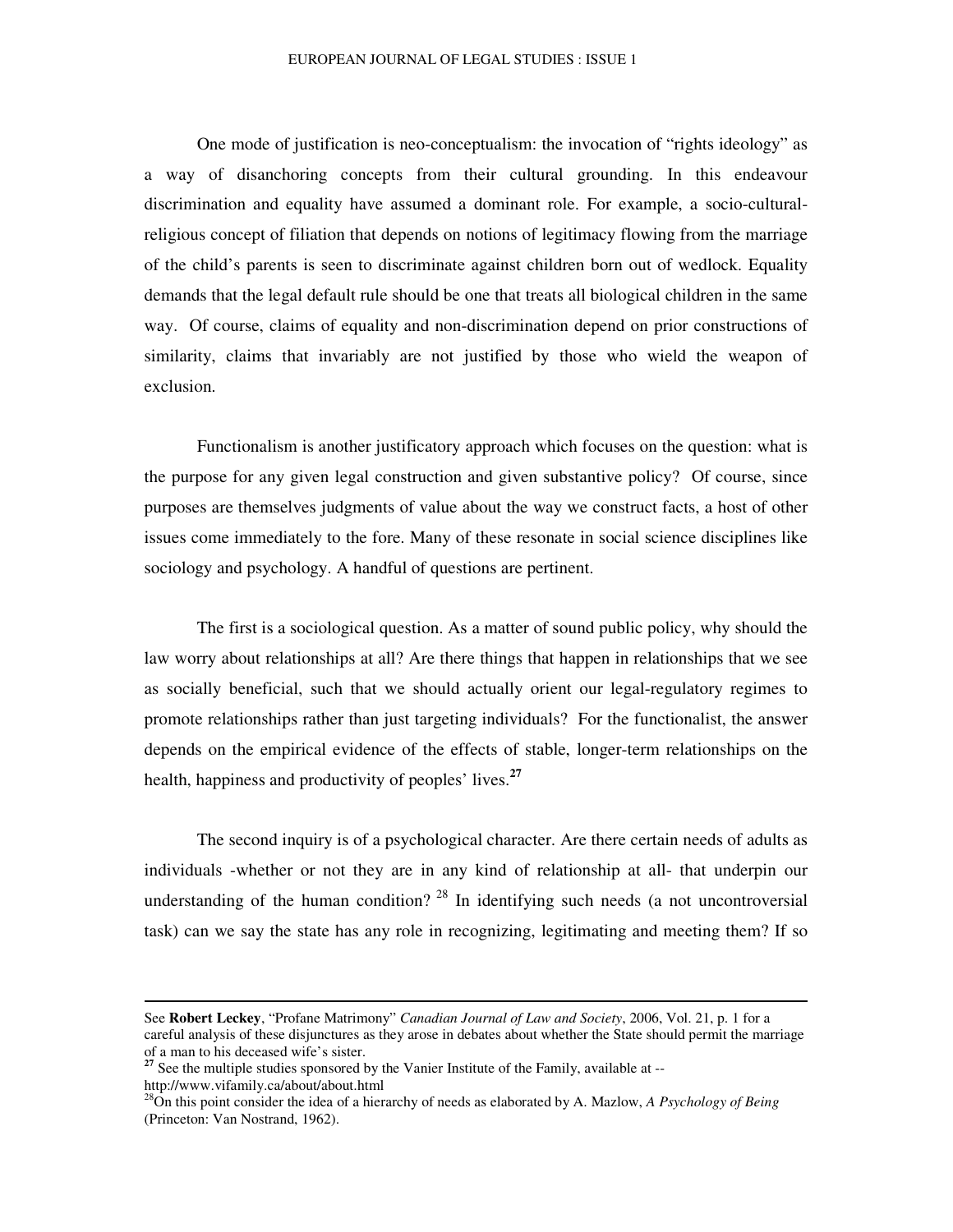how should the State go about it? How, for example, do we know which relationships, if any, should be encouraged?

Finally, if we think that it is an important individual need to build and nurture affective relationships with other adults, how do we ensure that these relationships are neither dysfunctional nor pathological? What might be the central characteristics of healthy relationships? According to empirical research, equality, commitment, respect, recognition and stability are central characteristics of healthy adult relationships. Even though one can see these qualities reflected in the modern bivalent Christian marriage vows -"to love, honour, cherish and respect, for better or worse, in sickness and in health, *etc.*"- they in fact have little to do with either religious dogma or with conjugality as such. Rather they signal the features of all adult relationships of high affect and interdependence in which parties have some understanding of their roles, and are comfortable with and accepting of those roles. **29**

# **IV. Liturgy of the word 30**

John 1: 1 – *"In the beginning was the Word: the Word was with God and the Word was God".*

# **A. First Reading 31**

Genesis 11:9 – *"That is why it was called Babel - because there the Lord confused the language of the whole world. From there the Lord scattered them over the face of the whole earth"*.

For a legal pluralist, law is a language – a language of interaction. And like the manifold natural and artificial languages that human beings have invented, **32** the manifold

<sup>29</sup> See **Law Commission of Canada**, *Discussion Paper: Recognizing and Supporting Close Personal Adult Relationships*, Ottawa, Minister of Public Works and Government Services, 2000.

**<sup>30</sup>** This section of the Mass features readings and chants drawn from Sacred Scripture. Thereby, God speaks to his people, revealing the mystery of redemption and salvation while offering them spiritual nourishment; moreover, it is believed that Christ himself is present in the midst of the faithful through his word. See *USCCB, supra*, note 1, at IIIB.

**<sup>31</sup>** Non-biblical texts are excluded from the Liturgy of the Word. The first reading is typically drawn from the Hebrew Scriptures and the second reading from the Christian Scriptures in order to shed light on the unity of both testaments and salvation history. See *USCCB, supra*, note 1, at IIIB.

**<sup>32</sup>** On law as a social symbolism generally see **S.K. Langer**, *Philosophy in a New Key*, 3 rd ed., Cambridge, Harvard University Press, 1957. On the idea of law as a language of interaction see **L. Fuller**, "Law as an Instrument of Social Control and Law as Facilitation of Human Interaction", *Brigham Young University Law Review*, 1975, p. 89.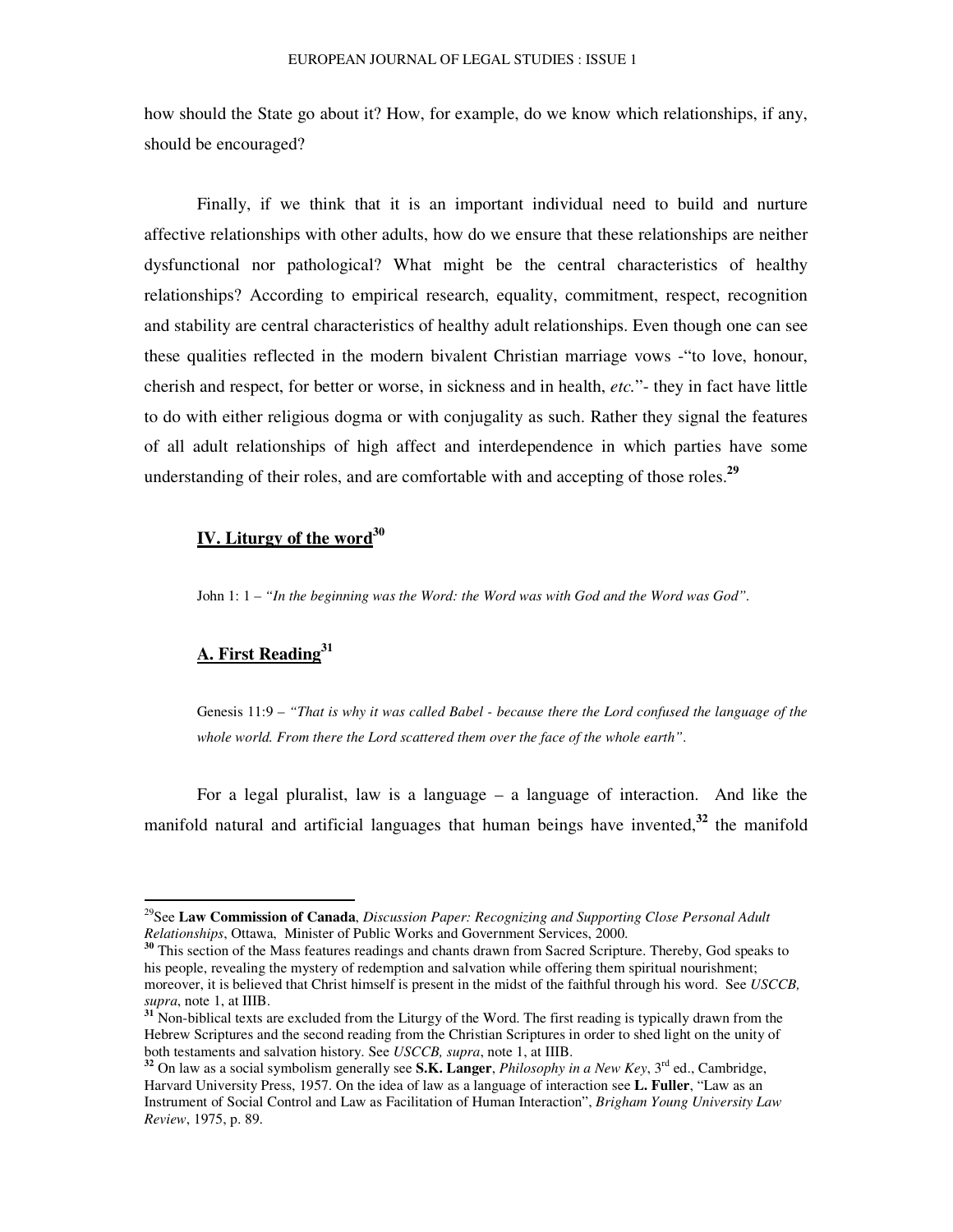legal languages we speak and act out every day are human inventions. Thus is raised the spectre of difference, of diversity, of social disaggregation.

A critical legal pluralism does not fear Babel. Rather than seeing the multiplicity of languages as the source of all discord, or the challenge to construct some unified harmony in defiance of this auditory variety, we can appreciate the potential of such plurality of difference for our flourishing as human beings. Just as a child brought up speaking more than one language benefits early on from learning that there can be drastically different ways of saying the same thing, so also does the jurist who learns that there is more than one way of expressing a legal idea. **33**

There is a plurality of differences in how human interaction can be symbolized as normative. **34** Plurality is present not just in the recognition of discrete languages of interaction, nor just in the recognition of multiple dialects, pidgins and creoles. Plurality is at the foundation of interaction itself – in its grammar, its syntax, its vocabulary, and its practice. What appears as one plays out as the many. A verb is more than just a word: it may have moods (indicative, imperative, interrogatory, subjunctive, hortatory), and voices (active, passive), tenses (present, imperfect, past, future, conditional, future anterior), number (singular, plural), cases (first, second and third persons), grammatical functions (gerunds, gerundives, present participles, past participles), and structural properties (transitive, intransitive, reflexive).

**<sup>33</sup>** The story of Babel is often presented as teaching that when human beings had but one language, they were able to undertake a conquest of the heavens. Only God's wrath prevented them from building upon the unity of our speech. However, an alternative interpretation commends itself. We were misguided in believing that a single language would give us the power to reach absolute heights. Far from being wrathful God saved us from our hubris. To ensure that we would never fall prey to it again, we have been blessed with a multiplicity of languages. This latter reading, in which God's creation of a plurality of languages is regarded as a blessing and a gift rather than a curse and a hindrance to our life on earth together, reflects the hermeneutic commitment of critical legal pluralism. See **R.A. Macdonald**, "Legal Bilingualism", *McGill Law Journal*, 1997, Vol. 42, p. 119. Another reading of the story of Babel is given by **Barbara Johnson**, *Mother Tongues: Sexuality, Trials, Motherhood, Translation*, Cambridge, London, Harvard University Press, 2003, pp. 16-17. She discusses how the mythical narrative construction of a period like the one in Babel is an exercise in back-formation. According to the logic of back-formation, the presence of a multiplicity now indicates an original unity. This, however, is not necessarily true. The motive for this particular type of back-formation stems from a desire to justify the difficulty we encounter when faced with the multiplicity of languages; rather than confront the challenge we invent a story that explains it as punishment, to be borne and gritted not embraced and engaged with. <sup>34</sup> The differences between economic, sociological, theological, psychological and legal normativity are

discussed in **R.A. Macdonald**, "Triangulating Social Law Reform" in **Y. Gendreau**, ed. *Mapping Society Through Law*, Montreal, Éditions Thémis, 2004, p. 199.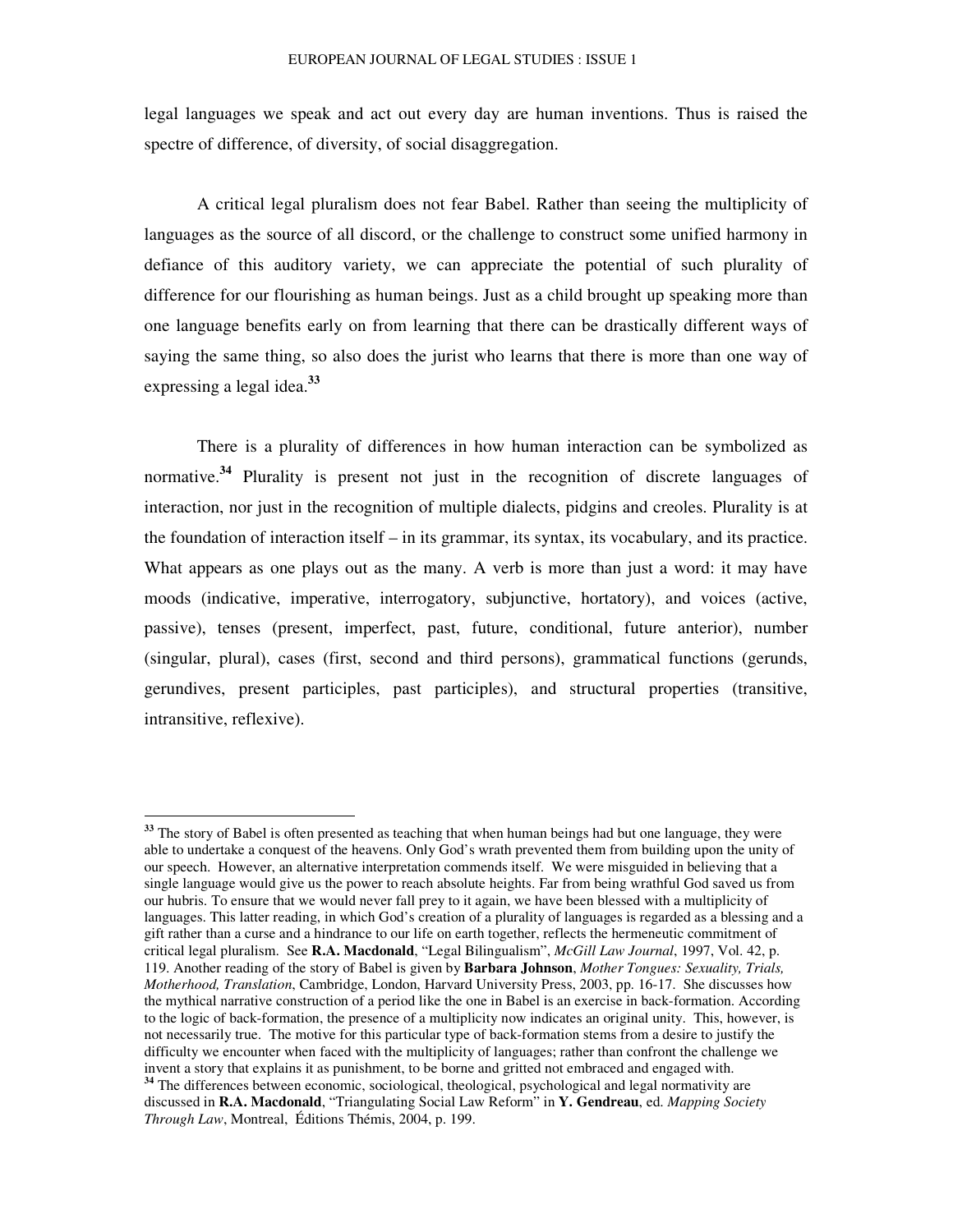#### EUROPEAN JOURNAL OF LEGAL STUDIES : ISSUE 1

In the same way, a legal rule is more than just a norm, and the grammar of normativity is equally complex. **<sup>35</sup>** The multiple moods and voices of interaction reflect the plural sites and modes of legal normativity. These moods and voices may be imagined as two spectra, the former capturing their site (the manner of their elaboration) and the latter their mode (the way in which meaning is extracted from them). **<sup>36</sup>** When these two spectra are imaged as intersecting axes, a four-cell table of normativity emerges.

The site of law (its manner of elaboration) may be explicit or implicit; this depends on whether the norm came into being as a result of a deliberate creative process or not. Because statutes are promulgated and judicial decisions handed down in full awareness of their normative status, as official product of an institutional process, they are examples of explicit legal norms. By contrast, implicit norms do not result (within any particular normative regime) from a conscious elaboration. Rather, they emerge from behavioural practices at home, at work or in the community. An implicit norm may result directly or indirectly from an identifiable social practice.

The modes of law (the way meaning may be extracted from norms) comprise the second axis of this normative typology; this relates to how a given norm is articulated. On the one hand, there are formal norms that are presented canonically and typically reflected in words like those of a statute. However, a formal norm may not necessarily be explicit in terms of the fact they may never have been consciously elaborated. Thus, norms derived from commercial practice are at once formal and implicit. On the other hand, there are inferential norms. Unlike formal norms, these do not possess a fixed textual or practical formulation. Thus, judicial decisions constitute examples of explicit yet inferential norms. While the courts are conscious of the fact they are elaborating legal norms, the *ratio decidendi* of a court judgment cannot be reduced to a precise rule through the simple application of a succinct formula; it must be inferred from the entire text of the judgment. Inferential norms may also be implicit. For example, the general principles at the foundation of a normative system like

<sup>&</sup>lt;sup>35</sup> Many jurists have attempted a grammar of norms. At one extreme one may situate Kelsen, who imagine a formal singularity to legal normativity: "law is the norm that stipulates the sanction" **H. Kelsen**, *General Theory of Law and State,* A. Wedberg trans., New York, Russell and Russell, 1961, p. 61; At the other, one may situate Bentham, who imagines an incredibly diverse taxonomy of legal rules. **J. Bentham**, *Limits of Jurisprudence Defined: Of Laws in General*, London, Athlone Press, 1970.

**<sup>36</sup>** See **R.A. Macdonald**, "Vers la reconnaissance d'une normativité implicite et inférentielle", *Sociologie et Sociétés,* 1986, XVIII, p. 47.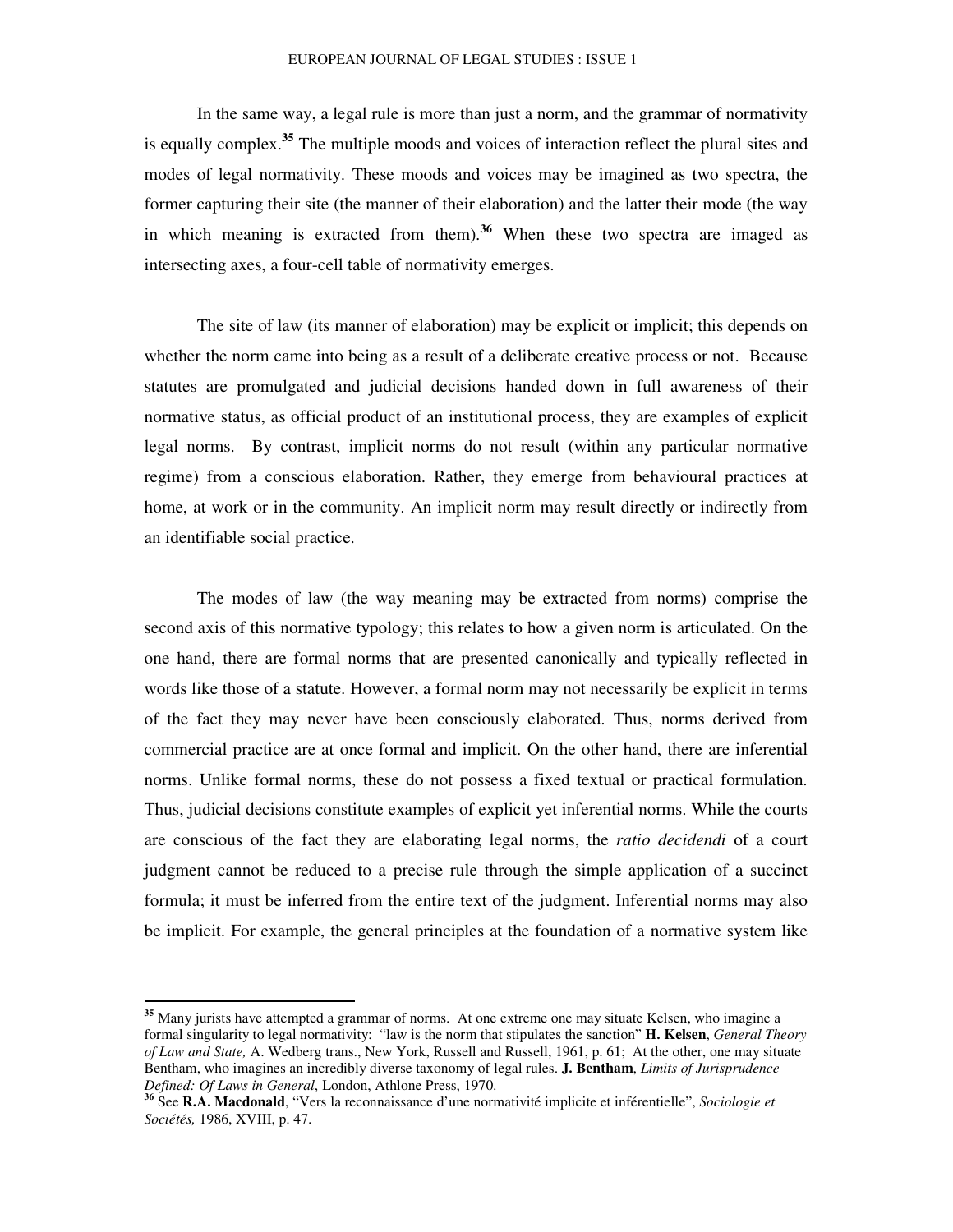justice or equity are fluid concepts that are nowhere either written out or summed up in canonical form.

Together this normative map yields four archetypes: explicit and canonical norms (manifest or patent norms); explicit and inferential norms (allusive norms); implicit and canonical norms (customary norms); and implicit and inferential norms (latent norms). While it is intuitively plausible to plot existing artefacts into this matrix -for example, legislation as patent norm, judicial precedent as allusive norm, trade usage as customary norm, general principle of law as latent norm- no one-to-one parallel is possible Some statutes may enact symbols or pictograms, rendering the norm allusive; some judgments state a "rule of law", or a patent norm; some erstwhile general principles are specified by a judgment or a statute into patent or allusive form. **<sup>37</sup>** As in the grammar of natural languages, the grammar of normativity is hypothetical and is constantly shifting through its deployment. Understanding the possibility of law's grammar is to understand both its syntax -the established usages of grammatical construction and the rules deduced therefrom- and modern usage. **38**

# **V. The responsorial psalm 39**

#### *Psalm 145 -* "*The Lord is compassionate to all his creatures".*

Given that normative phenomena like the law of the political State are not tangible objects, the question becomes how to recognize the dynamic heterogeneity of different types of legal norms that shape understandings of marriage within any particular official system. For example, in the sociological sense, the concept of a close personal adult relationship is a congeries of implicit practices and inferential normative intendments. If, however, within any given legal regime, this relationship has been certified (canonized) through marriage, then the relationship is overlain with manifold explicit and formal rules and expectations. More than this, over time the normativity of a close personal adult relationship may come to be

<sup>37</sup> There is a further complication. Norms may change their character through internormative transfer. It may be that a consciously elaborated norm from a particular legal regime reflects itself as an implicit norm by unconscious adoption within a different regime. And it may be that one regime explicitly enacts a norm that is only implicit in the regime from which it is transferred. These internormative transfers are addressed in **R.A. Macdonald and H. Kong**, "Patchwork Law Reform" *Osgoode Hall Law Journal*, 2006, Vol. 44, p. 11.

**<sup>38</sup>** On this general conception of normativity see **R.A. Macdonald**, "Office Politics" *University of Toronto Law Journal*, 1990, Vol. 4à, p. 451.

<sup>39</sup> The purpose of the responsorial psalm is to foster meditation on the word of God. See *USCCB, supra*, note 1 at IIIB.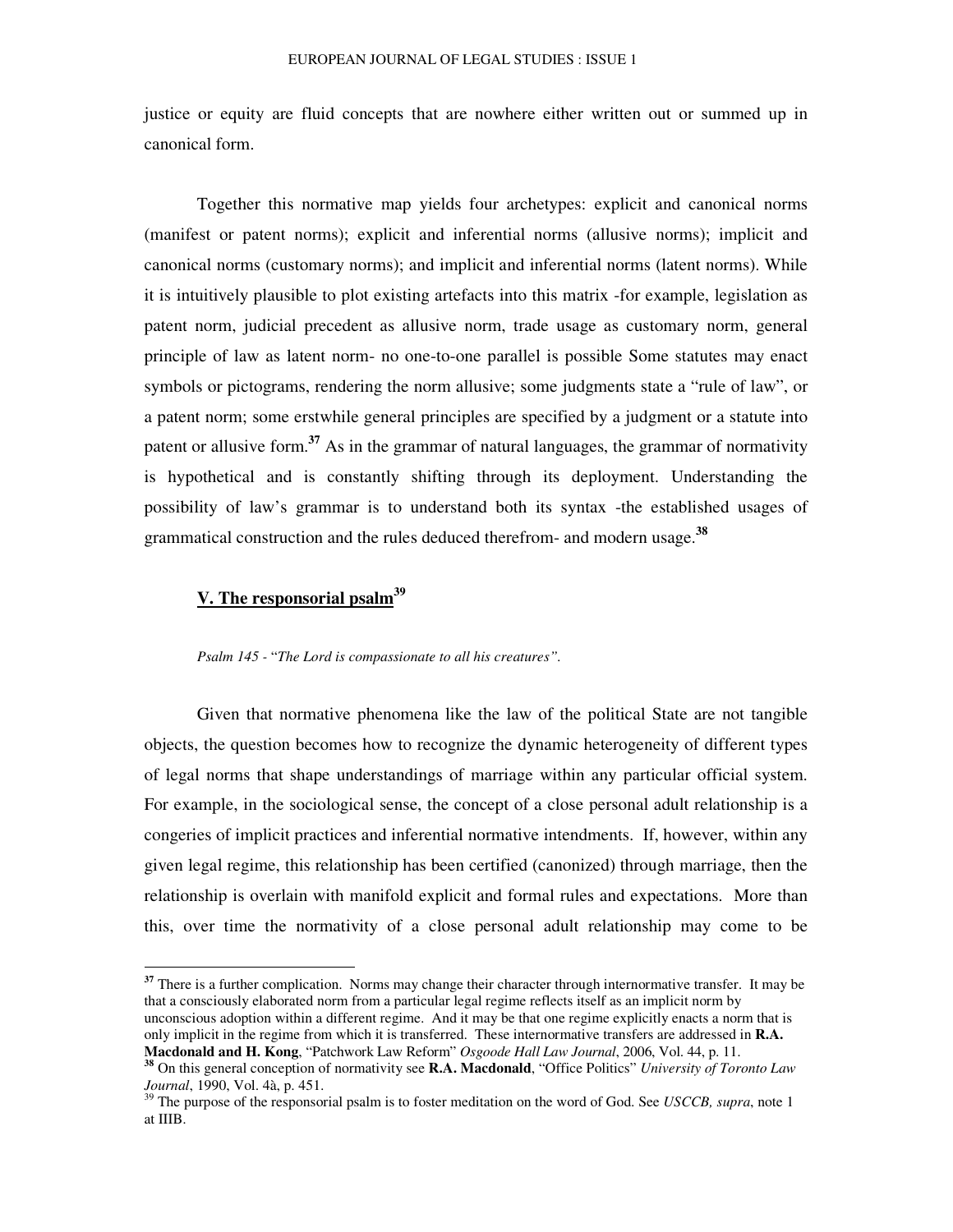significantly shaped by implicit and formal practices of those within the relationship. And finally, especially where people in a troubled relationship seek help from a counselor, the relationship may also develop a set of highly explicit, but inferential norms. There is no language that holds these different normative registers in harmony. Each is an independent theme upon which the others can only be variations. **40**

#### **VI. Second reading**

1 Corinthians 13: 1, 9, 12 - "If I have all the eloquence of men or of angels, but speak without love, I am *simply a gong booming or a cymbal clashing […]. For our knowledge is imperfect and our prophesying* is imperfect...Now we are seeing a dim reflection in a mirror; but then we shall be seeing face to face".

Any conception of law is necessarily partial; we speak only what we know, and we can never know unmediated by our time and location. **<sup>41</sup>** Before we say what we see is the law, we must be conscious of what we are doing and how we are doing it. Fully to understand law as a language of interaction we must attend to the grammar of all legal artefacts. The endeavour requires applying this typology of norms -this normative map- to law's concepts, its institutions, its processes, its methodologies, and even the very bases of its authority. **42**

Consider, first of all, normative institutions. Explicit institutions may be distinguished from implicit ones by the degree to which they are the result of a conscious creation. Whether they are formal or inferential turns on the scope of authority to which they lay claim. Formal institutions, whose principal and primary goal is to create norms, justify their authority by reference to their "jurisdictional power". Whereas inferential normative institutions are not solely based on the creation of norms but possess a commitment to broader social objectives that nonetheless involves the exercise of a certain external authority. Once again legal normative institutions may be both explicit and formal, like state legislatures, implicit and formal, like voluntary associations, explicit and inferential, like non-incorporated religious communities, or implicit and inferential, like persons of experience such as a trusted mentor or parent.

**<sup>40</sup>** The notion of theme and variation in legal normativity is explored in **R. A. Macdonald and C. Siebert**, "Orchestrating Legal Multilingualism: *12 Études*" in **J.-C. Gémar and N. Kasirer**, eds., *Jurilinguistique: entre langues et droits*, Montreal, Thémis, 2005, p. 377.

**<sup>41</sup>** We are like the traveler in Kafka's *Before the Law,* forever precluded from a face to face encounter with the law. See **F. Kafka**, *The Trial* in *Complete Stories*,W. and E. Muir trans.,London, Minerva, 1992, p. 3.

**<sup>42</sup>** See **R.A. Macdonald**, *Les Vieilles gardes*, *supra*, note 16 for a more extensive elaboration and application of the legal pluralistic analysis of normative types to institutions, processes and methodologies.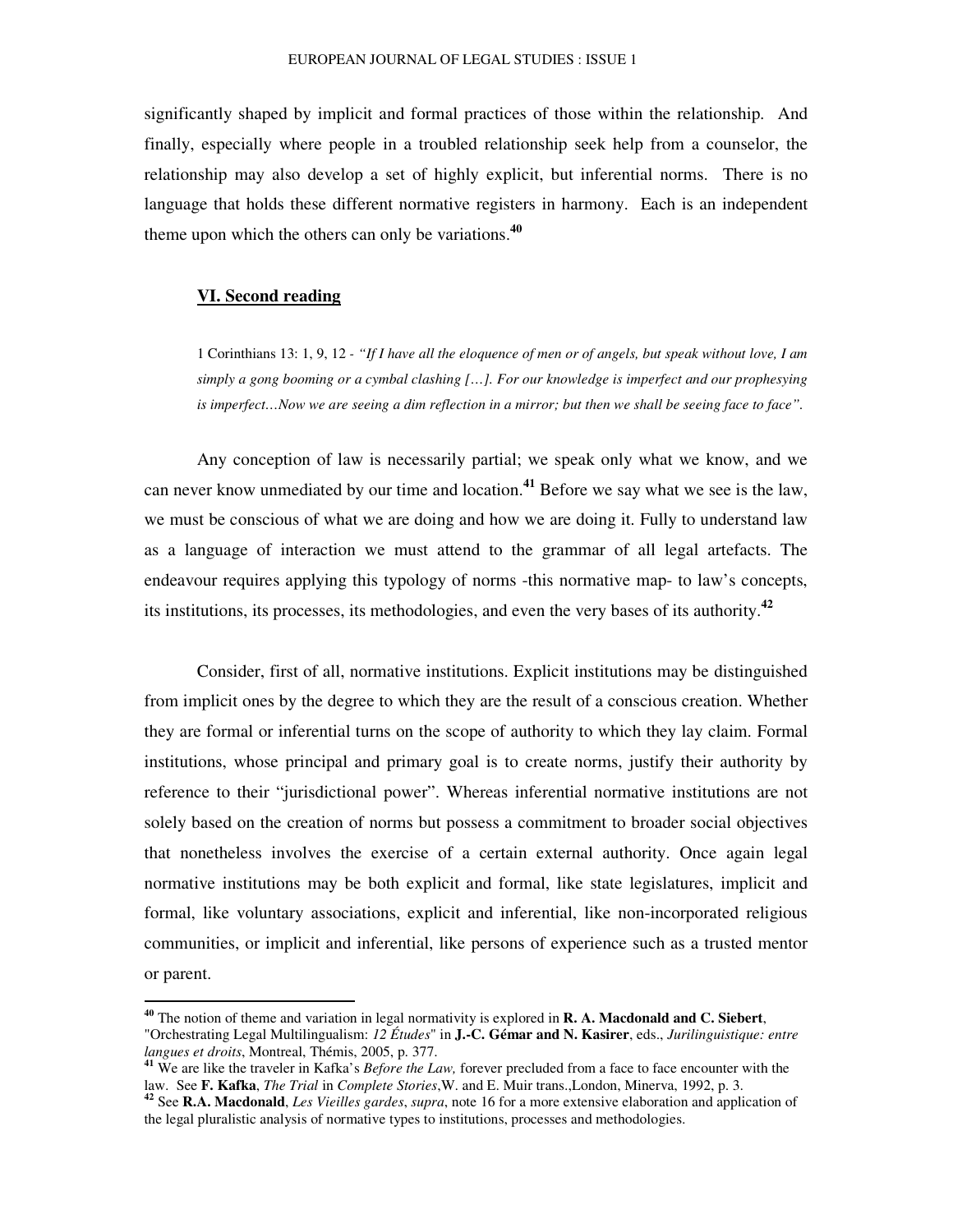Normative procedures and methodologies may also be conceived as patent, customary, allusive or latent. Explicit normative processes may be distinguished from implicit processes by the presence of an outside third party whose role is to structure the relations between the two parties. In the case of implicit normative procedures, no such third party exists and it is the parties involved who themselves subject their behaviour to a normative analysis. Whether such procedures may be characterized as formal turns on whether they permit only a limited number of justificatory arguments to support the resulting norm. By contrast, an inferential procedure is elaborated from a variety of justificatory arguments whose inclusion is not governed by any particular constraint and whose spontaneous normative result is not presented in a syllogistic or otherwise imposed form. Thus, adjudication is an example of a manifest legal normative procedure, being both explicit and formal. Giving a discretionary decision, however, as it is both explicit and inferential, may be called an allusive normative procedure. Contractual negotiations, by their at once implicit and formal character, are a customary form. Finally, the continuation of relations based on trust and confidence, is a latent form because of its implicit and inferential nature.

Every artefact we associate with law in western society may be plotted along these intersecting axes. Normative diversity is inherent to social life and this heterogeneity presupposes that legal pluralism must reveal the normative complexity both across multiple legal orders occupying the same social space as well as within each one of them. Normative fluctuations persist: there exist unequal distributions of power among normative orders; and there exist different dynamics of power and counter-power within them. These fluctuations in power determine the trajectories of norms, normative institutions and normative processes. Such a plurality of artefacts both within regimes and across regimes can suggest that there is, in fact, no normativity – or at best that there is an irreducible normative mêlée.

Yet, human beings communicate despite the apparent sophistication of grammar, syntax and vocabulary of any given language. And human beings communicate despite the plurality of languages that we speak. And human language remains incredibly rich and diverse, despite the constant exportation and importation of linguistic artefacts. A legal pluralist would reach the same conclusions about the language of law. While all law is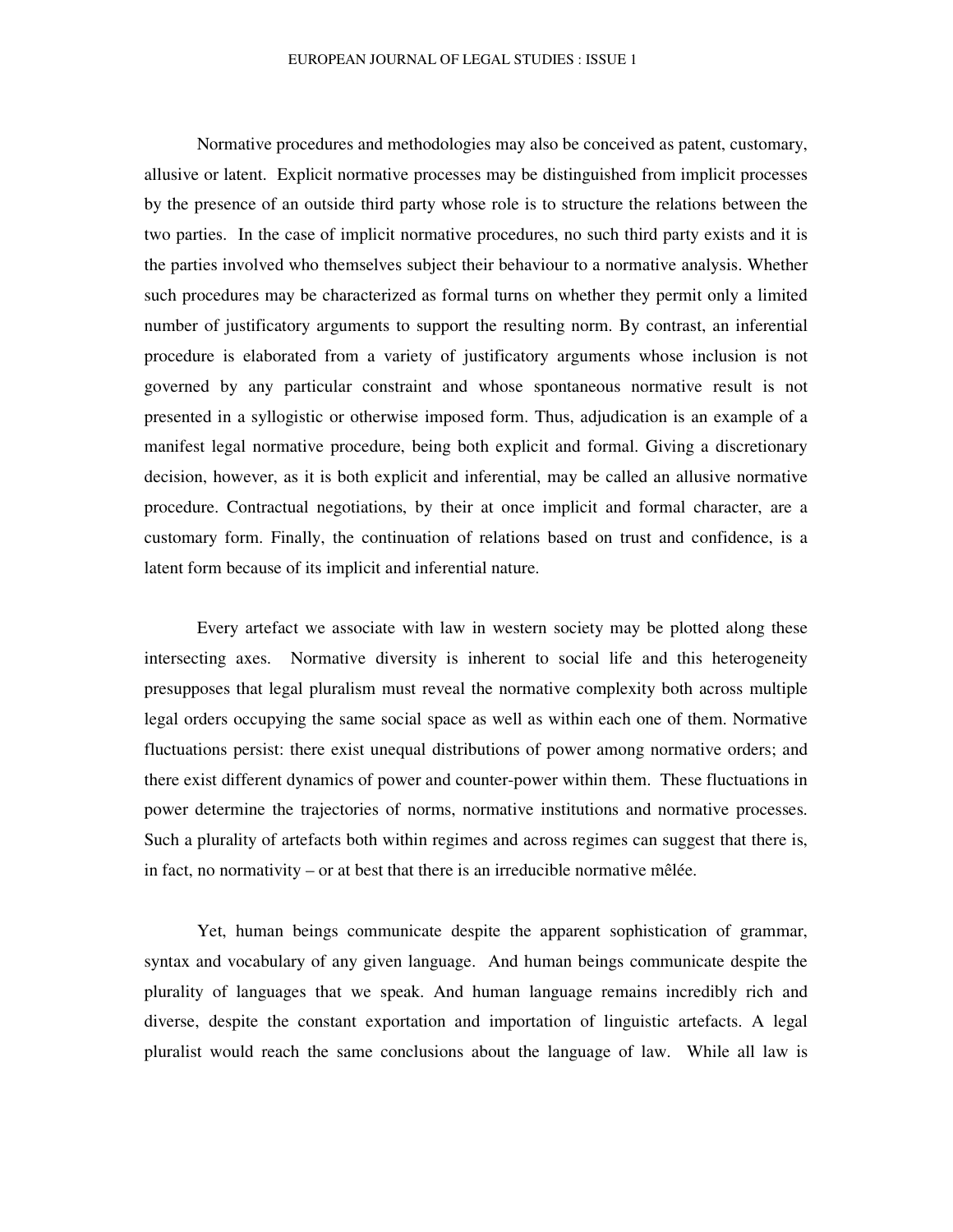normative, all legal normativity, like all grammar and syntax is hypothetical. **<sup>43</sup>** The obligatory nature of a norm depends on the agency of the purported "norm-subject". If the human agent does not regard himself or herself as having an obligation then no obligation exists. Because legal subjects are legal actors that play a role in constituting their normative reality, every person is the irreducible site of law. All human agents ultimately decide the relative weight of different normative regimes and different types of norms, and the precise bearing they have on their normative lives.

# **VII. Gospel 44**

Luke 20: 25 - *"Well then", he said to them, "give back to Caesar what is Caesar's-- and to God what belongs to God".*

The concept of marriage that is predominant in states whose legal systems have been derived from Romano-Germanic and Common Law traditions emerged over the past millennium from a particular socio-cultural-religious heritage. While this concept never completely captured the sociology either of close personal adult relationships or of adult conjugal relationships, for several centuries the prescriptive idea of marriage as a formal rite consecrating a partnership (1) between one man and one woman, (2) who freely consent to the partnership, (3) who are not closely linked by consanguinity, (4) who pledge conjugal exclusivity to each other whatever life's fortune, (5) and who do so for their natural lives, did reflect (and perhaps even helped to construct) the dominant paradigm of domestic relationships. **45**

Today, however, this traditional concept can no longer be taken either as a descriptively accurate or a prescriptively dominant account of close personal adult relationships. The nuclear family (and the associated idea of marriage for love) exerts a less powerful bond on spouses than that historically exerted by the extended family (and the

<sup>&</sup>lt;sup>43</sup> For a like conclusion see H. Fowler, *A Dictionary of Modern English Usage*, 2<sup>nd</sup> ed. revised by E. Gowers, Oxford, Clarendon, 1968.

<sup>&</sup>lt;sup>44</sup> The reading of the Gospel is central to the Liturgy of the Word because through relating the words and deeds of Jesus Christ one most powerfully evokes the presence of the Risen Lord among the faithful; therefore all stand up just before it is read and sing the Gospel Acclamation. See *USCCB, supra*, note 1, at IIIB. **45**

For discussion see **M.D. Jordan**, *Blessing Same-Sex Unions: The Perils of Queer Romance and the Confusions of Christian Marriage*, Chicago, Unviersity of Chicago Press, 2005. For a broader cultural perspective see **A. Gautier**, "Legal Regulation of Marital Relations: An Historical and Comparative Approach", *International Journal of Law Policy and Family*, 2005, Vol. 19, p. 47.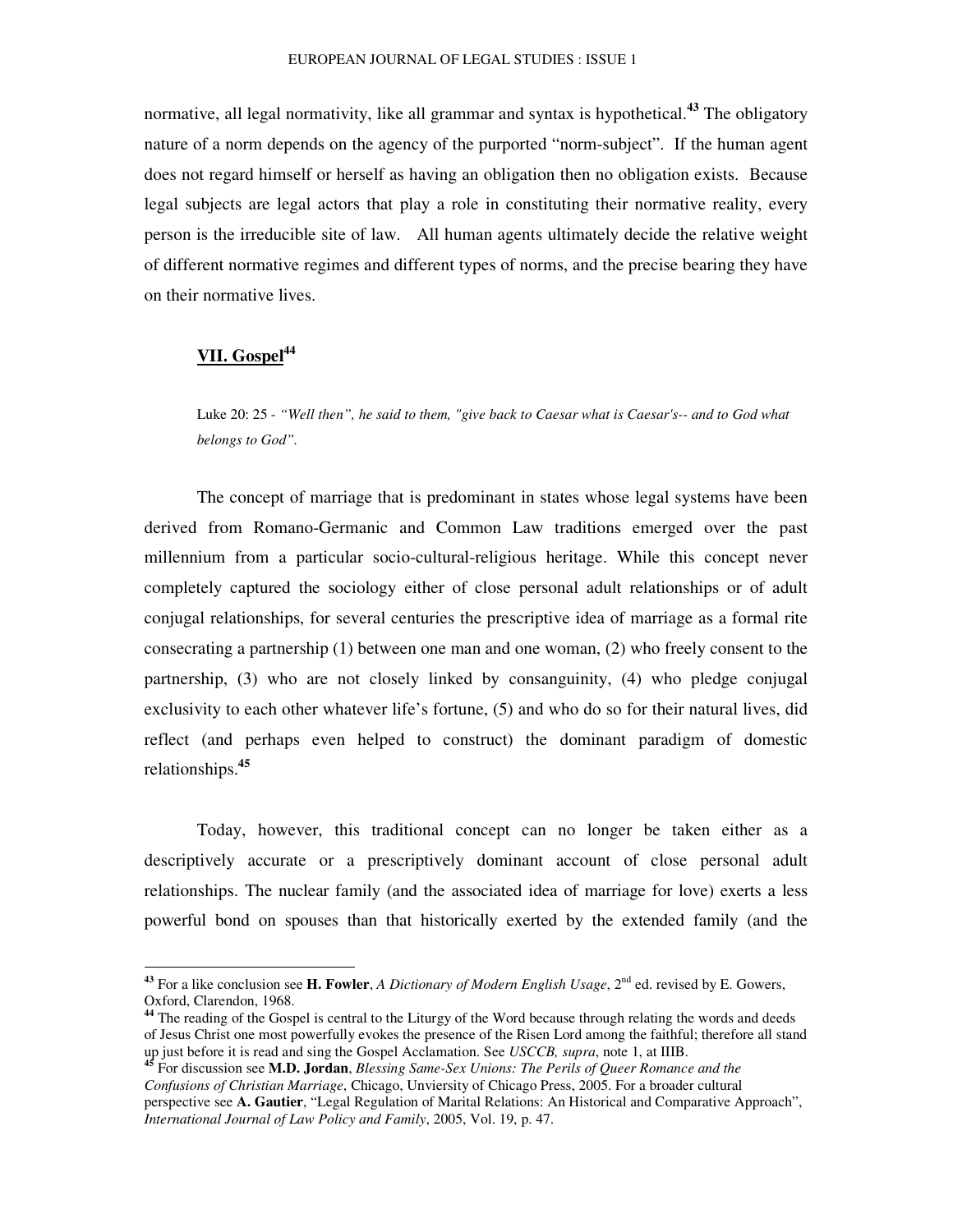#### EUROPEAN JOURNAL OF LEGAL STUDIES : ISSUE 1

associated idea of marriage as a socio-political-economic arrangement between families). Latent and customary norms have been emerging that are at odds with the manifest legal norms treating high affect adult relationships. As people live longer, marriages last longer and marriage vows "till death do us part" become harder to sustain. The social stigma that once attached to practices like spousal abandonment, desertion, separation from bed and board, and divorce on the one hand, or living together as an unmarried couple, adultery and group conjugality on the other, is much less potent than previously. Moreover, many other domestic arrangements between adults that historically remained relatively discreet are now being overtly proclaimed.

At the same time, States have increasingly come to deploy the concept of marriage as the primary omnibus referent for a whole gamut of social and economic policies - tax, pension, social welfare benefits, survivorship, housing and insurance rights. Even though it is not always clear that there is a direct connection between the fact of marriage and the policy goals being pursued, because marriage is a handy concept for identifying a large number of those who are to be targeted by the policies in question, it is often reflexively used by legislatures in this way. And because the law has now invested so much policy baggage in the concept of marriage it has made the definition of marriage and not the policy goals themselves the focus of political and social debate. **46**

Two fundamental roles of law are to announce principles for the effective organization of social life that take account of actual patterns of human interaction, and to state the central values and moral principles that are thought to be at the foundation of social life. Whatever the utility of a legal definition of marriage derived from religious ideals for consecrating certain high affect adult relationships, as the basis of legislative policy designed to promote the physical, emotional, economic, and psychological security of couples, the concept of marriage is both under and over inclusive.

It is under-inclusive because it excludes many stable, nurturing adult relationships of independence and interdependence that are deserving of being embraced within the social policies adopted by Parliament and recognized as involving such high affect relationships.

**<sup>46</sup>** For a comprehensive discussion of more than 1000 usages of the term marriage in federal legislation in Canada, and an inventory of the manifold policy concerns that these usages instantiate see *Beyond Conjugality, supra,* note 6.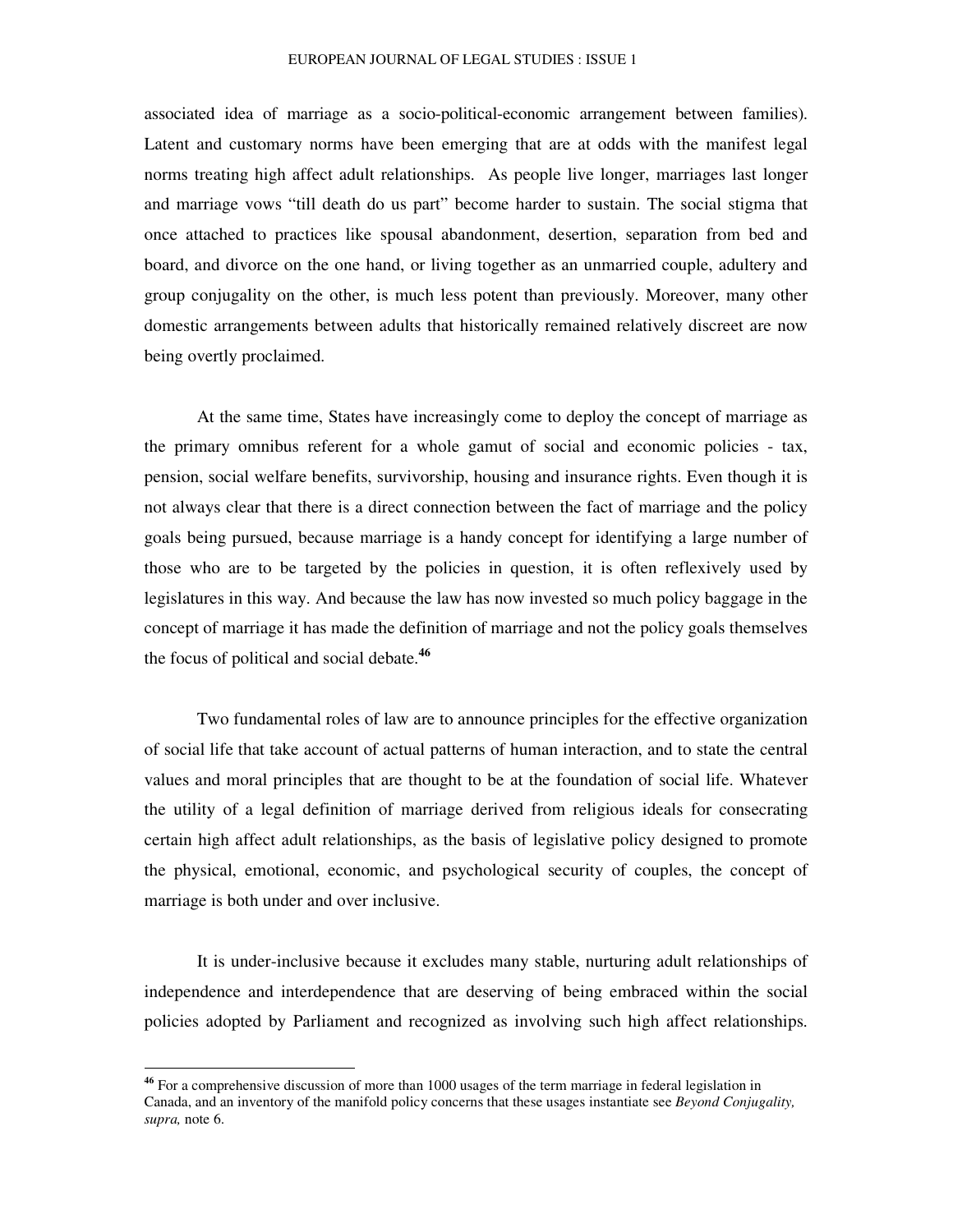The concept is also over-inclusive because some *de jure* marriages have no *de facto* content worthy of legal deference - the couple no longer lives together; or got married to facilitate immigration; or contracted a March-December marriage as an estate-tax planning vehicle; or sought simply to benefit from public or private income support programmes.

The traditional socio-cultural definition of marriage may have been, in the  $19<sup>th</sup>$  and early 20<sup>th</sup> centuries, a reasonably effective proxy for identifying the beneficiaries of social policies. Most married persons were, most of the time, apt targets of the legal principle being announced (or appropriate recipients of whatever benefit was intended). Today, however, the increasing diversity of stable, nurturing, adult relationships means that marriage is no longer the optimal policy point of reference. Rather, it has simply become an easy tool for legislatures that do not have the political will to articulate the precise situations that they seek to target with any particular social or economic programme.

# **VIII. Homily 47**

Genesis 1: 27 – *"God created man in the image of himself, in the image of God he created them, male and female he created them".*

Early each summer, municipalities typically organize a "family day" in the local park. The community assembles for a picnic involving games and entertainment. Yet not all who actually attend are members of a conventional nuclear family. And of course, it would be silly for members of the local police force to be posted at the boundaries of the park to ensure that only real "families" were permitted to attend. After all, what is a real family?

If once the law had a well-worked out conception of what a family was it clearly no longer does. While at some level, law still makes a bow towards the idea of formal marriage, it only takes a moment's reflection on contemporary social arrangements to see how attenuated that bow has become. The popular language by which couples describe themselves -"partners", "chums", "roommates" or "spouses"- confirms the small regulatory impact that the religious notion of marriage now exerts. Today there is great variety in the types of conjugal relationships between two adults: married heterosexual couples; unmarried heterosexual couples, whether

**<sup>47</sup>** The homily is a reflection on some aspect of the readings from Sacred Scripture and is meant to take into account both the mystery being celebrated and the particular needs of the listeners. See *USCCB, supra*, note 1, at IIIB.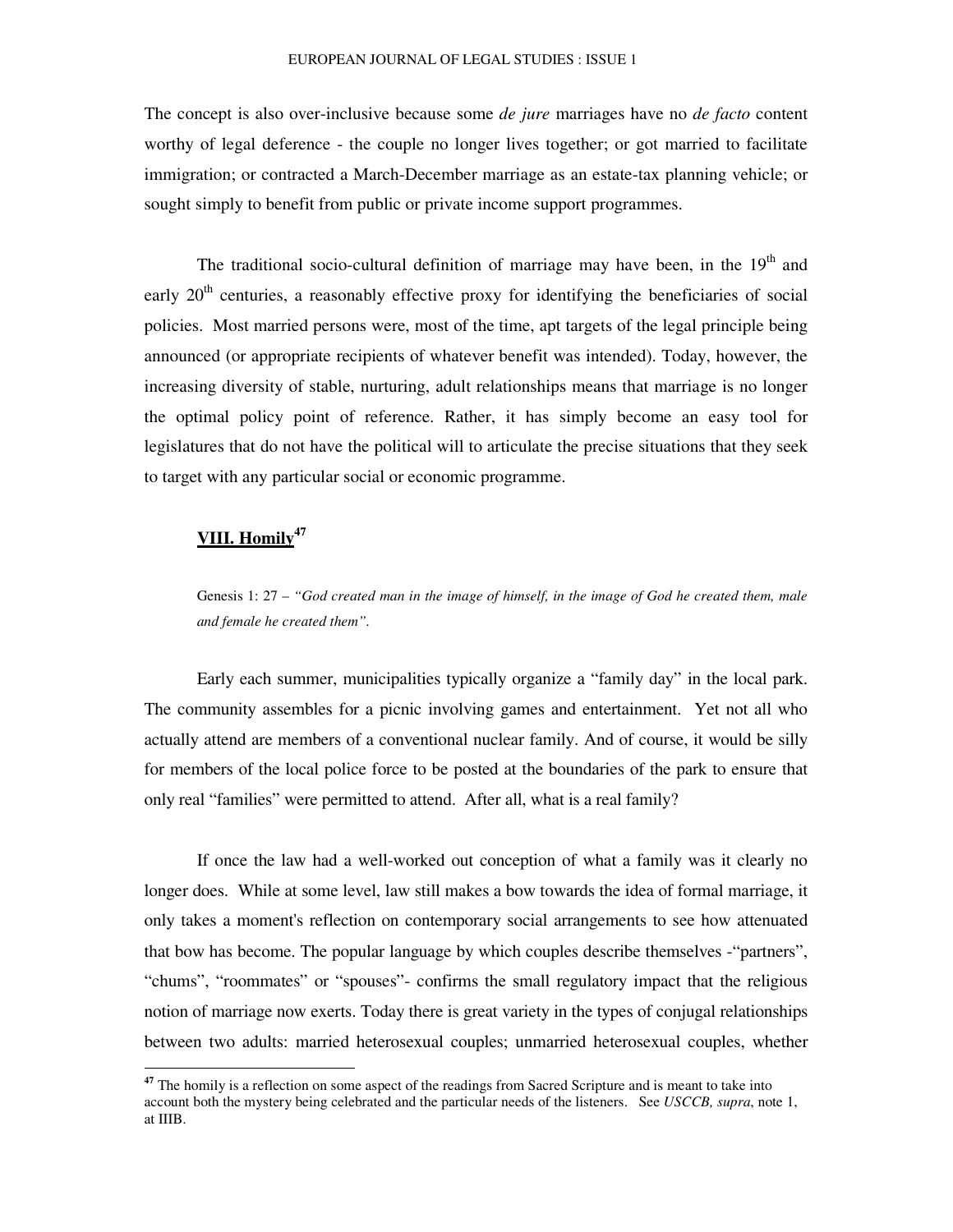one or both have either never been married, previously married or are still married to someone else; same-sex couples, whether one or both of whom have been, or still are married to someone; and polygamous households, regardless of formal marital status.

But this is not all. There are a wide range and variety of households that do not involve conjugal relationships at all: a parent and adult child who live together; two unmarried adult siblings of the same or opposite sex who live together; close friends who have been housemates for years; mutual support households of persons, one or both of whom is suffering from a physical or mental disability; persons living together in institutions, long-term care facilities, nursing homes; and so on. In many, if not most, of these situations the people involved have no hesitation in conceiving of themselves as a domestic unit.

However much governments may wish to control the types of relationships that adults may form with each other, they have recently discovered their limited capacity to do so. The precise character of a close personal adult relationship between two people -whether solemnized by marriage or not, whether recognized by a church, the state, a community, or a family- is made unique by them. In a practical, day-to-day sense, the word marriage has become a self-defining or self-ascriptive concept. The concept comprises all those couples who consider themselves to be married, and all those who are considered as married by others. **48**

# **IX. Profession of faith 49**

Matthew 22: 37-40 *– "Jesus said, 'You must love the Lord your God with all your heart, with all your* soul and all your mind. This is the greatest and the first commandment. The second resembles it: you must love *your neighbour as yourself. On these two commandments hang the whole Law, and the prophets also'".*

Being faithful goes well beyond adhering to empty doctrinal formulae. A critical legal pluralism is not concerned with propounding a core set of beliefs to the person endeavouring

**<sup>48</sup>** For a like conclusion in the context of same-sex marriage, see **R. Leckey**, "Private Law as Constitutional Context for Same-Sex Marriage", *Journal of Constitutional Law*, 2007, Vol. 2 (forthcoming).

<sup>&</sup>lt;sup>49</sup> The purpose of the Profession of Faith, or Creed, is to respond to the word of God by calling to mind and proclaiming the great mysteries of the faith just prior to these mysteries being celebrated in the Eucharist. The profession of faith originates with the apostle, Peter. *Luke 9:20 - "'But you', [Jesus] said, 'who do you say I am?' It was Peter who spoke up. 'The Christ of God,' he said."* In the Roman Catholic Mass, the profession is made through the recitation of a formula approved for liturgical use i.e. the Nicene or Apostle's Creed, each emphasizing different doctrinal positions of the Church. See *USCCB, supra,* note 1 at IIIB.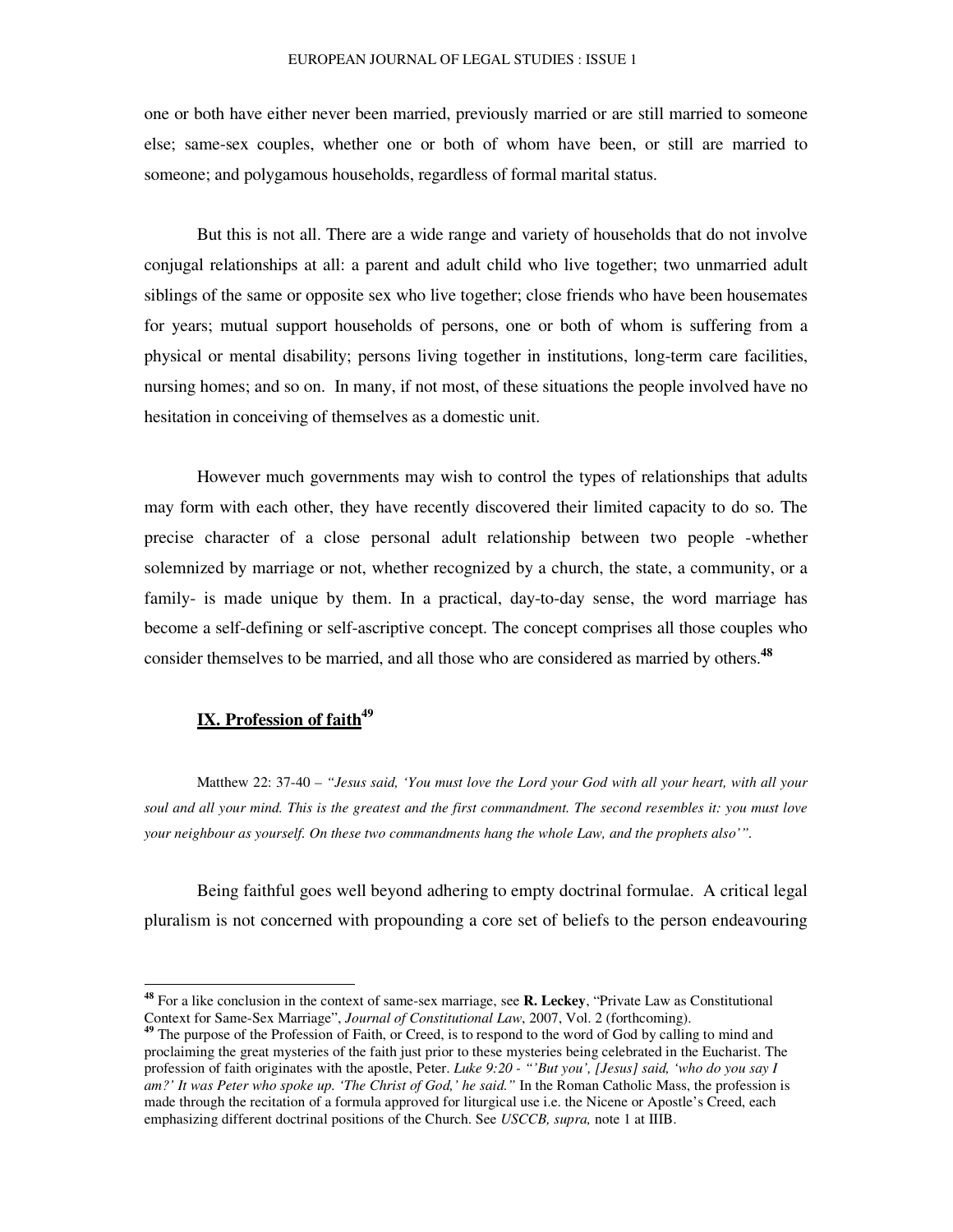to understand the law. **<sup>50</sup>** Rather, it assumes the task of reminding those who profess that professions of faith begin with "credo" not "cognito".

Self-ascriptive concepts are an important part of the official law in a liberal democracy. Allowing people to fashion their own lives, their own commitments, and their own families above and beyond what the state may choose to recognize is a powerful recognition of individual autonomy and responsibility. Unfortunately, however, self-ascriptive concepts are not always terribly helpful in cases where governments seek to organise social policy through law. There are two reasons why.

On the one hand, self-ascriptive concepts are culturally defined. There is a cultural meaning -more to the point, there are cultural meanings- to the concept that co-exist with whatever meaning or meanings the law seeks to impose. Since the law uses concepts and definitions as a way of announcing and framing rights and obligations, in these cases it constantly runs up against cultural practices that push on the limits of legal meaning. On the other hand, self-ascriptive concepts, being culturally rooted, often are not wielded to contest existing distributions of social power. Since one of the usual objects of social policy is to overcome gross disparities in power and to ensure that relationships have a strong dynamic of mutuality and equality, the law normally uses its concepts to identify a factual situation for which it imposes certain obligatory consequences.

No matter how broadly a concept is defined by law, if the status it confers depends only on self-ascription, many of those intended to be the beneficiaries of the status will be excluded. Suppose that the law were amended to provide that persons of the same sex could get married, and that were they to do so, the full panoply of rights and responsibilities currently attaching to the status of marriage would apply to the same sex-couple. This opening up of the concept of marriage might well address many of the legal concerns now expressed by same-sex couples. But just as in the case of heterosexual couples, it would be of no help to one of the partners in a common law same-sex relationship who wants to get married, but who is unable to convince the

**<sup>50</sup>** The observations that give rise to monism, centralism, positivism and prescriptivism as interpretations of law are not in themselves uncongenial to a critical legal pluralism. But by over-accentuating the importance of any or all of these interpretive commitments, one risks falling into the fanaticism of the heretic or even apostate. The debate between Richard Posner and Robin West addresses the risk. See **R. West**, "Authority, Autonomy and Choice: the role of consent in the moral and political vision of Franz Kafka and Richard Posner", *Harvard Law Review*, 1985, Vol. 99, p. 384; **R. Posner**, "The Ethical Significance of Free Choice: A Reply to Professor West", *Harvard Law Review*, 1986, Vol. 99, p. 1449; and **R. West**, "Submission, Choice and Ethics: A Rejoinder to Judge Posner", *Harvard Law Review*, 1986, Vol. 99, p. 1449.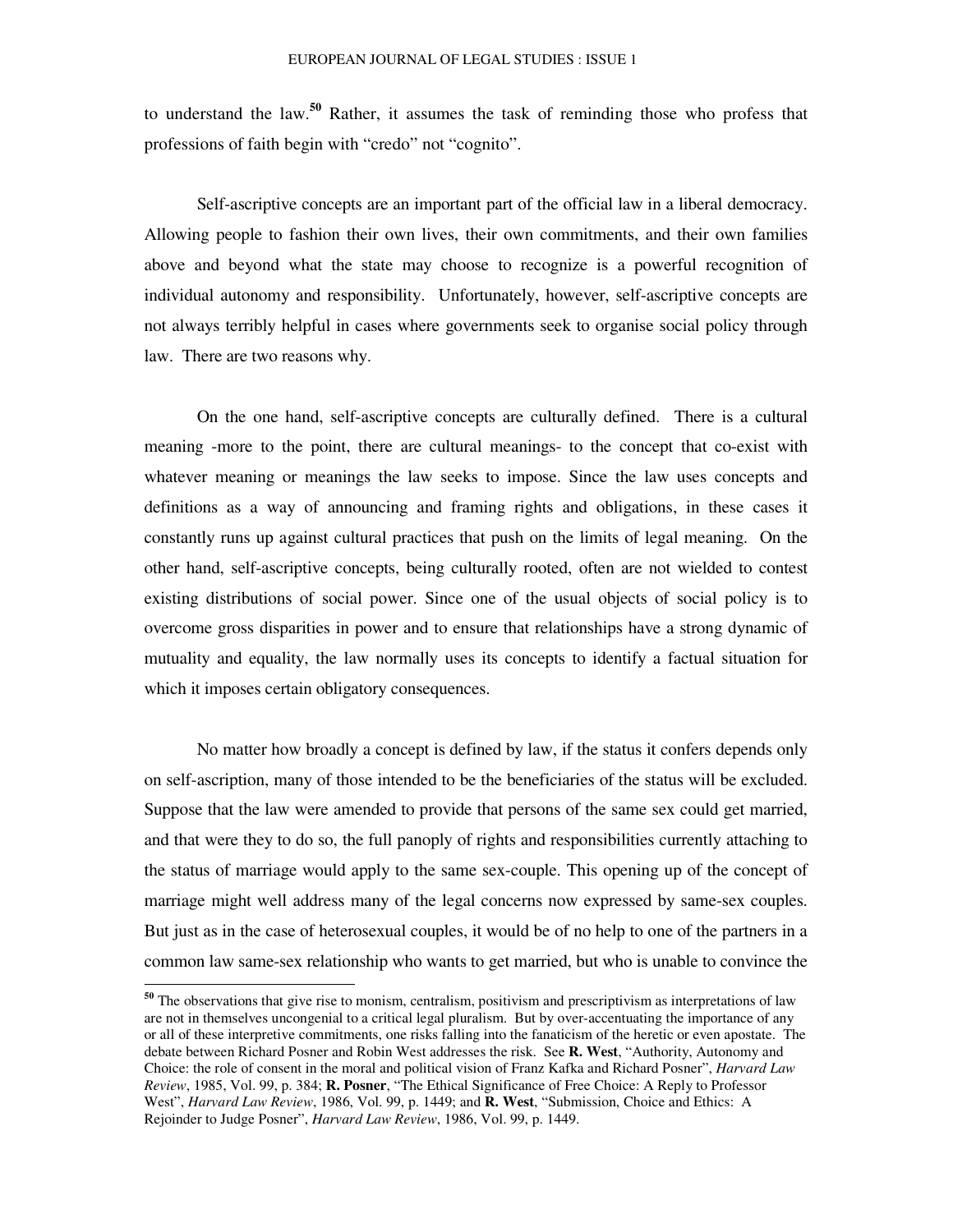other that they should do so. Nor, even more so, would it assist an adult involved in a close personal interdependent relationship seeking to formalize a status when the other party refuses.

One's faith must always be tested in the faith of others. **51**

# **X. Prayers of the faithful 52**

1 John 3:18 - *"My children, our love is not to be just words or mere talk, but something real and active".*

Adopting a critical legal pluralist perspective facilitates informed human action. Acknowledgement of plurality and uncertainty does not preclude activity; it readies the soil for seeds of change. Take the example of determining who should be the appropriate beneficiaries of diverse State social policies. Over the past fifty years, a chasm has opened between the traditional socio-cultural-religious concept of marriage and the panoply of personal relationships ideally to be targeted by State social policy.

This disjuncture confronts States with deciding whether a response is warranted. They might, for example, decide that since the point of law is to be normative, the appropriate response is simply to police more effectively the forms of close personal relationships between adults. That is, States may insist of the primacy of law over fact. Or, they might choose the alternative route for bridging the gap – accepting the primacy of fact over law. As a rule, European States have taken the latter approach, adopting one of two predictable legal responses in doing so.

The first reflex is to extend the concept of marriage by analogy. Many legislatures have been responsive to the argument that other non-marriage relationships should be analogized to marriage for purposes of identifying who should be eligible to receive a given benefit. During World War II they often provided that most "common law" spouses of soldiers killed on active duty would be able to claim a military widows' pension under the same conditions as legally

**<sup>51</sup>** In this sense, all law, whatever its site and whatever its mode can only be a hypothesis of action. All normativity is ultimately implicit and inferential. See **R.A. Macdonald and J. MacLean**, "No Toilets in Park", *McGill Law Journal*, 2005, Vol. 50, 721.

**<sup>52</sup>** In the Prayers of the Faithful, the people offer prayers to God for the salvation of all. In this way, the Prayers of the Faithful serve a particular purpose in the course of the wedding celebration, by situating the marital union between two people within the context of society at large*. See USCCB, supra*, note 1 at IIIB.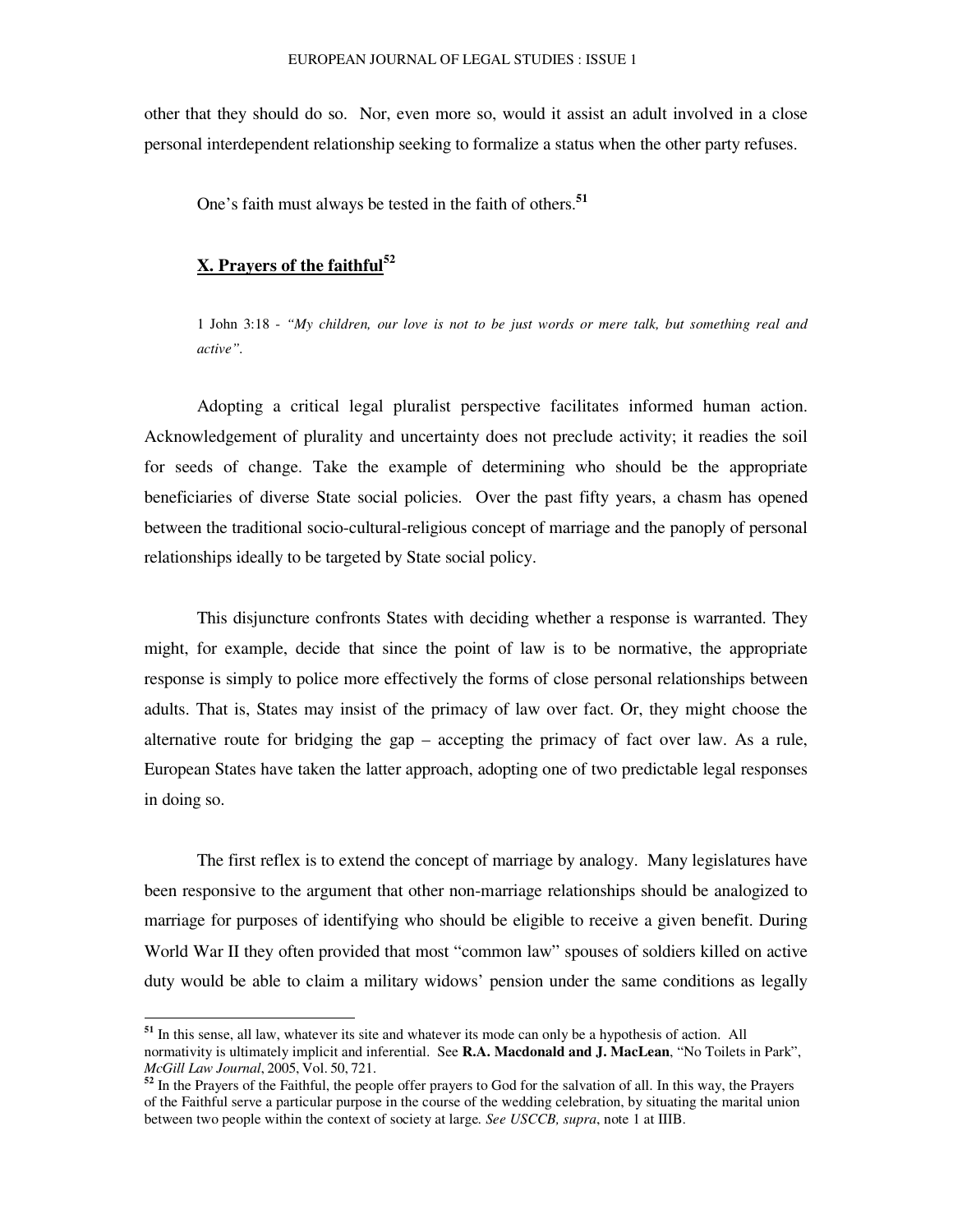#### EUROPEAN JOURNAL OF LEGAL STUDIES : ISSUE 1

married widows of soldiers killed on active service. Over the years this type of extension of the definition of marriage by analogy has become a frequent practice. **<sup>53</sup>** Yet, because these extensions have always been an *ad hoc* response to particular situations where the appropriateness of the extension has been almost unanimously agreed, they have never provoked a rethinking of the policy bases of the benefit in question. Moreover, because the concept of marriage remains the default register for identifying who should receive these social benefits, there are clear limits on the kinds of relationships to which the analogy can be extended: no extended concept of the traditional socio-cultural definition of marriage will ever reach two elderly siblings who have always lived together in a non-conjugal relationship. **54**

For these reasons, other legislatures have accepted the argument that the concept of marriage should be explicitly expanded and redefined so as to remove from the idea two elements upon which it has heretofore rested: the notion of a relationship between two persons of opposite sexes; and the notion of a relationship that has as one of its potential outcomes, procreation. On this view, marriage would be redefined so as to cover all manner of nontraditional stable, adult relationships of dependence and interdependence.

These two responses have, of course, provoked consternation among policy-makers and confusion verging on a crisis among those charged with trying to draft legislation. As governments recognize the pitfalls of using socio-cultural concepts to ground the legal definitions through which social policies are advanced they are compelled to grapple with figuring out the best ways to express who should be entitled to claim the benefit of these policies. In a modern socio-demographically diverse society, where the life projects of citizens can be multiple and highly different one from the other, legal definitions grounded in the moralreligious traditions of a particular group are no longer a sound basis for deciding legal policy. In

**<sup>53</sup>** The Canadian example is instructive. During the 1970s the regulatory frame was extended to all common law couples whose relationships lasted for three years. In the 1990s, following a decade of test cases, the Supreme Court of Canada determined in *M*. v*. H*., *S.C.R*., 1999, No 1, p. 328 that legislation denying to sex-same couples the benefit of support obligations under family law legislation was unconstitutional. The Parliament of Canada then responding by enacting legislation entitled the *Modernization of Benefits and Obligations Act*, S.C. 2000, c. 12 which amended several hundred federal statutes to extend social benefits previously available only to **<sup>5</sup>**h**4**eterosexual couples, whether married or not, to same-sex couples.

The extent of the policy conundrum can be seen in the different reactions of Canada's federal Parliament and provincial legislatures to the *M. v. H.* decision. In the *Modernization of Benefits and Obligations Act*, S.C. 2000, c. 12 Parliament merely extended the scope of the definition of common law spouse, which till then had been analogized to the definition of "spouse" in federal legislation, so as to include same sex couples. In Ontario, by contrast, the Act to amend certain statutes because of the Supreme Court of Canada Decision in M. v. H., S.O. 1999, c. 6 redefined the word "spouse" to exclude common law spouses, and created a new category of "nonspousal relationships" that included both heterosexual and homosexual couples.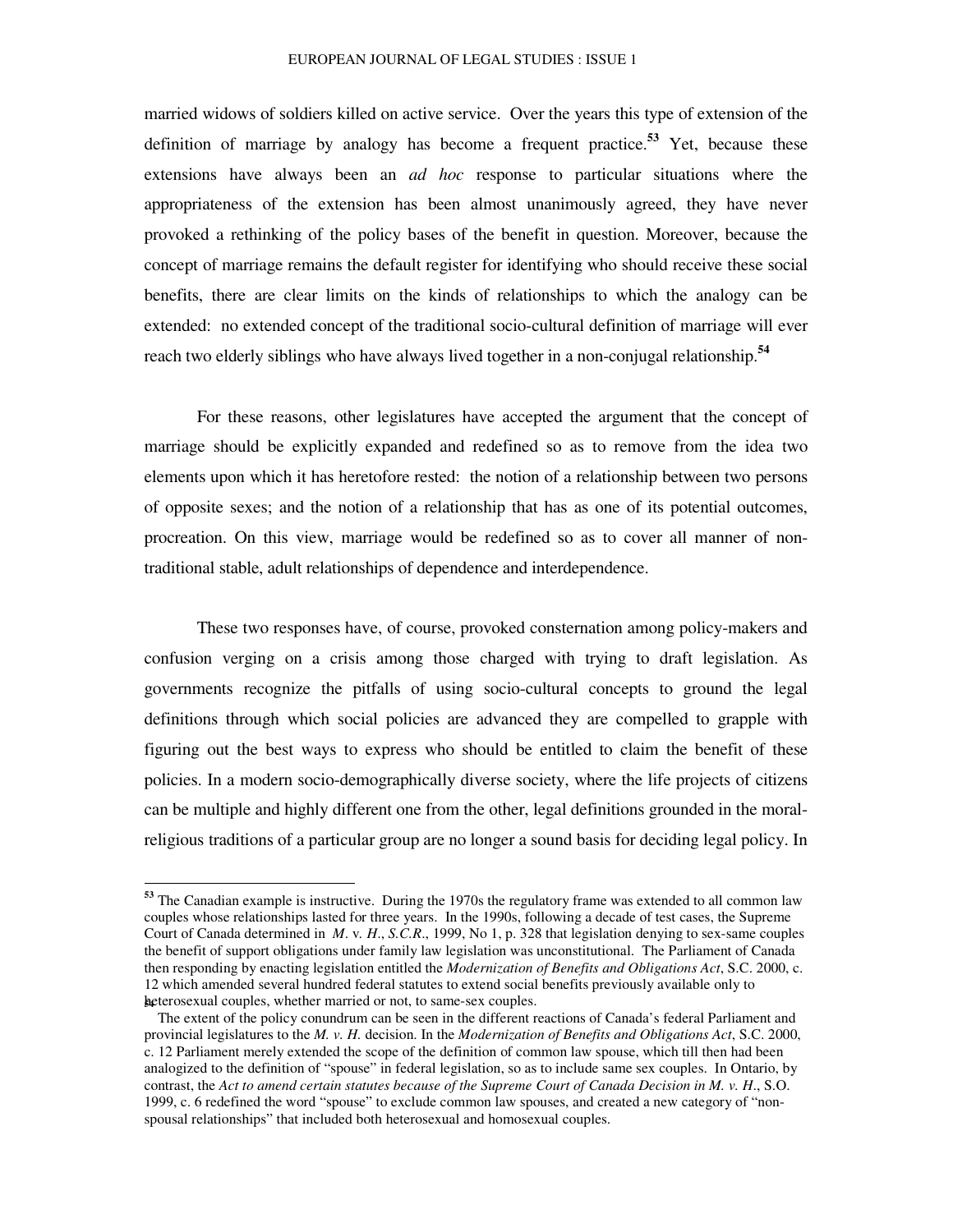effect, whatever symbolic victory traditional marriage appears to enjoy by its continued presence on the statute books is unsustainable in the long term if the concept cannot reach a range of relationships of the same order as those it does embrace. **55**

# **XI. The rite of marriage 56**

Mark 10: 8-10 - "*But from the beginning of creation God made them male and female. This is why a* man must leave father and mother and the two become one body. They are no longer two, therefore, but *one body. So then, what God has united, man must not divide".*

# **A. Statement of intentions 57**

The bond between state law and the concept of marriage is, in a secular society, an unholy union crying out for annulment or divorce. In contemporary debate the relationship is presented as one of conflicting supremacies. **58** For some, marriage has always been a religious institution and that "deeply held cultural traditions and religious belief in the sanctity of marriage as a union of one man and one woman" would be betrayed should the State disjoin the two. For others, the two ought never to have been conjoined and the State today is merely claiming ground it always controlled but never possessed. **<sup>59</sup>** Both mistake the issue. While the State in Europe could exist perfectly well without itself defining the concept of marriage until the 19th century -deferring that question to religious bodies- such an option is no longer possible in the 21st? The denial of internormative effect is not an option because there is neither one religious or cultural perspective nor a single secular perspective. To reconcile

**<sup>55</sup>** More than this, current legislative and judicial responses consciously use an outdated conception of family and marriage to avoid addressing the policy concerns that underlie the recognition of close personal adult relationships. For example, in Canada the federal Parliament was explicitly invited by the Law Commission of Canada in 2001 to address the fundamental policy question. It declined, but rather, in the *Reference re Same-Sex Marriage* , *S.C.R*., 2004, No 3, p. 698 it asked the Supreme Court to pass on the constitutionality of legislation that when enacted became the *Civil Marriage Act*, *S.C.* 2005, c. 33. The Court obligingly concluded that the proposed legislation -- which removed the opposite sex requirement as a requisite to marriage -- did not infringe section 15 (the equal protection section) of the *Canadian Charter of Rights and Freedoms.*

<sup>&</sup>lt;sup>56</sup> "According to the Latin tradition the spouses as ministers of Christ's grace, mutually confer upon each other the sacrament of Matrimony by expressing their consent before the Church." *1623 Catechism of the Catholic Church*, London, Geoffrey Chapman, 1998.

**<sup>57</sup>** The priest questions the couple about their freedom of choice, faithfulness to each other, and the acceptance and upbringing of children. See **Rev. Joseph Champlin**, "The Rite of Marriage" in *Together for Life*, Notre Dame, Indiana, Ave Maria Press, 2004, p. 87.

**<sup>58</sup>** The expression is from **R. Leckey**, *Profane Matrimony, supra*, note 25, at 2.

**<sup>59</sup>** In Canada the two positions were argued in these terms by leaders of Canada's leading political parties. See **Canada**, *House of Commons Debates* (16 February 2005) at 3580 *et seq*. (Mr. Harper), and 2575 *et seq*. (Mr. Martin)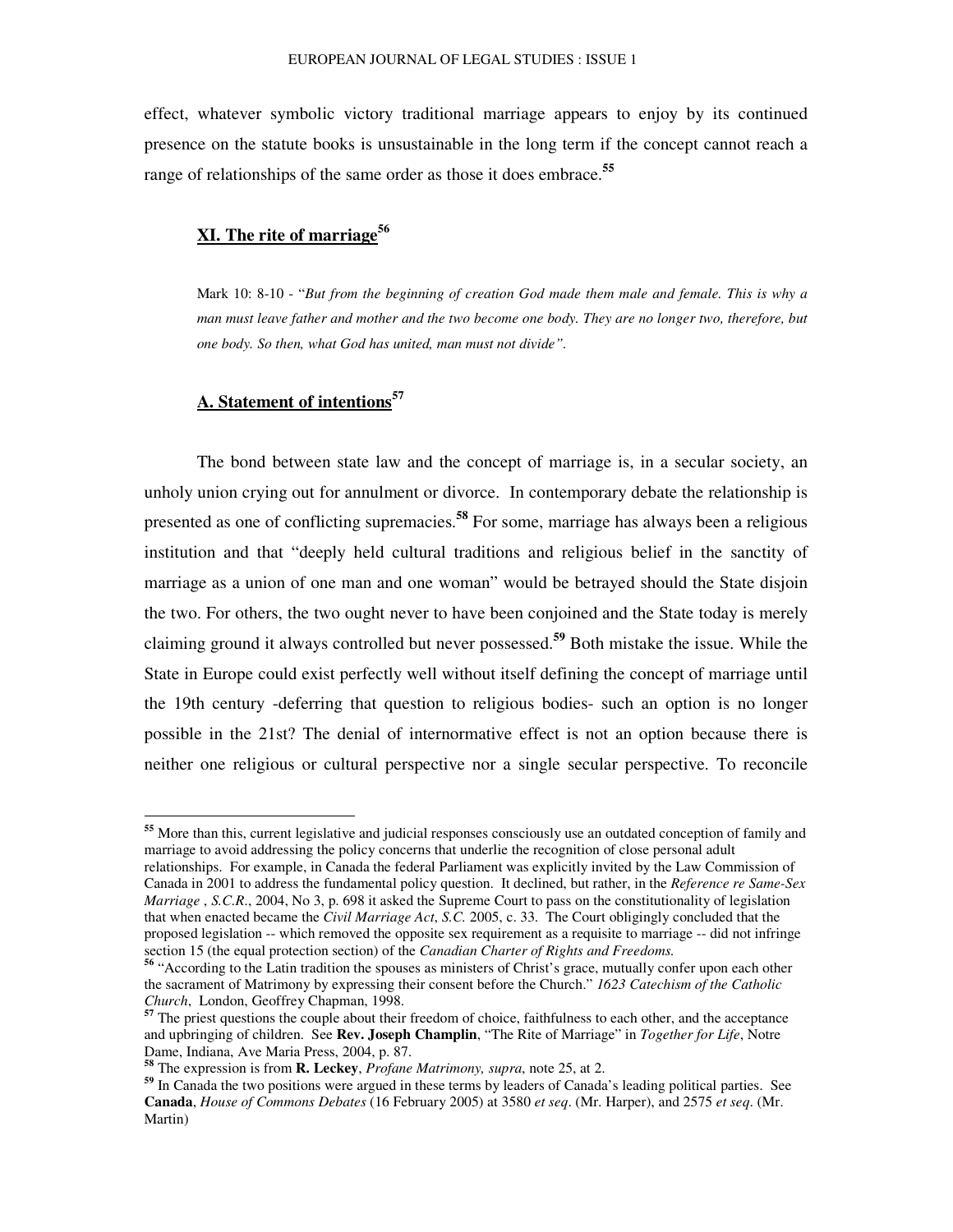diverse and competing secular interests in a democratic society requires first the recognition of diversity within religious and cultural traditions themselves.

# **B. Expression of consent 60**

Some would argue that whatever its sectarian origins, legal marriage now performs an important function as a secular institution; namely, it permits people the opportunity publicly to affirm their commitment to each other. To banish marriage from the legal landscape would create a void in society that religion either no longer can or should fill. However, the mere fact of legal solemnization says nothing of a relationship's duration, intensity or scope. Indeed, there is no necessary correlation between the legal concept of marriage and the fact of economic and psychological integration or even evidence of cohabitation. Far from signifying the presence of the traditional Christian wedding vows, the legal concept of marriage is more likely to evoke the image of a shaky institution laden with a legacy of patriarchy and chauvinism. No-fault divorce mechanisms and the absence of a limit on the number of times one can remarry provided the previous marriage has been legally dissolved results in civil marriage being a very weak symbol of mutual devotion. **61**

# **C. Blessing and exchange of rings 62**

What is more, religious ceremonies do not offer the only alternative to people wishing to express publicly their commitment to a relationship. A wide variety of media and expressive forms are possible for this action. Why should it matter whether "society" acknowledges this relationship at all? Besides, as it stands, does the place of marriage in the State law rubric actually lead to anything more being conferred on couples than certain social and economic benefits? Those who have engaged in the long struggle for equal recognition of

**<sup>60</sup>** In the first form of the consent, the ritual text indicates the groom and bride make this statement to each other. See **Rev. Joseph Champlin**, "*The Rite of Marriage*" *loc. cit.* note 57. In actual practice, however, they generally repeat it phrase by phrase after the priest or deacon. Thus, even though the Western theology of marriage stresses that the bride and groom are the ministers, in practice, they do not often exchange their consent in either form without the mediation of the priest or deacon; See **Paul Turner**, "The Theology of Marriage in the *Ordo* and Practice of the Roman Rite" Ephrem's Theological Journal (8/2) available online at: http://www.paulturner.org/marriage\_theology.htm.

**<sup>61</sup>** In *Sex and Social Justice*, New York, Oxford University Press, 1999, **Martha Nussbaum** argues that the socalled traditional view covers up a number of doctrinal and practical differences in people's experiences of marriage within every religious tradition.

<sup>&</sup>lt;sup>62</sup> In the ring ceremony, the groom and bride give the rings to each other. The priest or deacon blesses the rings, but the ministers – the couple – make the presentation. See **Rev. Joseph Champlin**, "*The Rite of Marriage*" *supra* note 57, p. 89, 90.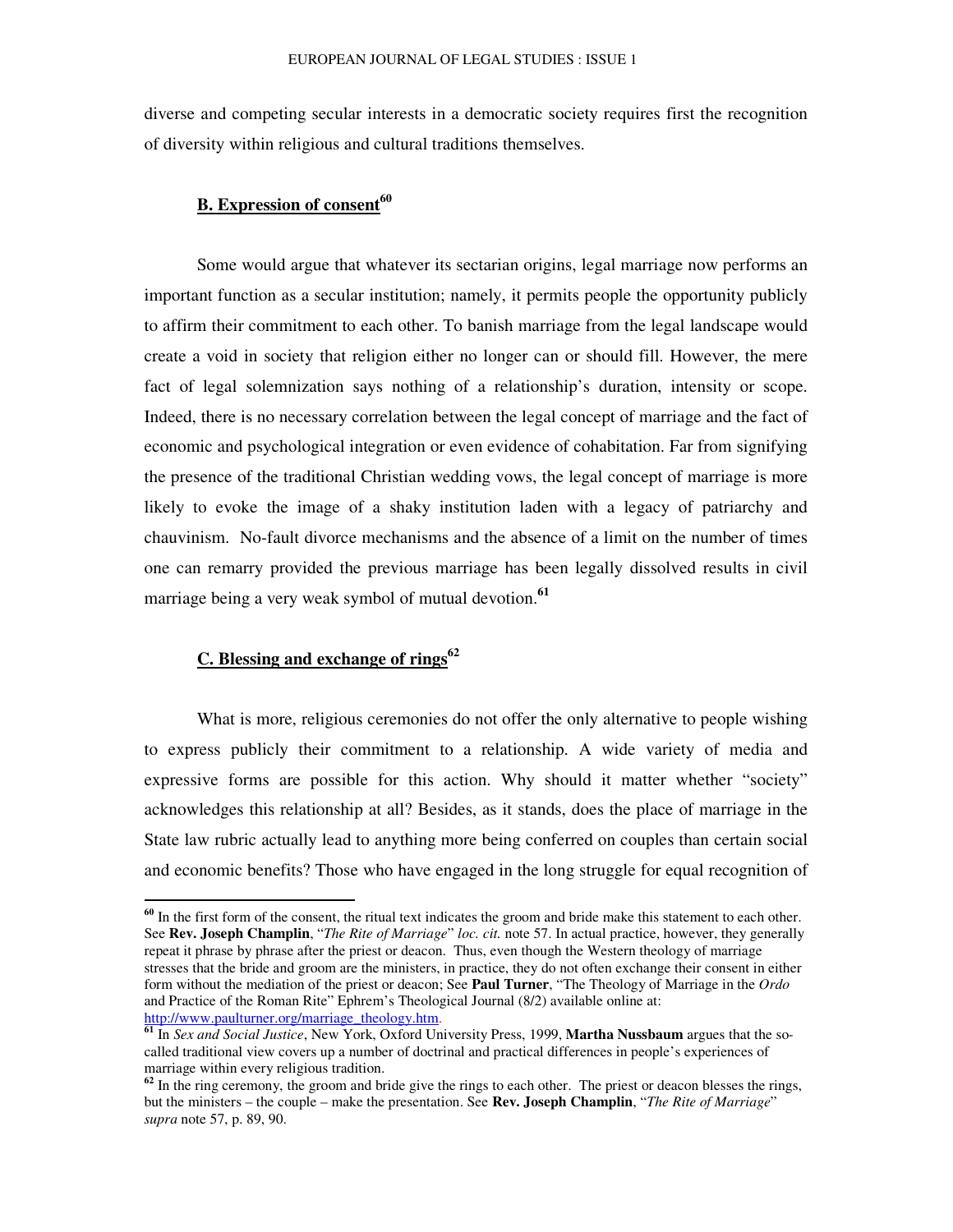same-sex partnerships may answer that it does. If anything the symbolic significance of the legal concept of marriage is its privileging of heterosexual monogamous relationships over homosexual ones. Maintaining the concept of marriage in law in order to expand its definitional boundaries to include same-sex couples, some would argue, is important for affirming the equal rights of gays and lesbians.

#### **D. Signing of the registry and certificates**

Another question is if the law is to distribute benefits based on concepts of relationship status, is not *some* form of legal certification necessary to recognize the relationships that qualify? In effect, some argue, since elimination of the concept of marriage would just lead to its reincarnation under another name, why bother? The purpose of state withdrawal from the marriage business is to see that people in certain relationships of dependence and interdependence gain access to the large number of benefits currently being reductively funneled through the legal concept of marriage. A critical legal pluralist approach to the question of how the State may reinforce close personal relationships in their fulfillment of peoples' social and psychological needs requires paying attention to legal norms, institutions and methodology beyond those appearing in manifest form. Changing law's expressive forms means deferring to the wildly heterogeneous character of social life, and being resourceful in creating legal artefacts that recognize and engage with this heterogeneity.

# **XII. Liturgy of the eucharist 63**

Luke 22: 4 - "Then [Jesus] took some bread and when he had given thanks, broke it and gave it to them saying, 'This is my body which will be given for you; do this as a memorial of me'. He did the same with the cup after supper and said, 'This cup is the new covenant in my blood which will be poured out *for you'* ".

<sup>&</sup>lt;sup>63</sup> Eucharist is one of the seven sacraments of the Roman Catholic Church, and is also considered the "the source and summit of the Christian life". It acknowledges Jesus' instruction to his disciples (1 Corinthians 11:24-25) and is a commemoration of the Passion, Death, and Resurrection of Christ (the Paschal Mystery). See *Catechism of the Catholic Church*, *supra* note 6.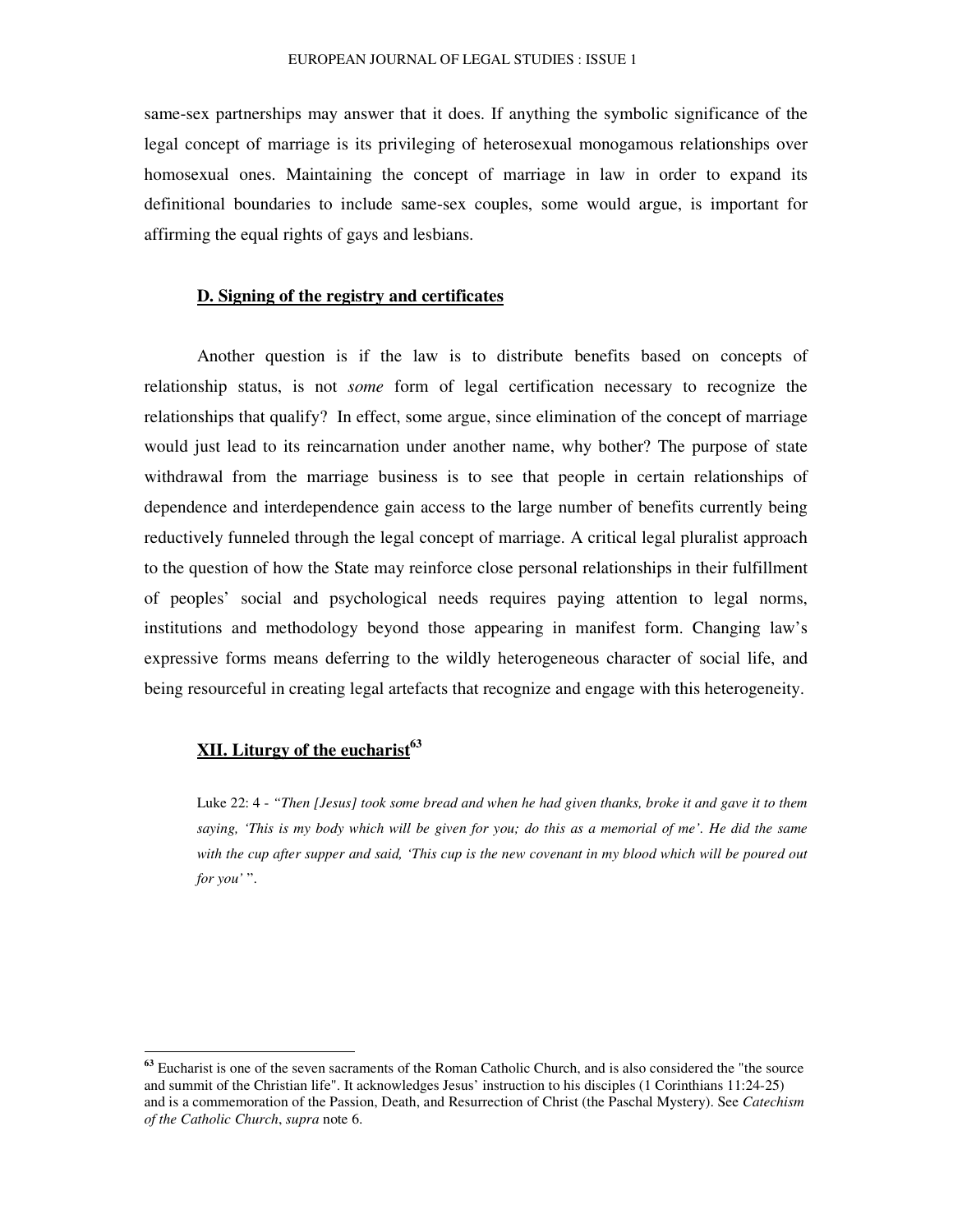# **A. Presentation of the gifts 64**

Matthew 25: 29 – "*For everyone who has will be given more, and he will have abundance. Whoever does not have, even what he has will be taken from him".*

There are two conceptions of law that may inform understanding of every one of its institutions. Law may be conceived of as a mere instrument of social control and made up of a series of commands directing human beings in their life projects and actions. Or it may be seen as a mechanism of interaction and empowerment that works by providing guidelines for self-directed human behaviour. **65**

The first conception rests on a rather pessimistic view of human nature. Because most people are not usually inclined to act fairly and responsibly towards each other, the directing hand of law, preferably official law in the form of statutes enforced by the governmental agencies and the police, is needed to organize people's lives. Law's role is to set out precisely not only what must be done, but how it must be done, and when. This idea of law leads to a quite specific model for the way in which legislation should be written. It treats laws as if they were the top-down orders of a business manager or the commands of an army general. The only concern of legislatures should be to draft a statute that is the most effective mechanism for issuing, transmitting and enforcing orders intended to regulate behaviour. Their purpose is to specify exactly what people can and cannot do, and to empower officials to ensure compliance. **66**

People who cleave to the second view usually have a more optimistic view of human nature. They believe that people really do have the capacity to live responsibly and with due regard for the interests of others. For them, fairness and reciprocity generally characterize social interaction. People only need to be reminded of their obligations and of the variety of ways in which to fulfil them. Official law directly comes into play only at the margins of everyday activity, in those few cases when people behave irresponsibly. On this view, since most social

**<sup>64</sup>** Bread, wine and water are brought to the altar because according to the Gospel these are the elements Jesus took into his hands at the Last Supper. See *USCCB, supra*, note 1, at IIIC.

**<sup>65</sup>** On the general character of rules see **H.M. Hart and A. Sacks**, *The Legal Process: Basic Problems in the Making and Administration of Law*, in W. N. Eskridge and P.P. Frickey, eds., Westbury N.Y., Foundation Press, 1994; **F. Shauer**, *Playing By the Rules: A Philosophical Examination of Rule-Based Decision-Making in Law and in Life*, Oxford, Clarendon Press, 1991.

**<sup>66</sup>** This view is implicit **Jeremy Bentham**, *An Introduction to the Principles of Morals and Legislation*, H.L.A. Hart and J.H. Burns, eds., Oxford, Oxford University Press, 1996.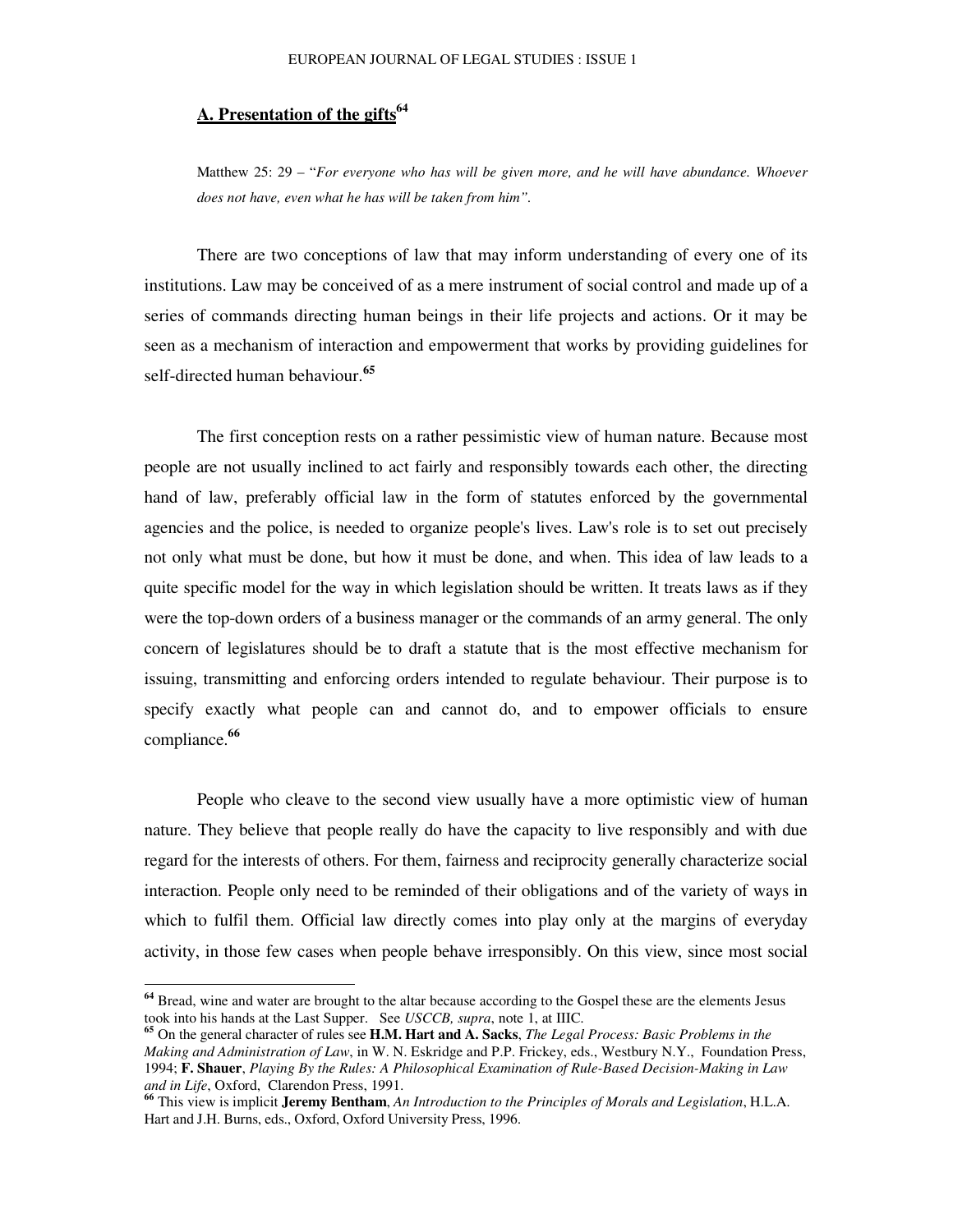practices and values reflect the aspirations of a liberal-democratic society, successful law depends only on enacting rules that are largely in harmony with these practices and values. The role of law is to help people to recognize the duties they have to each other, to encourage them to fulfil those duties, and to give them legal techniques and devices for doing so. **67**

The gift of law is its capacity to accomplish both purposes together - to celebrate our potentialities as human beings while recognizing our frequent shortcomings. **<sup>68</sup>** A critical legal pluralism takes such a view and avoids framing law dogmatically. **69**

# **B. The eucharistic blessing 70**

John 8: 1-11 - "*Let he who is without sin cast the first stone."*

If the law of marriage is fundamentally a law about human relationships, this requires a recasting of basic orientations. On the one hand, it suggests that procreation is only one feature of close personal adult relationships. On the other hand, it also suggests that conjugality – the sanctification of sexual desire is no longer a central element of close personal relationships. The policy centrepiece is to nurture the physical, emotional, psychological and economic security of persons in stable, nurturing, adult relationships of dependence and interdependence. How then, may such relationships be blessed? How might a legislature rewrite its various laws relating to pensions, tax, insurance, or whatever, so that the criterion for eligibility would relate to purposes of, and substantive facts about, the relationship -its length and character, for examplerather than to the precise marital status of the persons in it?

Since at least Roman times European private law and the law carried over to former European colonies have been grounded in an approach to legal definitions that lawyers usually call "legal formalism". This means that fundamental legal concepts have been defined in one of two ways. Some are defined by reference to something in the material world - physical persons,

**<sup>67</sup>** See **Thomas Aquinas**, *Summa Theologica*, *prima secundae*.

**<sup>68</sup>** See **L. Fuller**, "*Law as an Instrument of Social Control*" *supra*, note 31.

**<sup>69</sup>** Just as Jesus, in responding to those who would condemn the adulteress, draws a line in the sand accompanied by an invitation to those who would act in good faith rather than carving commandments into stone to discipline the unfaithful, a legal pluralist does not presume that law must proscribe definitively in order to prescribe the possibilities for responsible behaviour.<br><sup>70</sup>In this blessing thanks is given to God for the whole work of salvation; according to the doctrine of

transubstantiation, the offerings of bread and wine become the Body and Blood of Christ. See *USCCB, supra* note 1, at IIIC.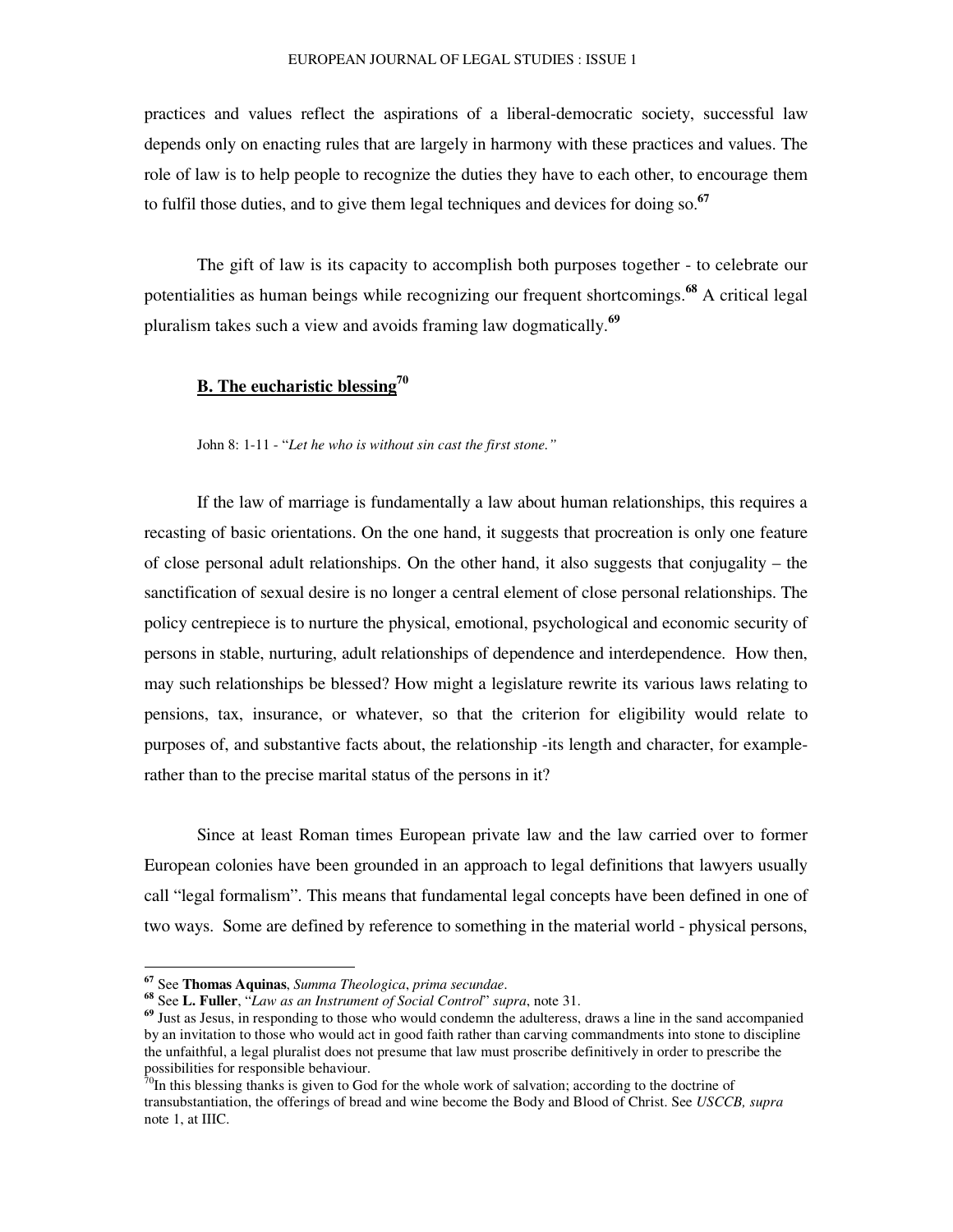land, objects; others, that do not relate to a thing, but rather a status or an activity -a sale, a lease, heirship- have been defined by deducing their "true characteristics or their essential nature". Nonetheless, where a legal concept defined by its "essential characteristics" is grounded in socio-cultural reference points such as custom, tradition, religion, morality or ideology, analogical extensions can cause significant debate. This is particularly the case when they are fictitiously or even analogically extended by law well beyond the definitional limits provided by these other socio-cultural reference points. Enter functionalism.

#### **C. From Form to Function**

Only rarely have everyday legal concepts initially been defined by asking what purpose they serve. Today functionalism is becoming an increasingly common recourse, because a purposive approach allows more room for interpreting social facts and developing organizing frameworks than a neo-conceptualist or rights-based approach to legal change. But functionalism is not without its pitfalls. Years ago Hannah Arendt signaled the pervading tendency, particularly within the social sciences, of the "almost universal functionalization of all concepts and ideas".<sup>71</sup> Just because two things perform the same function, does not mean they are the same thing. "It is as though I had the right to call the heel of my shoe a hammer because I, like most women, use it to drive nails into the wall". Distinctions matter. Indeed, the purported "function" that unites disparate phenomena is itself a conceptual construction. Yet the plausibility of functionalism obscures its own contingency.

This said, in order for a legal pluralism to be hypothetically normative and not merely observational it is necessary to adopt *some* interpretive approach. What drives a *critical* legal pluralist approach to law is the acknowledgement that even if a functionalist approach involves the evaluation of purposes with no pre-determined ideological attachments, as interpretation it is not neutral. For a critical legal pluralism, functional equivalence must be found in a separate inquiry about the justness and justice of any particular claim to equality or equivalence. Functionality is an approach, not an outcome.

Our construction of social fact depends on our interpretive purposes. Because we are not all knowing, one of our purposes must be to keep our eyes and ears open to the potential

**<sup>71</sup> Hannah Arendt**, *What is Authority?* in *Between the Past and the Future: Eight Exercises in Political Thought*, Harmondswort, Penguin, 1968, p. 101.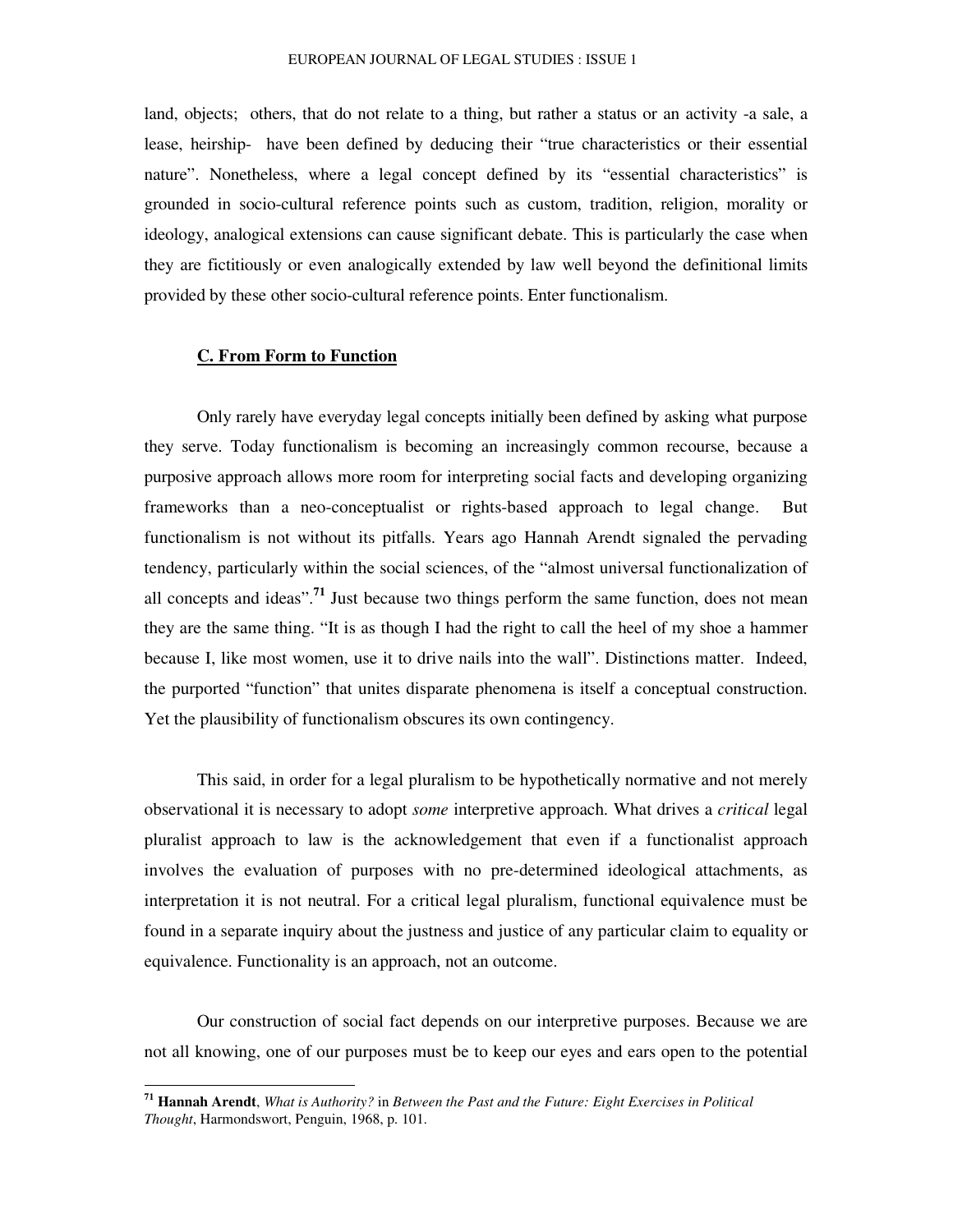plurality of conceptual tensions resulting from the act of interpreting social data. This admission is the key to employing a functionalist approach to examining legal concepts in general, and the concept of marriage in particular. The acknowledgement enables us to situate legal pluralism as legal theory: it presupposes that certain questions must be addressed; it is relatively catholic about the ideological foundations of normative systems; it acknowledges the contingency of notions such as "efficacy"; and it accepts that its descriptions will always be works of imagination, no matter how much they are informed by empirical enquiry.

#### **D. From function to symbol**

We propose reforming the law in light of these concerns. To be effective law reform must capture the loyalty and fidelity of citizens to the implicit values being advanced. The symbolic aspect of normativity, the message that a particular means of conceiving of rules gives to citizens is as important as any instrumental measure.

As Jean Hampton notes law possess a significant expressive force, symbolizing a community's sense of values, what she call its "political personality". **72** The use of concepts that have a deep social meaning in order to achieve policies that have no necessary connection with the concept actually comes to change the essential characteristics of the concept, often in a way that conflicts with the understanding of the diverse non-state normative communities where it had its origins. It is time to stop thinking about the true definition of marriage and start thinking about how to identify the true scope of legitimate state interests in structuring and nurturing healthy adult relationships of dependence and interdependence that serve the interests of those who are involved in such relationships. The symbolic value of law that reflects this reordering in priorities expresses a political personality more attuned to the needs of human beings.

Almost all the social policies that are now made parasitic on the concept of marriage can be seen actually to depend on legislative assessments of the intensity of dependence and interdependence and nurture within a relationship. Thinking through what public policies we wish to pursue as a society, given the evident plurality of domestic situations that seem to cry out for some response is, obviously, a delicate and difficult task.

**<sup>72</sup> J. Hampton**, "Punishment, Feminism, and Political Identity: A Case Study in the Expressive Meaning of the Law", *Canadian Journal of Law and Jurisprudence*, 1998, Vol. 11, p. 23.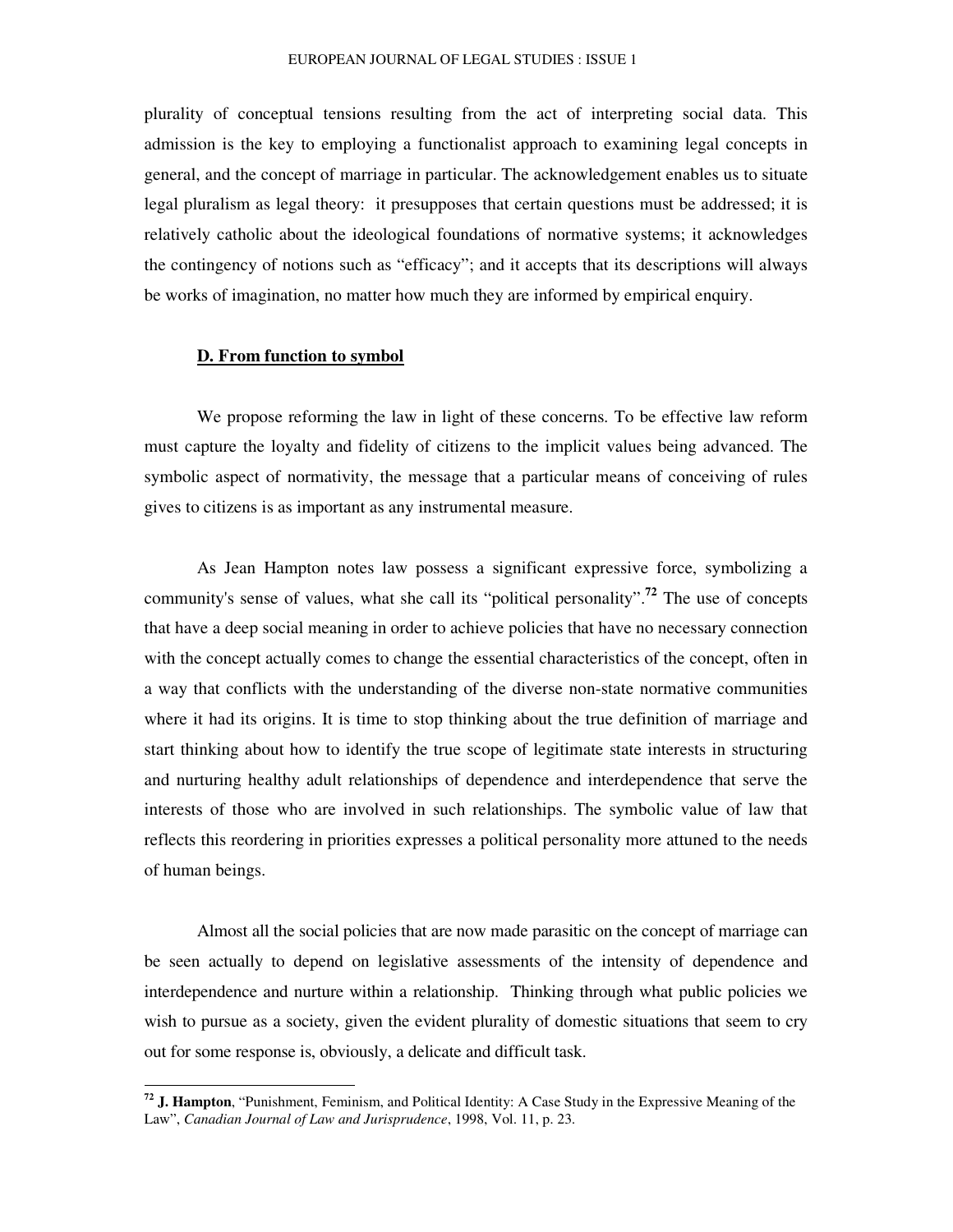# **XIII. The Lord's prayer 73**

Matthew 6:9-13 - "*So you should pray like this: Our Father in heaven, may your name be held holy,* your kingdom come, your will be done, on earth as in heaven. Give us today our daily bread. And forgive us our debts, as we have forgiven those who are in debt to us. And do not put us to the test, but *save us from the evil one".*

The prayer for sustenance and purification is a recurrent, unceasing one in law. We need to believe that what we do has intrinsic meaning and we need reassurance that we can commit ourselves to finding and acting on that meaning. Remembering our debts reminds us to forgive our debtors. There is no fixed geography of temptation. Evil is in our failure to acknowledge the other, in our treatment of the Samaritan as unworthy of our regard.

# **XIV. The nuptial blessing 74**

Luke 10: 30-37 **-** *Jesus answered, "A certain man was going down from Jerusalem to Jericho, and he* fell among robbers, who both stripped him and beat him, and departed, leaving him half dead  $[...]$ . By chance a certain Samaritan, as he traveled, came where he was. When he saw him, he was moved with compassion, came to him, and bound up his wounds, pouring on oil and wine. He set him on his own animal, and brought him to an inn, and took care of him [...]. Now which of these do you think seemed *to be a neighbor to him who fell among the robbers?".*

How important is the contemporary religious conception of marriage to deciding which close personal adult relationships are worthy of legal regard? This question begs for an answer that can only be given by questioning the rationale for current substantive restrictions on who may marry. In principle, there are six preconditions to marriage that are generally found in European and European derived law. Intending spouses: (1) must have reached the minimum aged to consent to marriage; (2) must have legal capacity to express that consent; (3) must not be too closely related to each other by consanguinity or alliance; (4) must not be lawfully

**<sup>73</sup>** In the Lord's Prayer a petition is made for daily food, which for Christians means preeminently the eucharistic bread, and also for purification from sin, so that what is holy may, in fact, be given to those who are holy. See *USCCB, supra,* note 1, at IIIC.

<sup>&</sup>lt;sup>74</sup> This blessing replaces the embolism that would otherwise follow the Our Father. It signifies the blessing of the couple's marital union in the eyes of God and his church. While it is the couple's consent that is essential to the sacrament of marriage, the priest bestows God's blessing on the couple to signify that their union has been formed within the Church. See **Rev. Joseph Champlin**, "*The Rite of Marriage*" *supra* note 57, p. 89.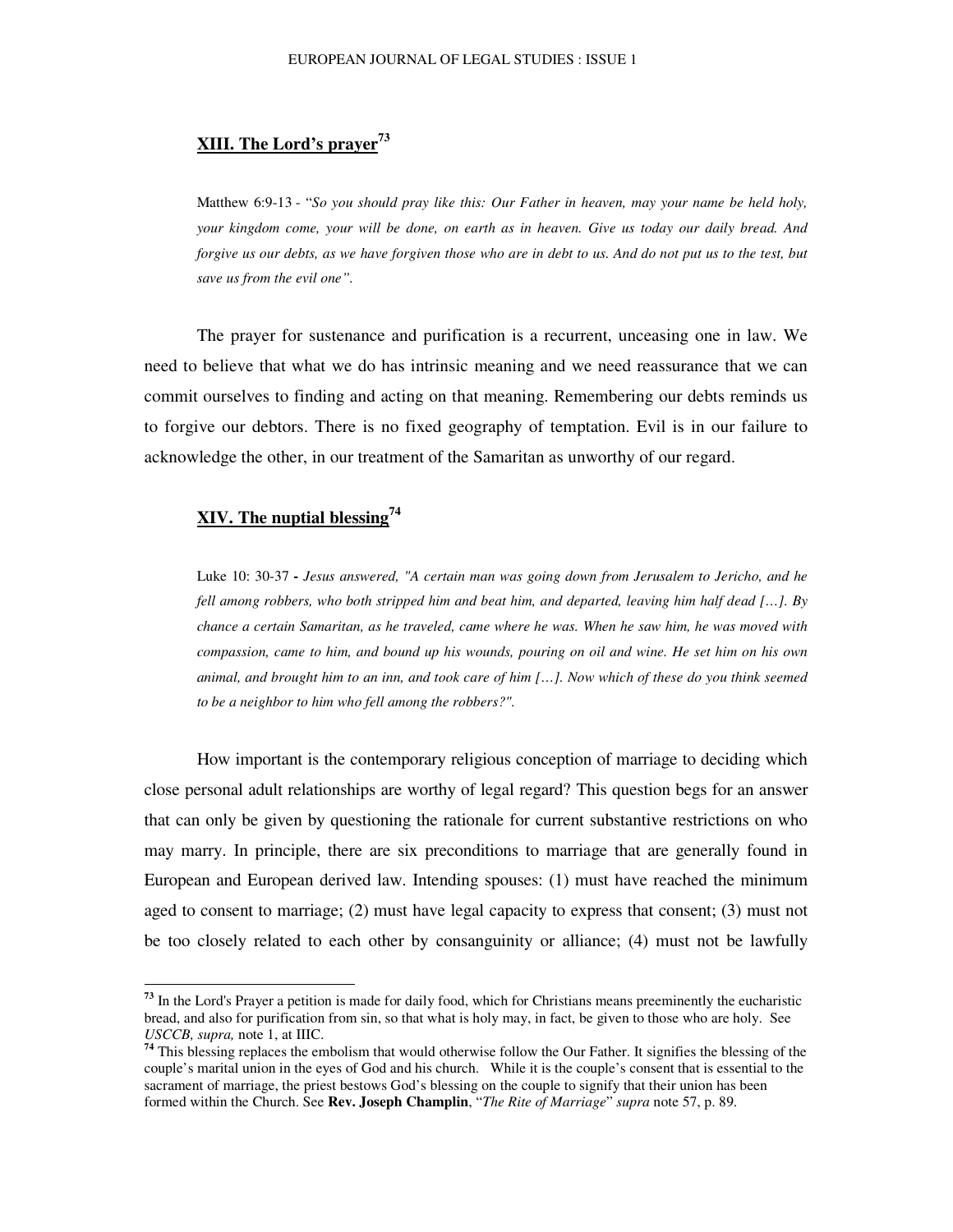married to someone else; (5) must be one of only two persons proposing to marry; and (6) must be of the opposite sex.

Today, each of these restrictions is subject to significant political contestation and is, to a greater or lesser extent, under reconsideration.

Some feel that there should be no difference between consent or capacity in marriage and consent or capacity to contract generally, or even that individual consent should be dispensed with. By contrast, others feel that consent is not enough – not just arranged marriages, but also March-December and December-March marriages (so-called intergenerational marriages) should not be permitted.

Again, some feel that the rules of consanguinity are too restrictive and that biology has disproved the "gene-pool" rationale for them. In any event, not all marriages are conjugal and not all conjugal marriages produce children. Conversely, some feel that these restrictions are too narrowly drawn and should be expanded to include relationships of alliance such as brother-inlaw, sister-in-law, non-consanguineous nieces and nephews, and so on.

Still again, there are those who think the bigamy prohibition is anachronistic. Why cannot those who are married set up more than one marriage household? They point to the fact that support payments between ex spouses produce this effect as an economic matter anyway. By contrast, there are those who see it as too narrowly drawn. Most often this viewpoint is expressed in the idea that married couples should not be permitted to divorce.

The fourth requirement is also a point of friction. On the one hand, many religious traditions do permit polygamy and polyandry today. As secular States become more culturally diverse, why should they not do likewise? On the other hand, some feel that there is no difference between true polyandry and true polygamy and serial polyandry and serial polygamy. There must be a limit on the number of times people can marry.

Finally, there are many who believe that same-sex couples should be permitted to marry under exactly the same conditions as opposite-sex couples. Conversely, there are those who believe so strongly in the opposite sex requirement that they would prohibit marriage even between opposite sex couples when one or the other is trans-gendered.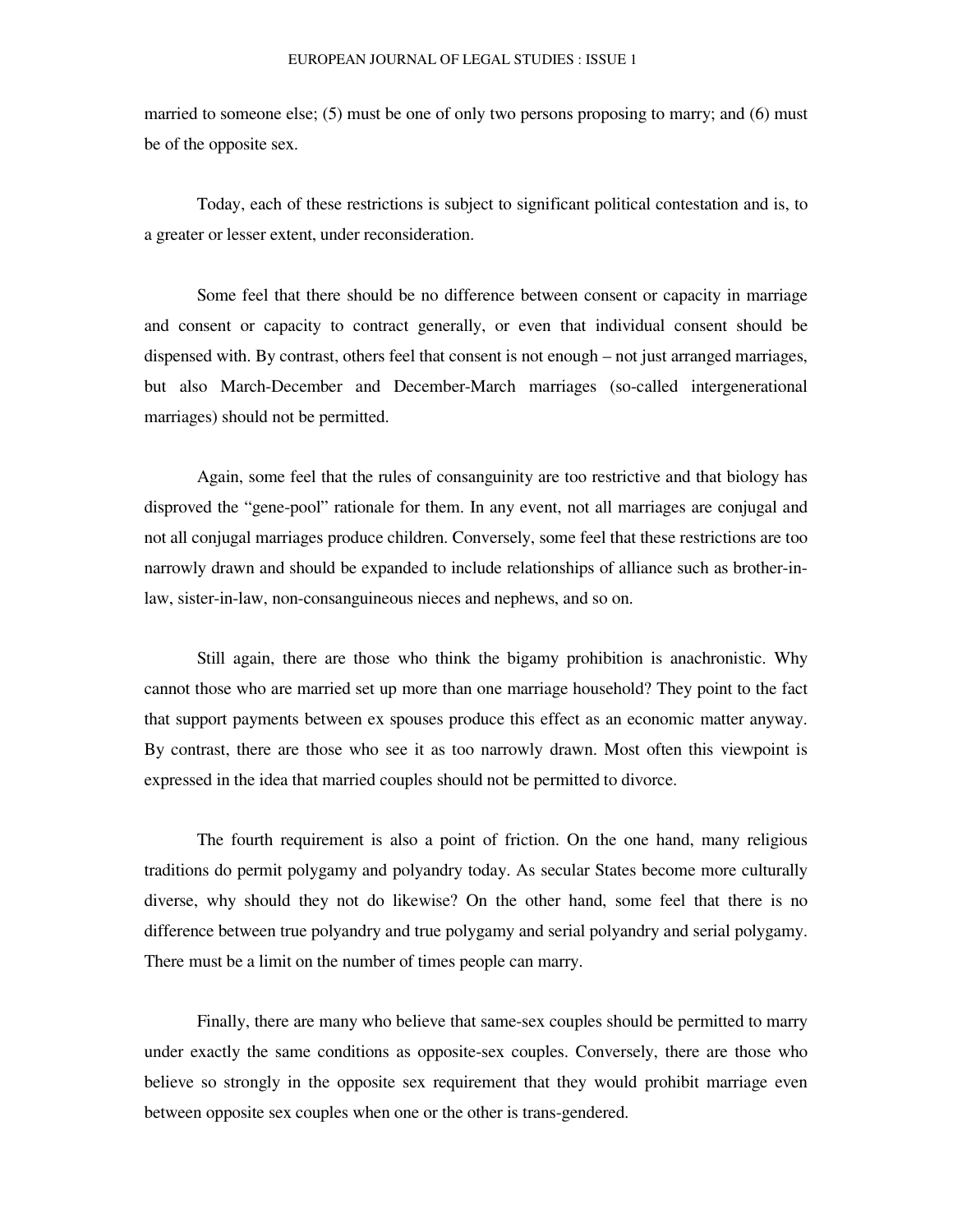# **XV. The rite of peace 75**

Revelation 19:7-9 - "And I seemed to hear the voices of a huge crowd, like the sound of the ocean or the great roll of thunder answering, 'Alleluia! The reign of the Lord our God Almighty has begun; let us be glad and joyful and give praise to God because this is the time for the marriage of the Lamb. His bride is ready, and she has been able to dress herself in dazzling white linen, because her linen is made of good deeds of the saints'. The angel said: 'Write this: Happy are those who are invited to the *wedding feast of the Lamb'".*

In the current "preconditions" to marriage lie a number of lessons for the design of social institutions. **<sup>76</sup>** Many are central to the critical legal pluralism imaginary of law. For example, none of these preconditions are naturally given; all are the result of socio-culturalreligious judgements – judgements that are grounded in time and space and that are typically contested even within relatively homogenous communities. Moreover, the fact that these judgements are contested means that they are important to how people conceive who they other; definitions that are not important in this way -such as, what is a security interest?- are usually dealt with pragmatically. **77** Still again, the various requirements are not inextricably linked; it is possible to permit arranged marriages between those too young to consent without permitting same-sex marriages or *vice versa*, or to permit consanguineous marriages without permitting polygamy and polyandry, or *vice versa*. Fourth, their connection today to any other social policies that the State is pursuing is at best indirect; while at one point they may have been developed because the State was trying to reinforce a particular religious vision for society, this is frequently no longer an explicit policy. **78**

**<sup>76</sup>** An excellent discussion of the manner in which state regulation of marriage and of same-sex relationships needs to be understood as interacting with other normative regulatory orders may be found in **R. Leckey**, "Harmonizing Family Law's Identities", *Queen's Law Journal*, 2002, Vol. 28, p. 221.

<sup>&</sup>lt;sup>75</sup> The Church asks for peace and unity for herself and for the whole human family, and the faithful express to each other their ecclesial communion and mutual charity before communicating in the Sacrament. See *USCCB, supra* at IIIC.

**<sup>77</sup>** The point is developed in detail in **M. Bridge** *et al***.**, "Formalism, Functionalism, and Understanding the Law

of Secured Transactions", *McGill Law Journal*, 1999, Vol. 44, p. 567. **78** There is still considerable divergence even among European States, however, as to the importance of religion to the design of secular institutions. In some, like Poland today, secular conceptions of marriage do not carry significant normative weight, while in others, like France, they do. Further, in some countries like Canada, secular conceptions grounded in equality arguments found in the *Canadian Charter of Rights and Freedoms* dominate the way policy is debated. For a discussion of the complexity of different type of identity claims see **R. Leckey**, "Chosen Discrimination", *Supreme Court Law Review*, 2<sup>nd</sup>, 2002, Vol. 18, p. 445.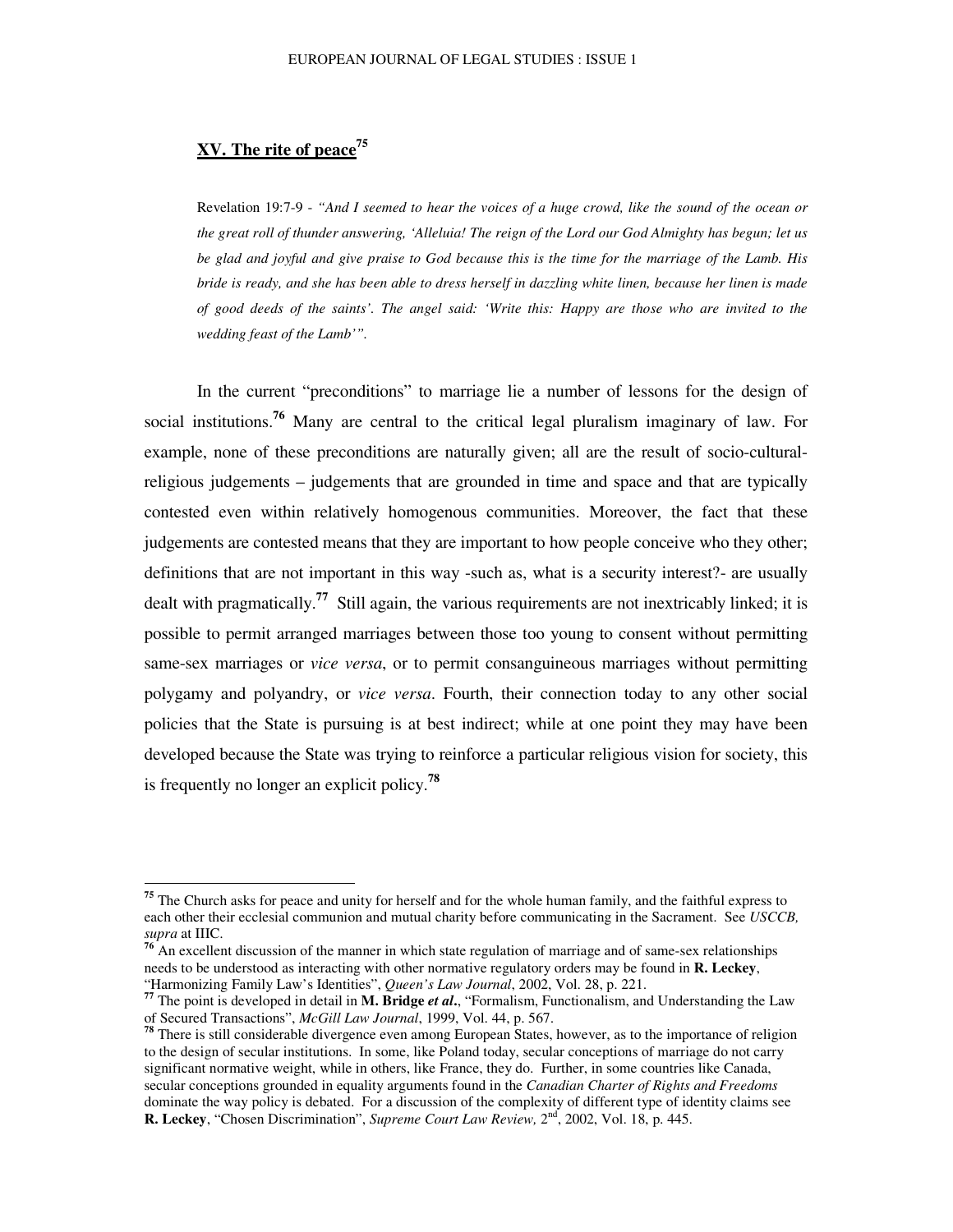These lessons are only slowly percolating into legal policy. For example, people are now asking whether it is appropriate for legislatures to reconsider their use of definitions grounded in moral-religious ideals when they have available other ways of identifying the beneficiaries of social policies. In the 1970s, the legislative abolition of filiative distinctions between legitimate and illegitimate children, between legitimated and illegitimate children, and between adulterine and incestuous children is an example where social practice and government policy aimed at ensuring the "best interest of children" overtook religious precept. Should legislatures today abandon this type of legal definitions as the mechanism by which to advance social policies designed to ensure the physical, economic, emotional and psychological security of adults living together? To put the matter slightly differently, it is now the case that we are capable of imagining marriage not as the reference point for social policies that transcend its boundaries but simply as a status relationship that has no purpose other than its own symbolic expression of commitment. **79**

Imagining the certification of close personal relationships between adults as a purely instrumental act that is no different from the process of obtaining a permit to drive an automobile misses the important symbolic function of socio-cultural-religious concepts. Even were it possible to pursue social policies by defining entitlement by reference to the policy being promoted, rather than by reference to traditional socio-cultural definitions, it is not clear that this would change the contours of much contemporary policy debate. It is true, of course, that in so far as the issues of physical, emotional, psychological and economic security are concerned, the policy question could then be seen as no longer involving an attempt to determine the "true definition" of marriage.

And yet, the metaphorical use of marriage has largely transcended both its religious and even its conjugal referents. People are said to be "married to their jobs", or "wedded to a particular course of conduct". What the term marriage in everyday life implies is intensity, a status and a sense of commitment. Is it necessarily inappropriate to characterize the bond between two sisters who have always lived together, or between a father and a son who have kept a common household as a marriage? A legal pluralistic peace allows for a non-totalizing catholicity. The paradox of a critical legal pluralism eclipses a tolerant totalitarianism because

**<sup>79</sup>** Of course, the paradox in Canada is that, until very recently, the very cases that led to the recasting of marriage have been historically cases brought precisely for economic purposes, not symbolic purposes. See the discussion in *Beyond Conjugality, supra,* note 6.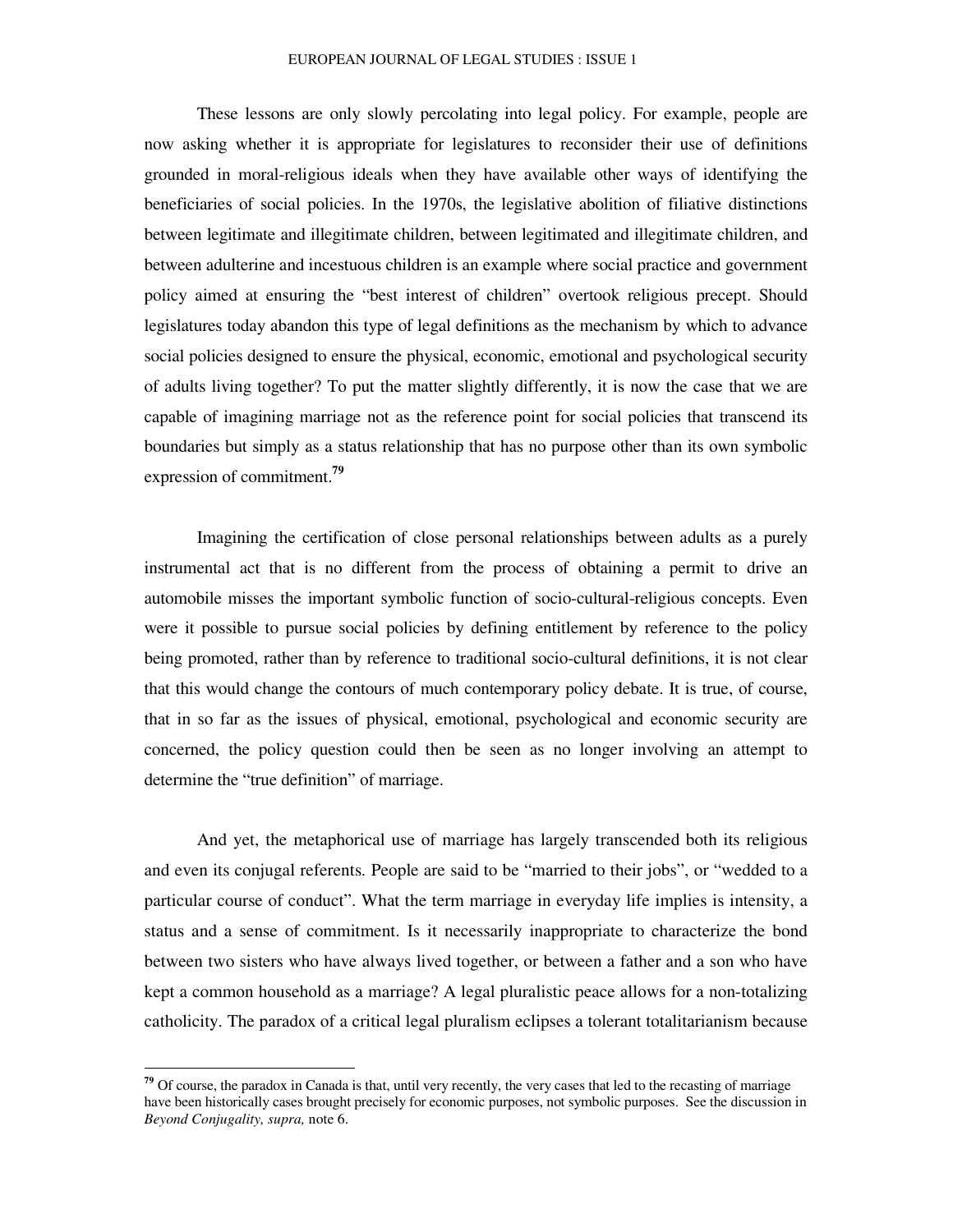it allows us to see in our differences (not through them) our solidarity. The act of the rebel is, in this light, an individual but not a selfish act. **80**

# **XVI. Communion 81**

1 John 3:18-24 - *"God is greater than our conscience and he knows everything. My dear people, if we cannot be condemned by our own conscience, we need not be afraid in God's presence".*

Despite the multitude of close personal adult relationships excluded from the orthodox legal definition of marriage, debate has primarily focused on same-sex conjugal unions alone. The social, economic and political responses have been several, highlighting the fact that even abstractly cast rules nonetheless privilege one conception of identity over numerous other conceptions. In the normative lives of those engaged with gay and lesbian communities the intendments of marriage may differ from the intendments presumed by insurance companies, employers and pension funds. In the normative universe of bridge clubs to which co-habiting sisters belong, the intendments of the relationship may have little to do with any legislative regime proclaimed by the State. What is important to consider in assessing responses to claims for recognition by those committed to a close personal adult relationship is the way they frame their claims, and the reaction of other similarly situated couples to these claims.

Given that the most pressing claims for recognition over the past two decades have originated in the gay and lesbian communities the issue can be best examined by considering the way in which policy responses from the State might be framed, and the positions taken by diverse same-sex couples themselves to those possible responses. There are about a halfdozen commonly mooted positions offered in response to the claim for the recognition of same-sex unions.

**<sup>80</sup>** "Man's solidarity is founded upon rebellion, and rebellion, in its turn, can only find its justification in this solidarity." **A. Camus**, *The Rebel*, New York, Vintage Books, 1956, p. 22. **81** Though they are many, the faithful receive from the one bread the Lord's Body and from the one chalice the

Lord's Blood in the same way the Apostles received them from Christ's own hands. See *USCCB, supra* at IIIC. **D. Thomas** "My Bread you Snap" *Collected Poems 1934-1952*, London, Phoenix, 2003: *"This bread I break* was once the oat,/This wine upon a foreign tree/Plunged in its fruit;/Man in the day or wind at night/ Laid the crops low, broke the grape's joy./ Once in this wine the summer blood/Knocked in the flesh that decked the vine, / Once in this bread/ The oat was merry in the wind; / Man broke the sun, pulled the wind down./ This flesh you break, this blood you let / Make desolation in the vein, / Were oat and grape/ Born of the sensual root and sap; / *My wine you drink, my bread you snap."*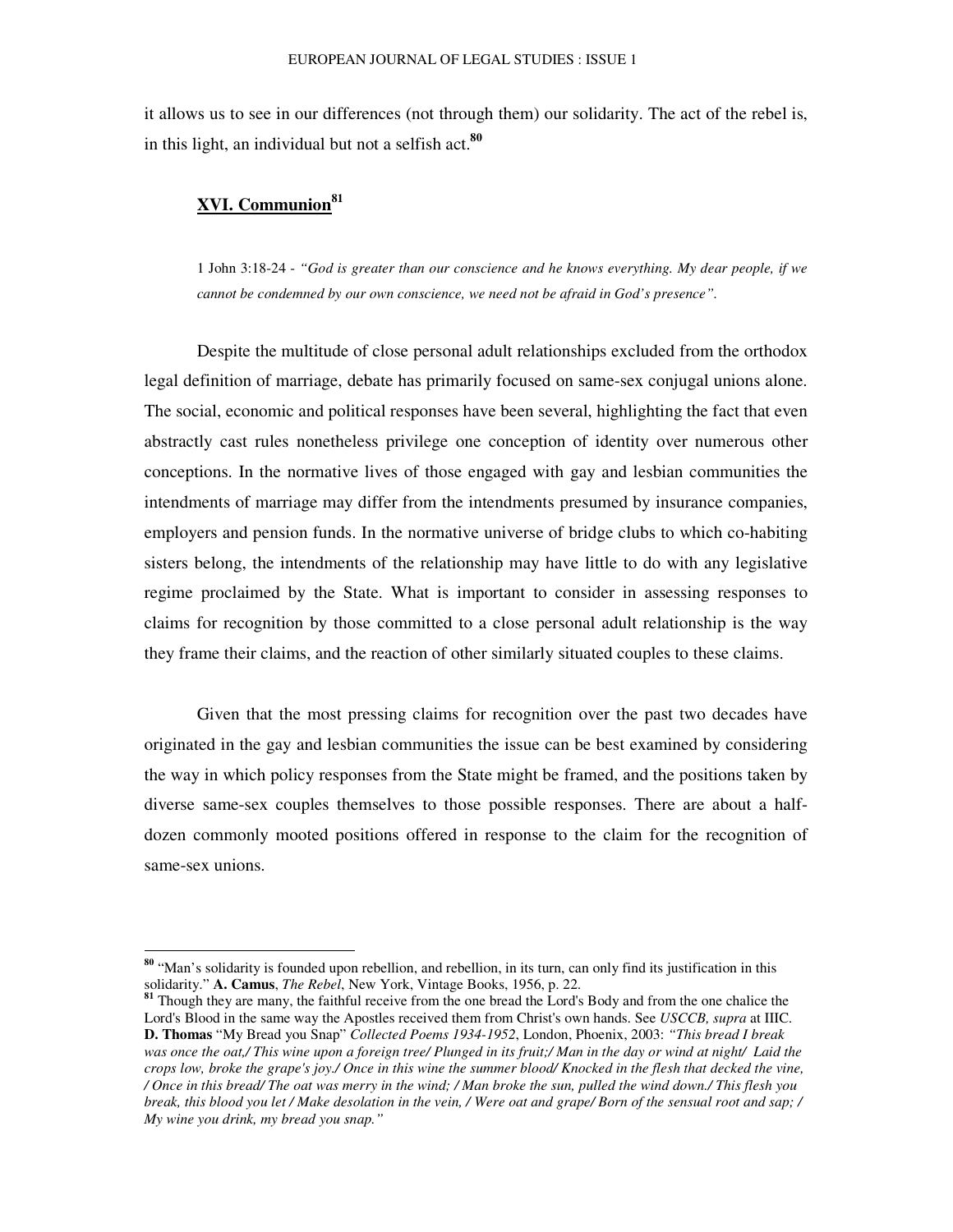Some would maintain the legislative *status quo* with no accommodation even of a "registered partnership" alternative for same-sex couples. This has been, and continues to be in most States with western European legal traditions, the approach of the past twenty decades. **82**

Others see the creation of a "registered partnership" alternative in parallel to marriage is the only available status for same-sex couples. Some proposals to establish "registered domestic partnerships" or "pactes de solidarité civile" are of this nature. **83**

Still others believe that the creation of a "registered partnership" alternative for everyone, including heterosexual couples, same-sex couples and other adults in non-conjugal but high-affect relationships of dependence and interdependence, with marriage as traditionally conceived preserved as an additional option for heterosexual conjugal relationships would be optimal. **84**

A fourth position is to redefine marriage so as to overcome certain prohibitions, notably by including same-sex couples. Presently, there are two areas where there exists a significant call to do so - the recognition of same-sex marriages and the recognition of polygamy and polyandry. It is not inconceivable, however, that because marriage remains the "preferred symbolic status marker" for close personal relationships there will soon be claims to remove consanguinity prohibitions such that parent-child and sibling partners (whether opposite sex or same-sex) can marry.

And finally, some would argue for the creation of a "registered partnership" regime open to all and the withdrawal of the State from the business of recognizing or legitimating

**<sup>82</sup>** Such responses are often grounded in the (demonstrably false) claim that the concept of marriage has been impervious to previous attempts to modify its character. For example, rules relating to the age of capacity, parental requisitions, the nature of the consent required of intending spouses, the rules relating to prohibited degrees of consanguinity or alliance, the legal capacity of married women, the exercise of parental authority, and the generalized introduction of no-fault divorce are significant legislative initiatives that, over the past 200 years, have reconstituted marriage. See, for a careful analysis, **R. Leckey**, Family Law as Fundamental Private Law" *Canadian Bar Review*, 2007, (forthcoming).

**<sup>83</sup>** At one point, the National Assembly in France considered adopting such a measure, but when article 515-1 was added to the Civil Code in 1999 it was expressly made open to both same-sex and opposite sex couples: *Art. 515-1.* – "Un pacte civil de solidarité est un contrat conclu par deux personnes physiques majeures, de sexe différent ou de même sexe, pour organiser leur vie commune. " (Added by Loi n° 99-944 du 15 novembre 1999).

**<sup>84</sup>** In no proposal currently in force has a legislature contemplated that the "registered domestic partnership" or "civil union" might be extended to parent and child or siblings. See, for example, article 521.1 para. 2 of the *Civil Code of Québec*, which explicitly excludes ascendants, descendants, brothers and sisters from its scope. A similar exclusion may be found in article 515-2 of the French Civil Code. These exclusions confirm that the solidarity in question is sexual in character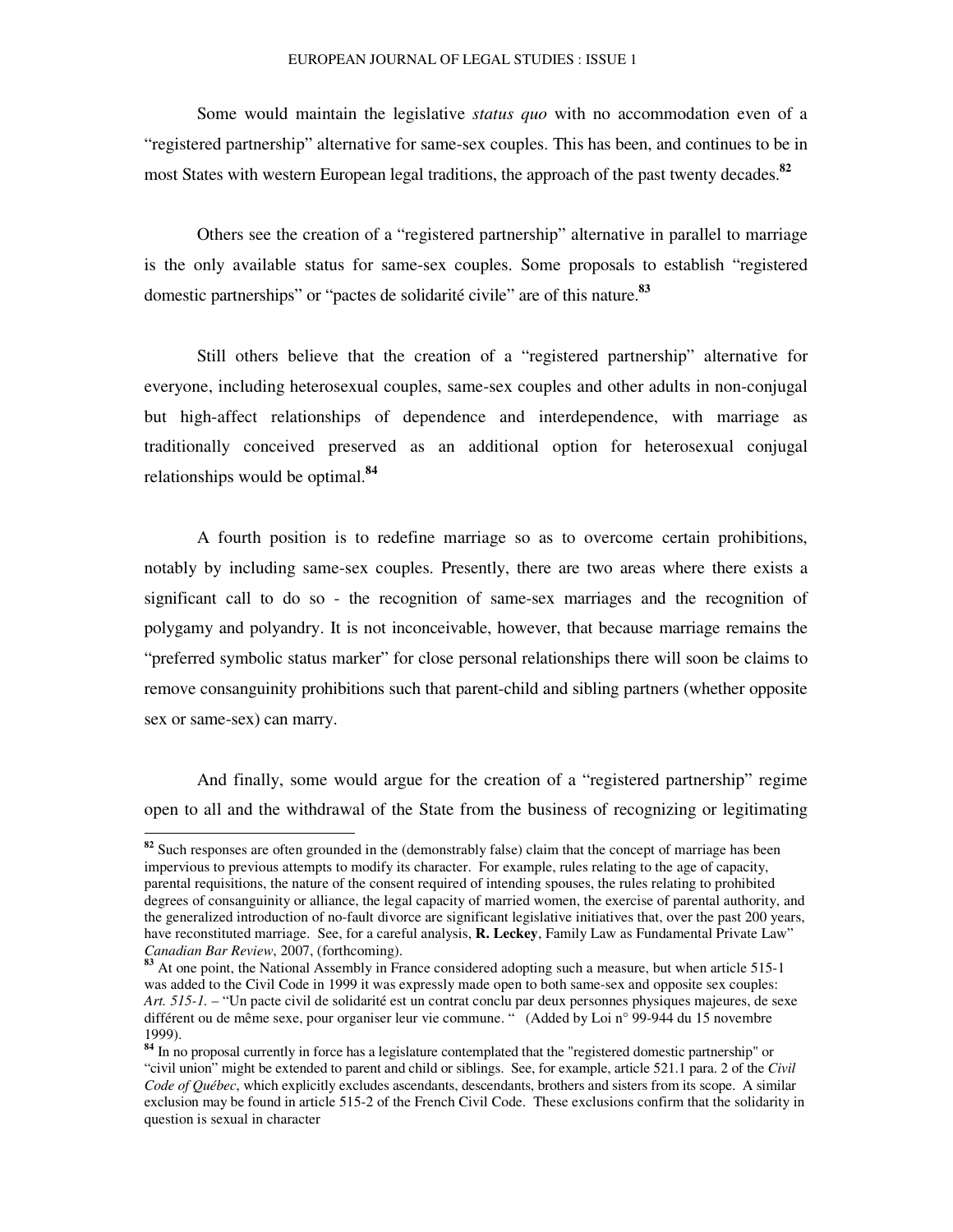marriage. Were such an option to be taken, the State would simply eliminate the concept of marriage from the statute book without replacing it with any other concept. All legal policies now made contingent upon marriage, or analogies to it, would be pursued by reference to concepts directed specifically to the pursuit of those policies.

As a matter of antidiscrimination law, the fourth and fifth options would necessarily pass constitutional muster. As a matter of broad social consensus the first and second options seem to have broadest support. As a matter of social psychology, and the idea of State recognition of symbols of social solidarity, the third and fourth are most plausible. As a matter of reconciling competing interests in a multicultural, diverse society, where the life projects of citizens are displaying an enormous diversity the fifth may be the preferred option.

The last argument is most attractive to a legal pluralist perspective concerned with the objective of respecting the agency of those claiming particular sexual-orientation identities. Pluralists would not, that is, assume that within the same-sex community there is an essential identity that can be legally captured by a single regulatory regime tailor-made for the purpose. **85**

The character of the pluralist position can best be seen by looking at the various ways in which people who claim a particular identity within the gay-lesbian-bisexual-transgendered communities conceive the appropriate policy response. The different identity-positions that have been argued to date can be grouped into four main archetypes.

Some persons in same-sex relationships feel that their relationship is legally or morally incomplete unless it is certified by the State as marriage. This position imagines that non-State normative recognition -by a dissentient church for example, or by a community, an employer, or neighbours- is insufficient, even if that recognition is branded as a marriage. A response to the claim to be included in the form of public recognition by the State is required.

By contrast, some do not feel the need to formalize their relationship for reasons of moral or legal completeness, but support same-sex marriage because the current configuration

**<sup>85</sup>** This conclusion is specifically argued in **R.A. Macdonald**, "Legal Republicanism and Legal Pluralism: Two Takes on Identity and Diversity" in **M. Bussani and M. Graziadei**, eds. *Human Diversity and the Law*, Brussels, Bruylant, 2005, p. 43-70.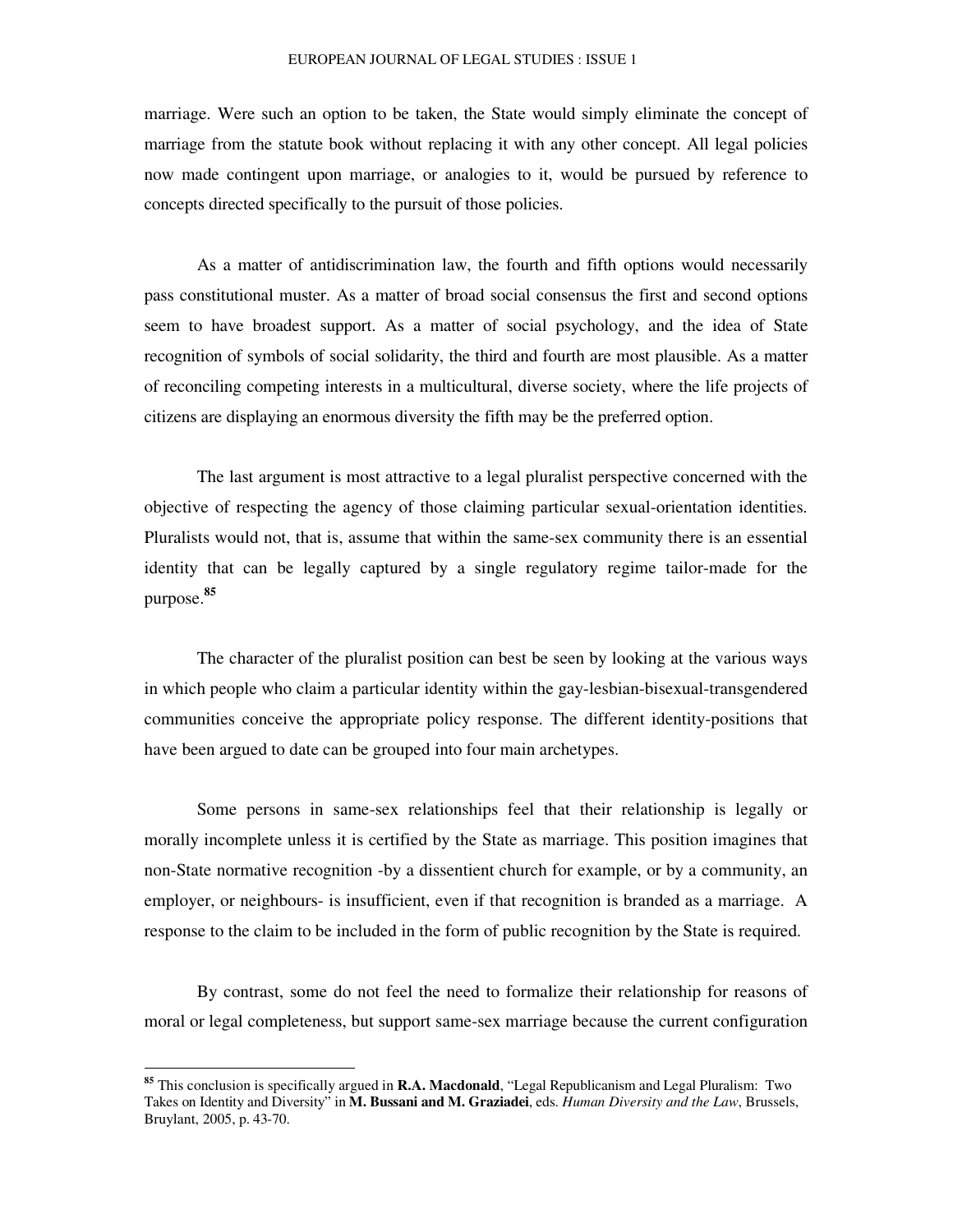of government policies provides certain desired benefits to married couples. Of course, the instrumental position could be accommodated either by opening up marriage to same-sex couples, or by a registered partnership regime for same-sex couples attributing the same social and legal benefits, or by the State withdrawing from the marriage business, and creating a universally-accessible regime of registered partnerships. This position again looks to the State, but in requiring no particular response beyond not differentiating types of status relationships is more consistent with the anti-prescriptivist logic of legal pluralism.

Some feel that the life-style and ethic of same-sex relationships are such as to contest normality and that permitting same-sex marriage will destroy the distinctiveness of same-sex relationships and turn them into a mere reflection of heterosexual marriage with its attendant pathologies. Indeed, there are many who consider marriage to be an inherently heterosexual institution incapable of reforming itself. They fear that many same-sex couples will be unable to resist the normalizing pattern. Here, of course, one falls on the horns of a dilemma. The claim for resistance to recognition is a strong legal pluralist claim, but the accompanying claim to State-mandated exclusion is grounded in the conception of law as social control characteristic of legal orthodoxy.

Finally, some feel that while the third perspective has merit, the most radical opposition to any normality is the abnegation of a possibility. They seek to maintain State recognition of marriage, to make same-sex marriage a possibility, to make registered unions a possibility, and let both heterosexual and same-sex couples choose what forms of recognition, non-recognition or mis-recognition they desire. In such a positioning one sees the four claims of external legal pluralism -pluralism, polycentricity, interactionalism and anti-prescriptivismconjoin to open up law's domain (law's sites); one also sees a reflection of internal legal pluralism in the rejection of institutionalization and formalization as litmus tests for identifying legal rules (law's modes).

Who, then, owns the concept of marriage? For the legal pluralist the answer must be  $$ everybody, individually and collectively. The preferred alternative would be to allow two (perhaps even more than two) people involved in a high-affect relationships of dependence and interdependence to themselves decide how to express their particular identities. By decoupling the legal framework currently glued together by the concept of marriage from the moral framework currently glued together by religious orthodoxy, each competing normative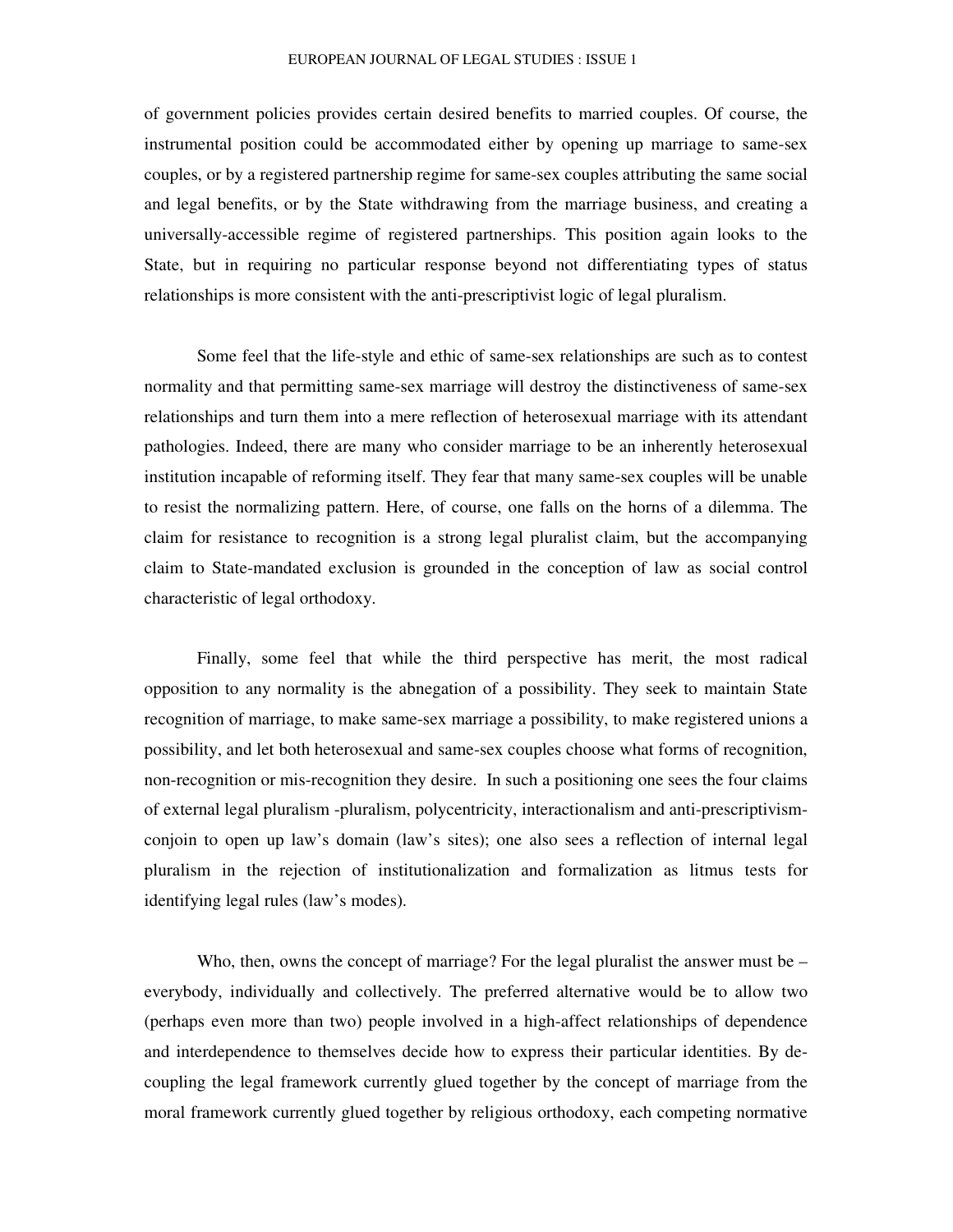order would signal its commitment to facilitating the full richness of a plurality of individual identities. **86**

# **XVII. Final blessing 87**

*In the name of the Father, Son and Holy Spirit*

In discussing a critical legal pluralism -its recognition of the inherent heterogeneity, flux and dissonance in the normative lives of human agents, the multiple trajectories of internormativity, and the fundamentally interactional nature of law itself- we have been advancing a view of the place of human beings in constituting their social and legal reality. We have framed inquiry through an examination of how the law of political States currently conceives close personal adult relationships. The success of any normative regime, including that of the State, depends on it engaging with and being understood by those to whom it is intended to speak. This means not just politicians, the legal professions, and the principal lobby groups that can influence legislatures; it means, above all, the public. A critical legal pluralism invites us to think about law in new ways, by emphasizing law as an endeavour to symbolize the way we live in the world. The consequences for us may ultimately be that we decide to live in the world differently.

Consistently with *critical* legal pluralist methodology, we organize this inquiry around (and in counterpoint to) an explicit and formal normative regime - the liturgical form of the Roman Catholic wedding mass. This ceremony formally concludes in the same way it begins with the congregation making the sign of the cross. This action constitutes both a profession of faith in the central Christian doctrine of the Trinity and a familiar ritual for regular massgoers. Indeed, the Roman Catholic wedding ceremony diverges very little from the standard format of the ordinary mass. **<sup>88</sup>** Laden with all the traditional dogma, symbols and rituals of

**<sup>86</sup>** Of course, to amend State law in such a fashion could well be perceived as a last resort of those who would deny a secular sacramental to same-sex couples. For this reason, any reconfiguration of marriage within the State legal order should presume a transitional period (say, of one year) when all those who today are committed to a high affect adult relationship but who may not marry would have the option to do so. Only thereafter would the State recast its symbolic vision of close personal relationships between adults.

**<sup>87</sup>** The people are dismissed to go out and praise and do the good works of God. See *USCCB, supra* at IIID.

**<sup>88</sup>** According to the ordinary form, where both parties are baptized Catholic, the marriage rite will take place in conjunction with the Mass; however, within the extraordinary form of the marriage rite i.e. where there is a danger of death or no priest or deacon is available, the marriage rite may be celebrated without the Mass.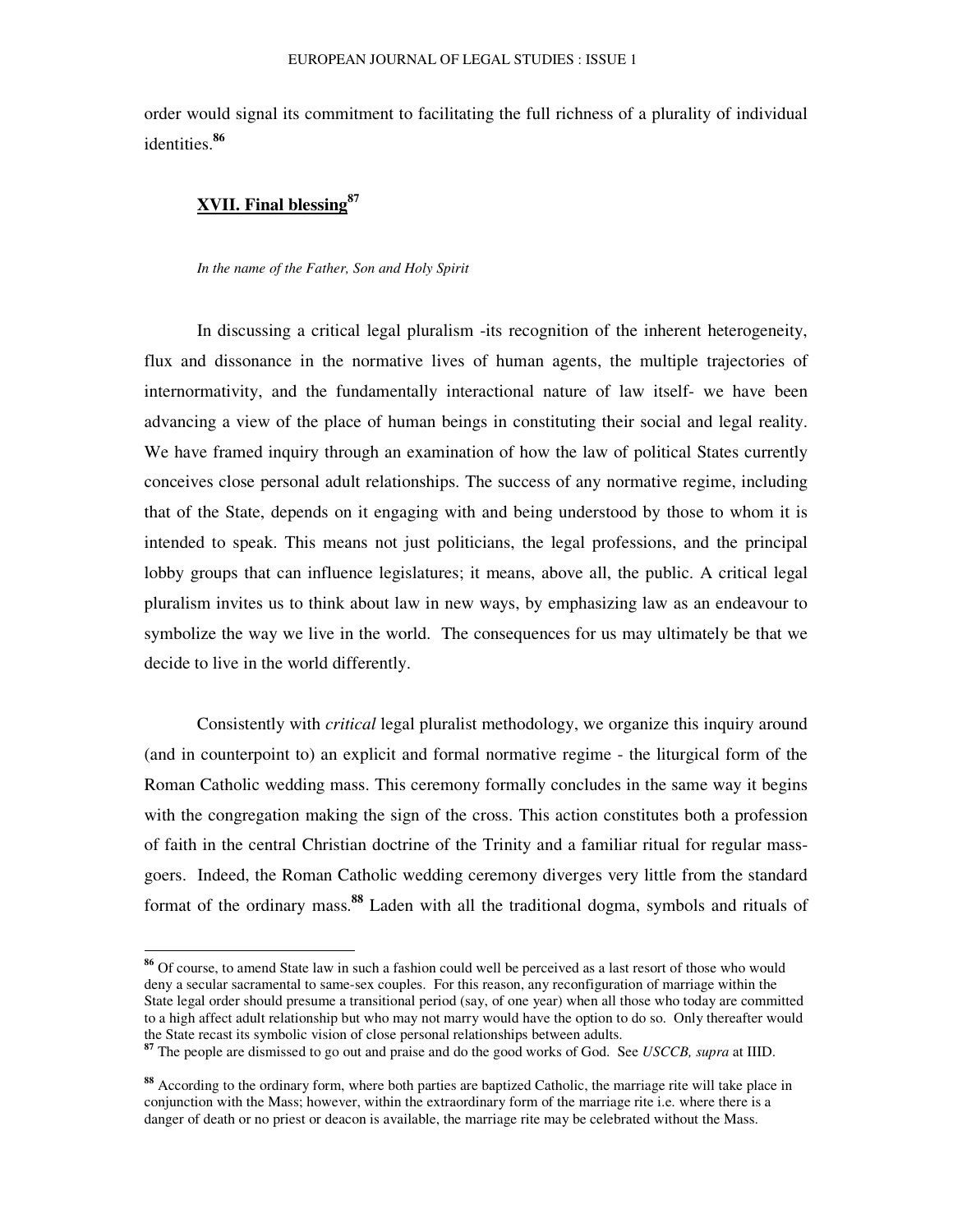#### EUROPEAN JOURNAL OF LEGAL STUDIES : ISSUE 1

Roman Catholic religious practice, the celebration of the sacrament of marriage signals an avowal and expression of Roman Catholic belief. While some couples may really only be testifying to a fondness for the photogenic quality of the religious aesthetic, theoretically at least, by marrying in the church each intending spouse expresses a willingness to situate the relationship within the normative domain of that religious institution. However, to say that there is only one normative realm within Roman Catholicism and merely a single set of norms would be a denial of the lived experience of many married Catholic couples. More than that, it would be to deny the role the believer plays in constituting his or her own faith.

Reconciling the values, principles and canons of one's religion with other sources of knowledge and experience is the challenge that confronts every Catholic, married or not, for "a human being must always obey the certain judgment of his conscience. As much as the *Magisterium* of the Roman Catholic Church presents an official interpretation of the tenets of the faith in the form of the *Catechism* and other canonical documents, ultimately it is individual followers of Roman Catholicism themselves who decide how to live out their faith. **89**

Faith without good works might be dead,<sup>90</sup> but without the faithful, the very conception of faith is unachievable. Faith like law lives in people. A critical legal pluralism rests on this dialogue of action and aspiration. After all, in a legal pluralist cosmology, eschatological questions are always present because they can themselves never be finally decided.

Moreover, where a Catholic is marrying a non- Christian, the marriage rite will follow a paraliturgical form; that is, there will be no celebration of the Eucharist. See **Assembly of Québec Catholic Bishops**, *Canonical and Pastoral Guide for Parishes*, Montréal, Wilson & Lafleur, 2003.

**<sup>89</sup>** *Catechism of the Catholic Church*, London, Geoffrey Chapman, 1998, p. 1790; See **John Henry Cardinal Newman**, 'Letter to the Duke of Norfolk' V in Certain Difficulties felt by Anglicans in Catholic Teaching II, London, Longmans Green, 1885, p. 245.

<sup>&</sup>lt;sup>90</sup> James 2: 14 – "What does it profit, my brethren, if someone says he has faith but does not have works? Can *faith save him?"*